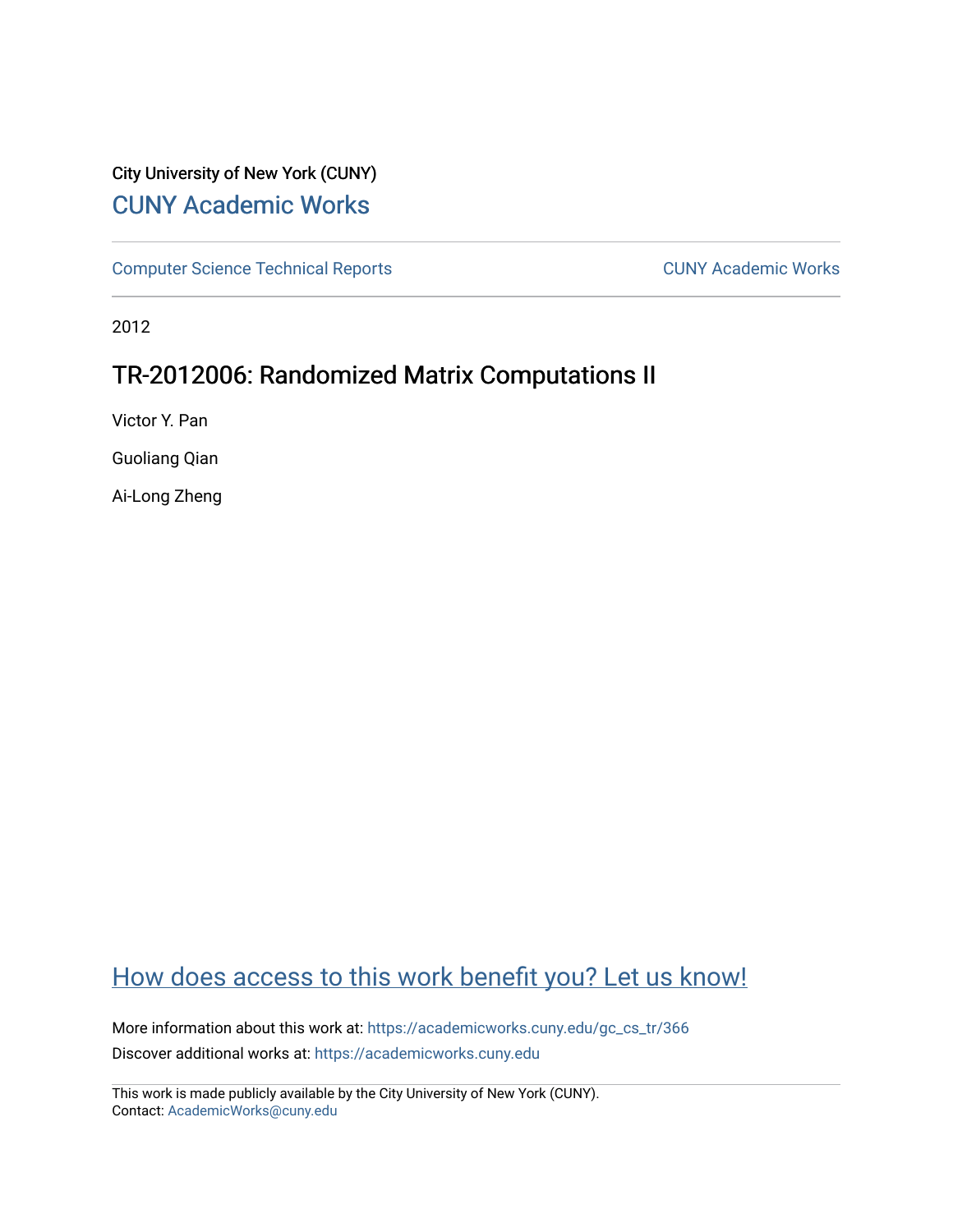# **Randomized Matrix Computations II** <sup>∗</sup>

Victor Y. Pan[1*,*2]*,*[*a*] , Guoliang Qian[2]*,*[*b*] , and Ai-Long Zheng[2]*,*[*c*]

[1] Department of Mathematics and Computer Science Lehman College of the City University of New York Bronx, NY 10468 USA [2] Ph.D. Programs in Mathematics and Computer Science The Graduate Center of the City University of New York New York, NY 10036 USA [*a*] victor.pan@lehman.cuny.edu http://comet.lehman.cuny.edu/vpan/ [*b*] gqian@gc.cuny.edu [*c*] azheng-1999@yahoo.com

#### **Abstract**

It is well and long known that random matrices tend to be well conditioned, and we employ them to advance some fundamental matrix computations. We begin with specifying and proving preconditioning properties of randomized additive preprocessing and randomized augmentation and then apply these results to outline new promising randomized algorithms for such fundamental matrix computations as preconditioning of an ill conditioned matrix that has a small numerical nullity or rank, its 2-by-2 block triangulation, numerical stabilization of Gaussian elimination with no pivoting, and approximation of a matrix by low-rank matrices and by structured matrices. According to both our formal study and numerical tests some of our algorithms significantly accelerate the known ones and improve their output accuracy. This should motivate further effort for advancing the presented approach. Besides the novel techniques of randomized preprocessing and the proof of their preconditioning power, our technical advances of potential independent interest include estimates for the condition numbers of random Toeplitz matrices and extension of the Sherman-Morrison-Woodbury formula.

**2000 Math. Subject Classification:** 15A52, 15A12, 15A06, 65F22, 65F05, 65F10

**Key Words:** Preconditioning, Random matrices, Numerical rank, Linear systems of equations

## **1 Introduction**

It is well known that random matrices tend to be well conditioned [D88], [E88], [ES05], [CD05], [SST06], [B11], and we develop some formal and experimental support for employing this property toward advancing some fundamental matrix computations. Our analysis and experiments show substantial progress versus the known algorithms and should motivate further effort. Our technical advances include estimates for the condition numbers of random Toeplitz matrices, novel techniques

<sup>∗</sup>Some results of this paper have been presented at the ACM-SIGSAM International Symposium on Symbolic and Algebraic Computation (ISSAC '2011), San Jose, CA, 2011, the 3nd International Conference on Matrix Methods in Mathematics and Applications (MMMA 2011) in Moscow, Russia, June 22-25, 2011, the 7th International Congress on Industrial and Applied Mathematics (ICIAM 2011), in Vancouver, British Columbia, Canada, July 18-22, 2011, and the SIAM International Conference on Linear Algebra, in Valencia, Spain, June 18-22, 2012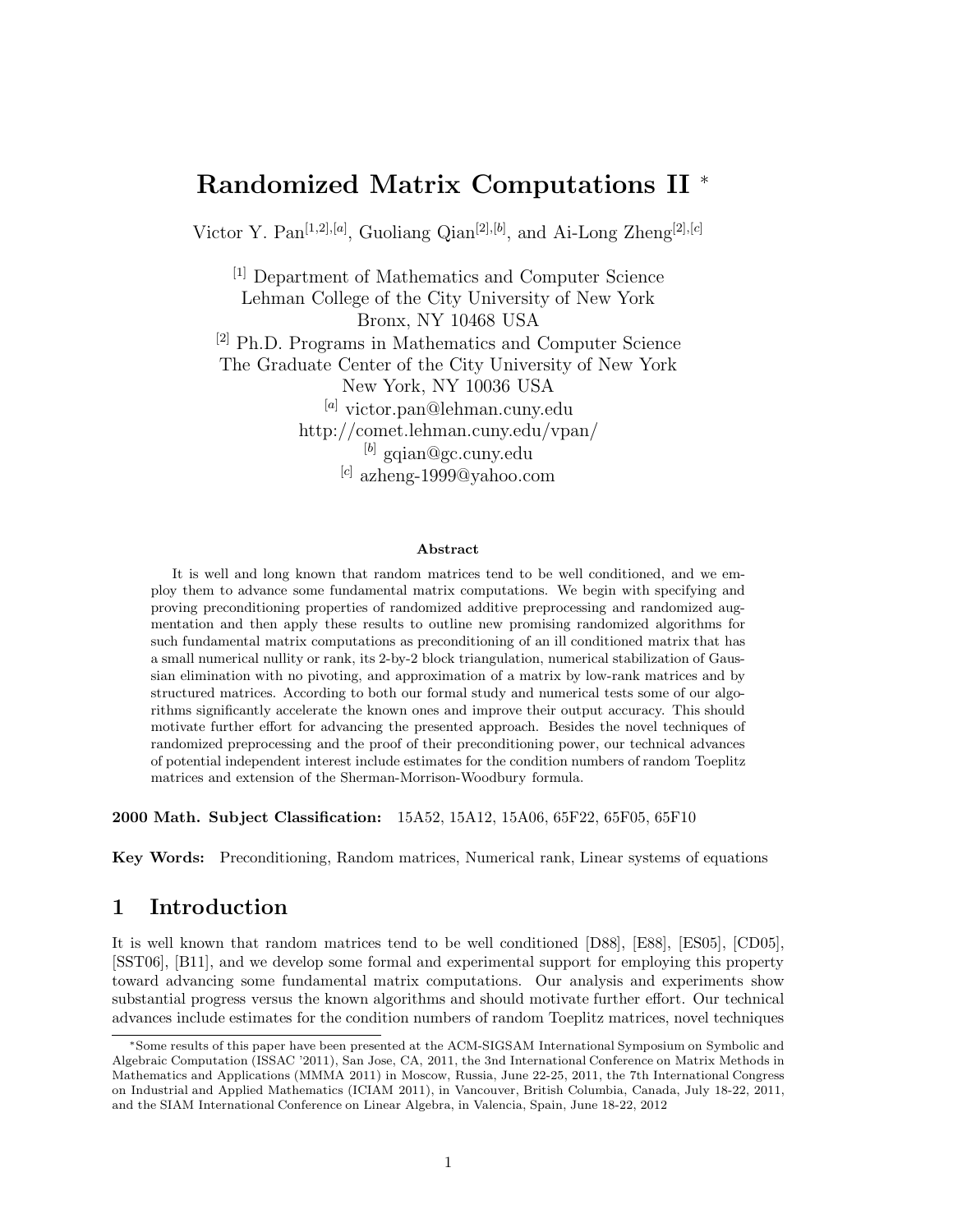of randomized preprocessing, a proof of their preconditioning power, and extension of the Sherman– Morrison–Woodbury formula.

### **1.1 Numerically safe Gaussian elimination with no pivoting**

Hereafter "expected" and "likely" mean "with probability 1 or close to 1",  $\sigma_i(A)$  denotes the *j*th largest singular value of an  $n \times n$  matrix *A*, and the ratio  $\kappa(A) = \sigma_1(A)/\sigma_0(A)$  for  $\rho = \text{rank}(A)$ denotes its condition number. If this number is large (in context), then the matrix *A* is ill conditioned, that is lies near a rank deficient matrix. Numerical solution of a linear system of equations with such a coefficient matrix can be easily corrupted by rounding errors. Unless the number  $\kappa(A)$  is large, the matrix *A* is well conditioned and then can be safely treated numerically with the IEEE standard double or single precision provided that the matrix has full rank and that the computations involve no ill conditioned or rank deficient auxiliary matrices.

To avoid dealing with such auxiliary matrices Gaussian elimination incorporates pivoting, that is row or column interchange. *Gaussian elimination with no pivoting* (hereafter we refer to it as *GENP*) can easily fail in numerical computations with rounding errors, except for some special classes of input matrices such as diagonally dominant and positive definite ones. For these matrix classes, GENP and its pivoting-free variations outperform Gaussian elimination with pivoting [GL96, page 119]. We dramatically expand these classes by proving in Corollary 4.2 that pre- as well as post-multiplication of a well conditioned coefficient matrix by a square Gaussian random matrix is expected to support safe numerical performance of GENP and block Gaussian elimination. Our tests have consistently supported such a preprocessed GENP using just circulant multipliers filled with the integers  $\pm 1$  for random signs  $\pm$  (see Table 8.6). This extends our previous study in [PGMQ, Section 12.2] and [PQZa]. The tests in [PQZa, Table 2] show the power of this technique also for Householder multipliers filled with the integers  $\pm 1$  for random signs  $\pm.$ 

#### **1.2 Randomized preconditioning: the basic theorem**

Given an ill conditioned matrix *A*, can we extend this advance by applying randomized multipliers *X* and *Y* to yield a much better conditioned matrix product *XAY* ? No, because random square matrices *X* and *Y* are expected to be nonsingular and well conditioned [D88], [E88], [ES05], [CD05], [SST06], [B11] and because  $\kappa(XAY) \geq \frac{\kappa(A)}{\kappa(X)\kappa(Y)}$ . Approximate inverses of *A* are popular multipliers, but only for some important special classes of square matrices *A* for which computing approximate inverses is noncostly.

We can readily produce a well conditioned matrix *C* by applying additive preprocessing  $A \implies$  $C = A + P$  (e.g., we can choose  $P = I - A$ ), but it is not clear how this would help us to solve a linear system  $A$ **y** = **b**. (Here and hereafter *I* and  $I_n$  denote the  $n \times n$  identity matrix.) Assume, however, that we are given a nonsingular ill conditioned  $n \times n$  matrix A together with a small upper bound *r* on its numerical nullity, that is on the number of its singular values that are much smaller than the 2-norm  $||A||_2$ . Such matrices make up a large and important subclass in the class of nonsingular ill conditioned matrices (cf. [CDG03] and Remarks 2.1 and 5.2), and for this subclass we yield randomized additive preconditioning based on the following theorem. We prove it and extend it to the case of rectangular matrices *A* in Section 5. In our proof we supply detailed probabilistic estimates for the condition number  $\kappa(C)$  in terms of the singular values of the matrix A.

**Theorem 1.1.** *Suppose A is a real*  $n \times n$  *matrix*,  $||A||_2 = 1$ , *U and V are standard Gaussian random*  $n \times r$  *matrices for*  $0 \lt r \lt n$ , and either  $U = V$  *or all* 2*nr entries of the matrices*  $U$  *and*  $V$  *are independent of each other. Then the matrix*  $C = A + UV^T$  *is singular if*  $r <$  rank *A, but otherwise is nonsingular with probability* 1*, and then its condition number*  $\kappa(C)$  *is expected to have at most order*  $\sigma_1(A)/\sigma_{n-r}(A)$ *.* 

Now suppose that the matrix *A* of Theorem 1.1 has positive numerical nullity at most *r*. Then the condition number  $\kappa(A) = \sigma_1(A)/\sigma_n(A)$  is large, whereas the ratio  $\sigma_1(A)/\sigma_{n-r}(A)$  and consequently the condition number  $\kappa(C)$  are not expected to be large, and the matrix *C* is expected to be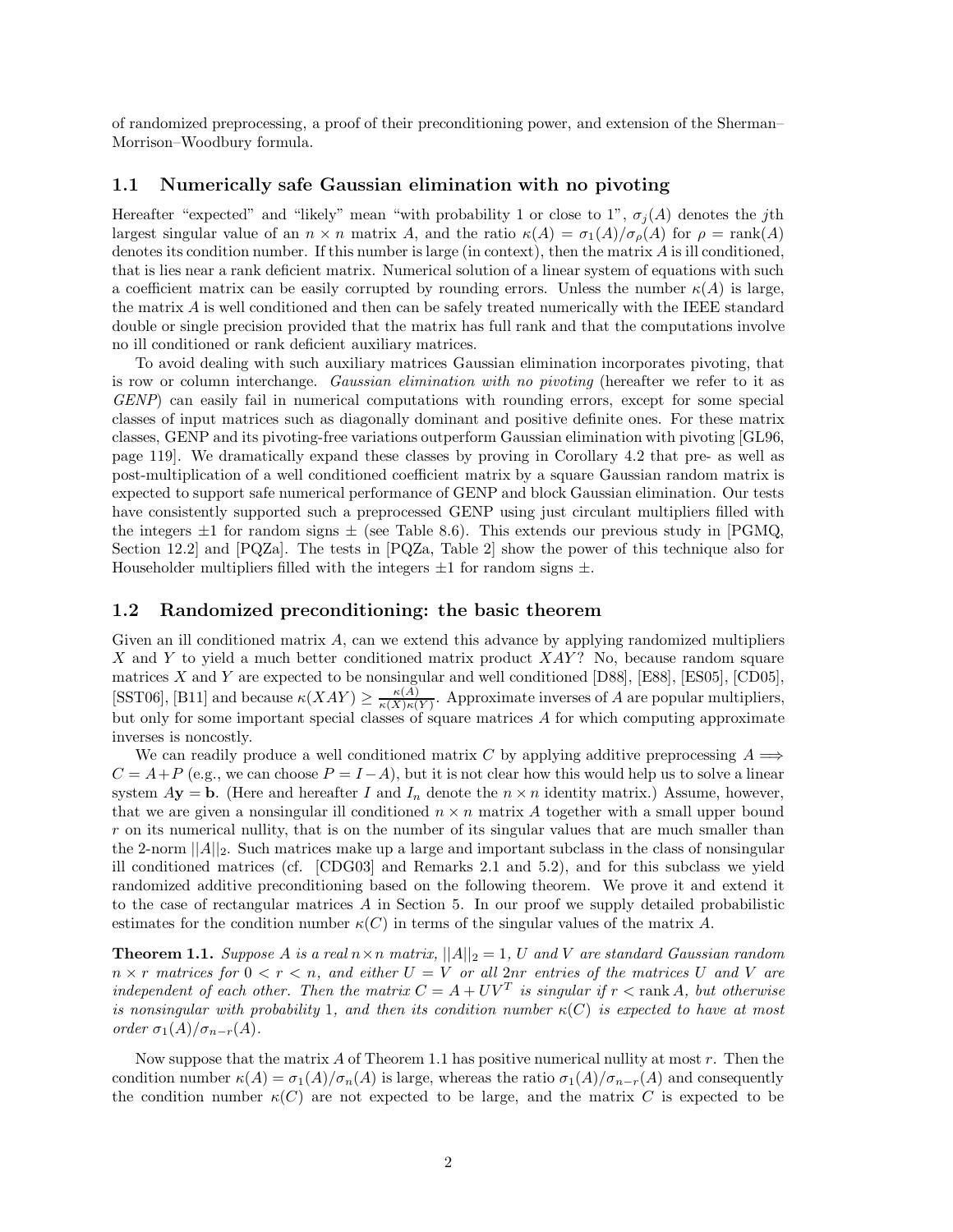nonsingular and well conditioned. Next we outline some promising directions for exploiting such *randomized preconditioning* toward advancing the known deterministic matrix algorithms.

#### **1.3 Randomized preconditioning: some applications**

Suppose we know the numerical nullity of the matrix *A* (cf. Section 7.1), set *r* equal to it, and combine the map  $A \Longrightarrow C = A + UV^T$  with the Sherman–Morrison–Woodbury formula

$$
A^{-1} = C^{-1} + C^{-1} U G^{-1} V^T C^{-1} \text{ for } G = I_r - V^T C^{-1} U,
$$
\n(1.1)

hereafter referred to as the *SMW formula* [GL96, page 50], [S98, Corollary 4.3.2]. Surely inversion of an ill conditioned matrix *A* by any algorithm requires highly accurate computations, routinely achieved by using order  $n^3$  flops (arithmetic operations) in high precision  $p_+$ , but if the matrix *C* is well conditioned, as is expected, then we can apply the SMW formula involving only  $O(rn^2)$  flops in high precision, confined to the computations of the  $r \times r$  matrix *G*. Our analysis in Section 7.6 specifies significant decrease of the computational cost estimates where this approach is restricted to the case of an ill conditioned matrix *A* of a large size having a small numerical nullity *r* (cf. Remarks 5.1 and 7.6).

The computation of the entries of the matrix *G* with high precision, however, requires extra care (cf. [ORO05], [PGMQ, Section 9]), and for our tests we selected the following alternative to the application of the SMW formula. Keep assuming that we have computed the exact values of the numerical rank  $q < n$  and numerical nullity  $r = n - q > 0$  and combine our techniques developed for proving Theorem 1.1 with some techniques from [PQ10]. This enables randomized computation of a  $2 \times 2$  block triangulation of the matrix A whose two diagonal blocks have the sizes  $r \times r$  and  $q \times q$  and according to our formal study and tests are expected to be substantially better conditioned than the matrix *A* (see Section 7.4). As by-product of this approach we approximate the *trailing singular space* of the matrix *A*, associated with its *r* small singular values.

Our *dual SMW formula* and *dual additive preprocessing* enable us to extend our preconditioning techniques and in particular the latter algorithm for 2 × 2 block triangulation to any matrix *A* given with a small upper bound *q* on its numerical rank (see Section 7.5). Furthermore we readily approximate such matrices *A* by low-rank matrices; such approximations support many fundamental computations with matrices and tensors (cf. [T00], [MMD08], [OT09], [HMT11]). Our approach to low-rank approximation is distinct from the known methods.

If we agree to increase the size of an input matrix a little, we can alternatively apply randomized augmentation, defined, e.g., by the map  $A \implies K = \begin{pmatrix} I_r & V^T \\ -U & A \end{pmatrix}$ . In the case of general  $n \times n$ matrix A having norm 1 we choose standard Gaussian random  $n \times r$  matrices U and V and deduce probabilistic upper bounds of order  $||A||/\sigma_{n-r}(A)$  on the condition numbers  $\kappa(K)$  and  $\kappa(C)$  for  $C = A + UV^T$  (see Section 6.1). This analysis enables distinct derivation of Theorem 1.1 and shows close link of augmentation to additive preprocessing, although. with augmentation we can a little better preserve sparseness and structure of the matrix *A* (cf. Section 6.2).

## **1.4 Condition numbers of random structured matrices and numerical experiments**

Estimating the condition numbers of random structured matrices is a well known challenge [SST06]. We respond to it by estimating the condition numbers of Gaussian random Toeplitz matrices. In particular we prove in Section 3.4 that these numbers are not likely to grow to the infinity exponentially in *n* for  $n \times n$  random Toeplitz matrices, even though the opposite has been proved in [BG05] for large and important subclass of the class of Toeplitz matrices. We obtain even stronger upper bounds on the condition numbers of random circulant matrices in Section 3.5. The estimates of both sections have been consistently supported by our tests (see Tables 8.1–8.4). We cannot extend our proof of Theorem 1.1 to the case of Gaussian random Toeplitz matrices *U* and *V* , but such an extension is consistent with the results of our extensive numerical tests, which otherwise are in good accordance with our theoretical estimates, e.g., in our tests application of randomized additive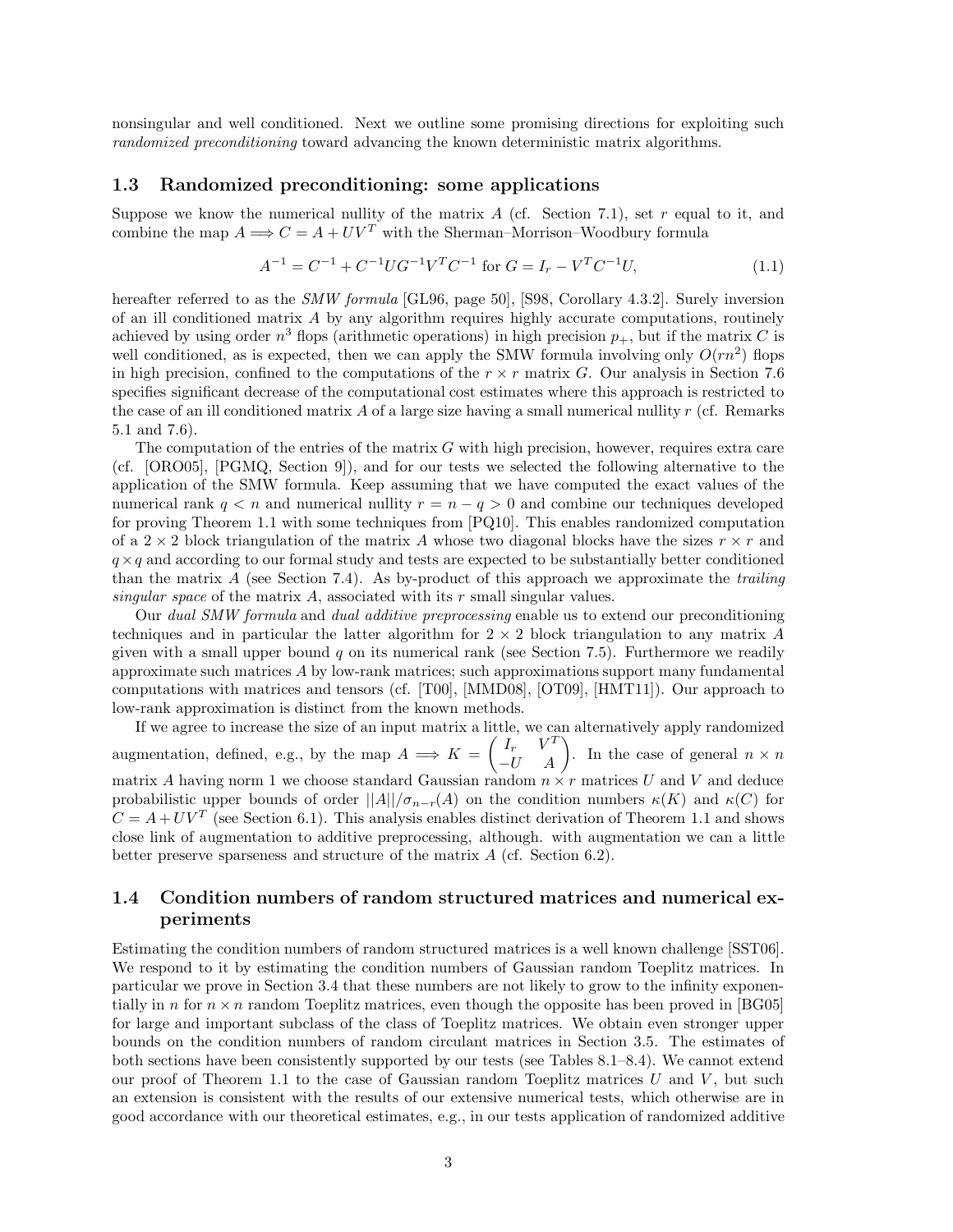preprocessing has dramatically decreased the condition numbers of ill conditioned matrices having small numerical nullity (see Table 8.5).

Furthermore we have numerically stabilized GENP by applying random circulant multipliers (see Table 8.6), accurately solved ill conditioned linear systems of equations by applying block triangulation based on randomization (see Tables 8.7–8.10), approximated trailing and leading singular spaces of ill conditioned matrices that have small numerical nullity or rank, and approximated a matrix by a low-rank matrix (see Tables 8.11–8.14). We have also matched the output accuracy of the customary algorithms for solving ill conditioned Toeplitz linear systems of equations but outperformed them in terms of the CPU time (see Table 8.15).

### **1.5 Organization of the paper and selective reading**

We devote the next section to the definitions and basic results on matrix computations. We estimate the condition numbers of Gaussian random general, Toeplitz and circulant matrices in Section 3 and of randomized matrix products in Section 4. The latter estimate supports GENP with randomized multipliers. In Section 5 we prove that our randomized additive preprocessing of an ill conditioned matrix is expected to produce a well conditioned matrix. In Section 6 we study randomized augmentation, link it to randomized additive preprocessing, and solve ill conditioned Toeplitz linear systems of equations based on this study.

In Section 7 we propose a number of applications of randomized preprocessing to an ill conditioned matrix having a small numerical rank or nullity: we compute numerical rank and nullity of such a matrix, approximate its trailing and leading singular spaces, and extend this computation to the approximation by low-rank matrices and by structured matrices. We also cover randomized additive preconditioning based on the SMW formula, block triangulation, and structured preprocessing. Corollaries 4.1, 5.1 and 5.2 and the results of Section 3.4 and 6.1 show the power of these algorithms, but otherwise Section 7 can be read independently of Sections 3–6.

In Section 8 we cover numerical tests, which constitute the contribution of the second and the third authors. In Section 9 we comment on the related works, our technical novelties, and some directions for further study. In Appendix A we estimate the probability that a random matrix defined under the uniform probability distribution has full rank. In Appendix B we extend our probabilistic estimates to the case of complex matrices. In our paper, unlike its introduction, we cover the general case of rectangular input matrices *A*.

## **2 Some definitions and basic results**

We assume computations in the field  $\mathbb R$  of real numbers, and comment on the extension to the field C of complex numbers in Appendix B.

For two scalars *a* and *b* we write  $a \ll b$  and  $b \gg a$  if the ratio  $|b/a|$  is large. We write  $a \approx b$  if  $|a - b| \ll |a| + |b|.$ 

Hereafter "flop" stands for "arithmetic operation"; "expected" and "likely" mean "with probability 1 or close to 1"; the concepts "large", "small", "near", "closely approximate", "ill conditioned" and "well conditioned" are quantified in the context.

We use and extend the customary definitions of matrix computations of [GL96], [S98].

## **2.1 Some basic definitions on matrix computations**

 $(B_1 \mid \ldots \mid B_k) = (B_j)_{j=1}^k$  is a  $1 \times k$  block matrix with blocks  $B_1, \ldots, B_k$ .

 $\text{diag}(B_1,\ldots,B_k) = \text{diag}(B_j)_{j=1}^k$  is a  $k \times k$  block diagonal matrix with diagonal blocks  $B_1,\ldots,B_k$ . *I<sub>n</sub>* is the  $n \times n$  identity matrix  $(\mathbf{e}_1 | \dots | \mathbf{e}_n)$ . *J<sub>n</sub>* is the  $n \times n$  reflection matrix  $(\mathbf{e}_n | \dots | \mathbf{e}_1)$ .  $O_{k,l}$  is the  $k \times l$  matrix filled with zeros.  $\mathbf{0}_k$  is the vector  $O_{k,1}$ . We write *I*, *J*, *O*, and **0** where the size of a matrix or a vector is not important or is defined by context.

 $A<sup>T</sup>$  is the transpose of a matrix *A*. A real matrix *A* is symmetric if  $A = A<sup>T</sup>$  and is symmetric positive definite if  $A = B^T B$  for a nonsingular matrix *B*.

A matrix *U* is called *unitary*, *orthogonal* and *orthonormal* if  $U^T U = I$  or  $UU^T = I$ .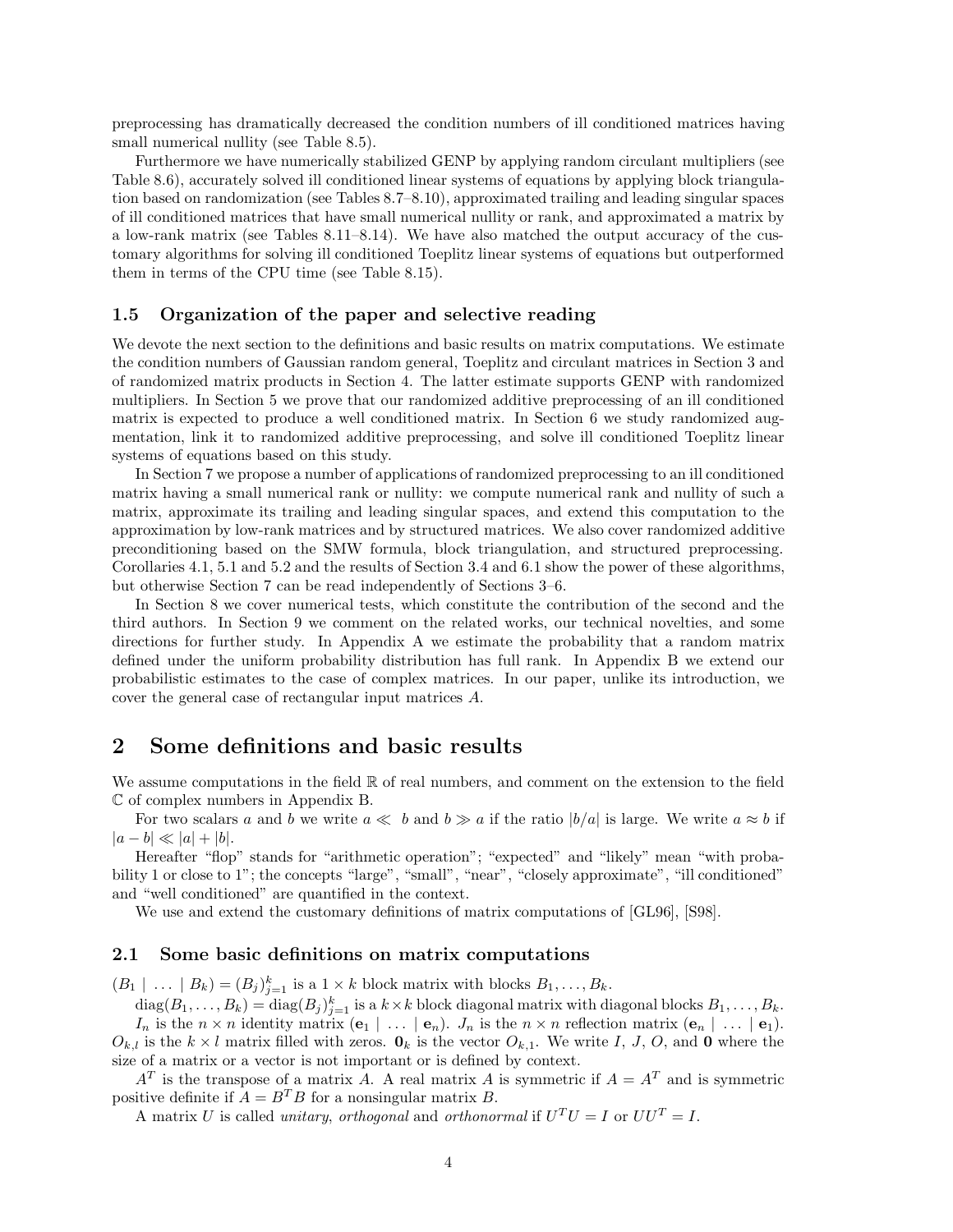**Fact 2.1.** *[GL96, Theorem 5.2.2]. QR factorization A* = *QR of a matrix A having full column rank into the product of a unitary matrix*  $Q = Q(A)$  *and an upper triangular matrix*  $R = R(A)$  *is unique provided that the factor R is a square matrix with positive diagonal entries.*

## **2.2 Range, null space, rank, nullity, and nmbs**

 $\mathcal{R}(A)$  denotes the range of an  $m \times n$  matrix A, that is the linear space  $\{z : z = Ax\}$  generated by its columns.  $\mathcal{N}(A)$  denotes its null space  $\{ \mathbf{v} : A\mathbf{v} = \mathbf{0} \}$ , rank $(A) = \dim \mathcal{R}(A)$  its rank, and  $\text{null}(A) = \dim \mathcal{N}(A) = n - \text{rank}(A)$  its nullity or right nullity, whereas nul  $A^T = m - \text{rank}(A)$  is the left nullity of *A*, equal to nul *A* if and only if  $m = n$ . **v** is the null vector of *A* if  $A$ **v** = **0**.

**Fact 2.2.** *The set*  $\mathbb{M}$  *of*  $m \times n$  *matrices of rank*  $\rho$  *is an algebraic variety of dimension*  $(m+n-\rho)\rho$ *.* 

*Proof.* Let *M* be an  $m \times n$  matrix of a rank  $\rho$  with a nonsingular  $\rho \times \rho$  leading block  $M_{00}$  and  $M = \begin{pmatrix} M_{00} & M_{01} \ M_{10} & M_{11} \end{pmatrix}$ . Then the  $(m - \rho) \times (n - \rho)$  *Schur complement*  $M_{11} - M_{10} M_{00}^{-1} M_{01}$  must vanish, which imposes  $(m - \rho)(n - \rho)$  algebraic equations on the entries of *M*. Similar argument can be applied where any  $\rho \times \rho$  submatrix of the matrix *M* (among  $\binom{m}{q}$ - *n* -such submatrices) is *ρ ρ* nonsingular. Therefore dim  $M = mn - (m - \rho)(n - \rho) = (m + n - \rho)$  $\Box$ 

A matrix A having full column rank is said to be a *matrix basis* for the linear space  $\mathcal{R}(A)$ . Suppose a matrix *B* has full column rank and  $\mathcal{R}(B) = \mathcal{N}(A)$ . Then we call *B* a *null matrix basis* or a *nmb* for a matrix *A* and write  $B = \text{nmb}(A)$ .  $\mathcal{N}(A^T)$  is the left null space of a matrix *A*, and similarly the map  $A \to A^T$  defines left null vectors, left nmbs, and the left nullity of a matrix *A*; in particular an  $m \times n$  matrix of a rank  $\rho$  has the left nullity  $m - \rho$ .

 $A_k^{(k)}$  denotes the  $k \times k$  leading, that is northwestern block submatrix of a matrix *A*.

A matrix of a rank *ρ* has *generic rank profile* if all its *i* × *i* leading blocks are nonsingular for  $i = 1, \ldots, \rho$ . If such a matrix is nonsingular itself, then it is called *strongly nonsingular*.

### **2.3 Norms, SVD and perturbations**

 $||A||_h$  is the *h*-norm of a matrix  $A = (a_{i,j})_{i,j=1}^{m,n}$ . We write  $||A|| = ||A||_2$  and  $||\mathbf{v}|| = \sqrt{\mathbf{v}^T \mathbf{v}} = ||\mathbf{v}||_2$ and recall from [GL96, Section 2.3.2 and Corollary 2.3.2] that

$$
\max_{i,j=1}^{m,n} |a_{i,j}| \le ||A|| = ||A^T|| \le \sqrt{mn} \max_{i,j=1}^{m,n} |a_{i,j}|,
$$
  

$$
\frac{1}{\sqrt{m}}||A||_1 \le ||A|| \le \sqrt{n}||A||_1, \quad ||A||_1 = ||A^T||_{\infty}, \quad ||A||^2 \le ||A||_1||A||_{\infty}, \tag{2.1}
$$

$$
||AB||_h \le ||A||_h ||B||_h
$$
 for  $h = 1, 2, \infty$  and any matrix product AB. (2.2)

We write  $A \approx B$  if  $||A - B|| \ll ||A|| + ||B||$ .

A matrix *A* is *normalized* if ||*A*|| = 1. A normalized vector is unitary, and we call it *unit*.

$$
A = S_A \Sigma_A T_A^T \tag{2.3}
$$

is an *SVD* or full *SVD* of an  $m \times n$  matrix A of a rank  $\rho$  provided  $S_A S_A^T = S_A^T S_A = I_m$ ,  $T_A T_A^T =$  $T_A^TT_A = I_n$ ,  $\Sigma_A = \text{diag}(\hat{\Sigma}_A, O_{m-\rho,n-\rho}), \ \hat{\Sigma}_A = \text{diag}(\sigma_j(A))_{j=1}^{\rho}, \ \sigma_j = \sigma_j(A) = \sigma_j(A^T)$  is the jth largest singular value of a matrix *A*. These values have the minimax property

$$
\sigma_j = \max_{\dim(\mathbb{S}) = j} \min_{\mathbf{x} \in \mathbb{S}, \ ||\mathbf{x}|| = 1} \ ||A\mathbf{x}||, \ j = 1, \dots, \rho,
$$
\n(2.4)

where  $l = \min\{m, n\}$  and S denotes linear spaces [GL96, Theorem 8.6.1]. Consequently  $\sigma_1$  $\max_{\|\mathbf{x}\|=\mathbf{1}}\|A\mathbf{x}\| = \|A\|$  and  $\sigma_j = 0$  for  $j > \rho$ .

**Fact 2.3.** *If*  $A_0$  *is a submatrix of a matrix*  $A$ *, then*  $\sigma_j(A) \geq \sigma_j(A_0)$  *for all j.*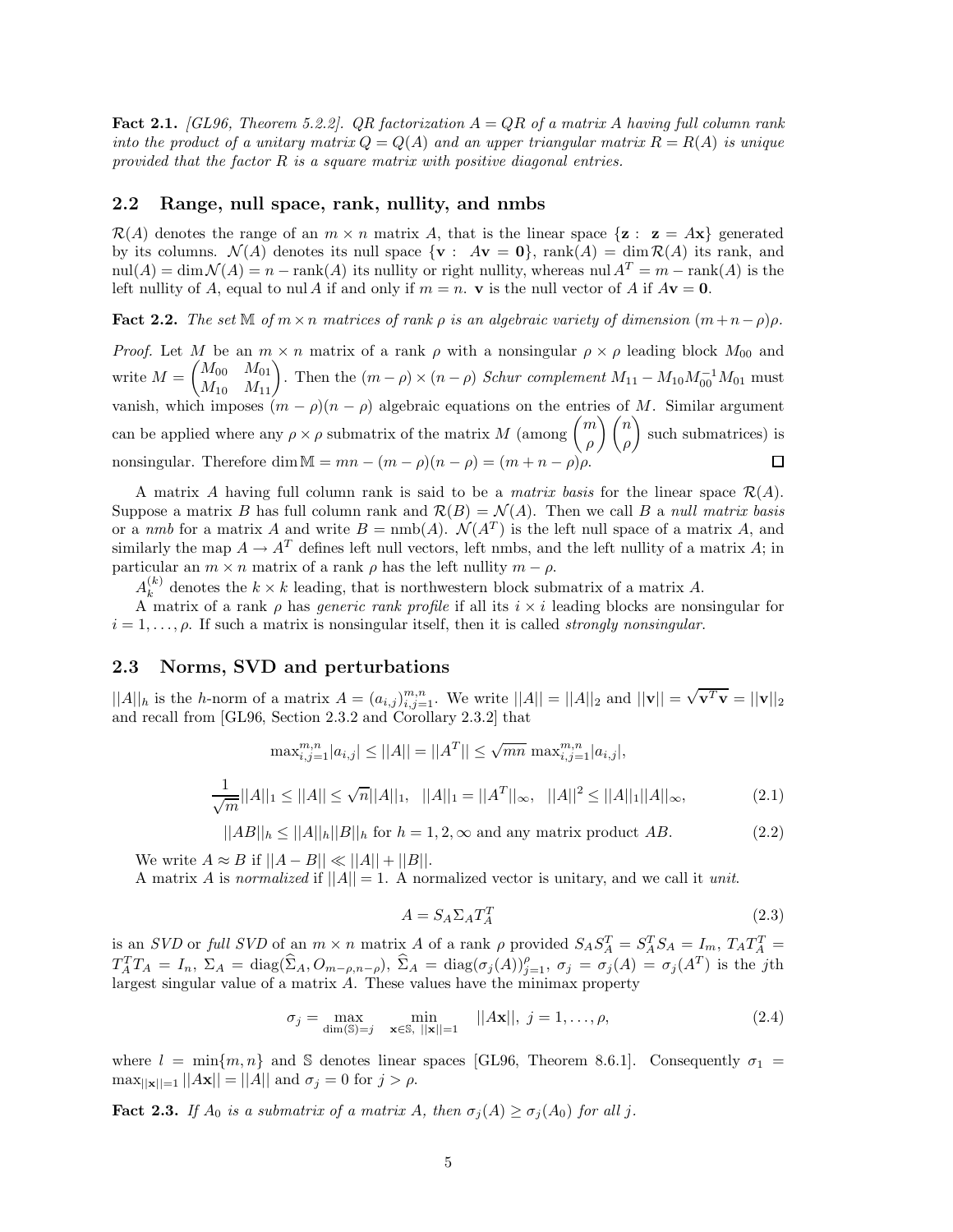*Proof.* [GL96, Corollary 8.6.3] implies Fact 2.3 where *A*0 is any block of columns of the matrix *A*. Transposition of a matrix and permutations of its rows and columns do not change singular values, and thus we can extend the fact to all submatrices  $A_0$ . 口

For every integer *k* in the range  $1 \leq k < \rho$  we define the partition  $S_A = (S_{k,A} | S_{A,m-k})$  and  $T_A = (T_{k,A} | T_{A,n-k})$  where the submatrices  $S_{k,A}$  and  $T_{k,A}$  are formed by the first *k* columns of the matrices  $S_A$  and  $T_A$ , respectively. We write  $\mathcal{S}_{k,A} = \mathcal{R}(S_{k,A})$  and  $\mathbb{T}_{k,A} = \mathcal{R}(T_{k,A})$ . If  $\sigma_k > \sigma_{k+1}$ , then  $\mathbb{S}_{k,A}$  and  $\mathbb{T}_{k,A}$  are the left and right leading singular spaces, respectively, associated with the *k* largest singular values of the matrix *A*, whereas the orthogonal complements  $S_{A,m-k} = \mathcal{R}(S_{A,m-k})$ and  $\mathbb{T}_{A,n-k} = \mathcal{R}(T_{A,n-k})$  are the left and right trailing singular spaces, respectively, associated with the other singular values of *A*. The pairs of subscripts  $\{k, A\}$  versus  $\{A, m - k\}$  and  $\{A, n - k\}$ mark the leading versus trailing singular spaces. The left singular spaces of *A* are the right singular spaces of *A<sup>T</sup>* and vice versa.

Finally we recall a result on perturbation norms.

**Theorem 2.1.** *Suppose C is a nonsingular matrix, E is a matrix of the same size, and*  $||C^{-1}E|| =$  $\theta$  < 1*.* Then  $||I - (C + E)^{-1}C|| \leq \frac{\theta}{1-\theta}$  and  $||[(C + E)^{-1} - C^{-1}|| \leq \frac{\theta}{1-\theta}||C^{-1}||$ .

*Proof.* See [S98, Corollary 1.4.19] for  $P = -C^{-1}E$ .

### **2.4 Inverses, generalized inverses, SMW and a dual SMW formulae**

 $A^+ = T_A \text{diag}(\hat{\Sigma}_A^{-1}, O_{n-\rho,m-\rho}) S_A^T$  is the Moore–Penrose pseudo-inverse of the matrix *A* of (2.3), and

$$
||A^{+}|| = 1/\sigma_{\rho}(A)
$$
\n(2.5)

for a matrix *A* of a rank  $\rho$ .  $A^{+T}$  stands for  $(A^{+})^{T} = (A^{T})^{+}$ , and  $A^{-T}$  stands for  $(A^{-1})^{T} = (A^{T})^{-1}$ .

An  $n \times m$  matrix  $X = A^{(I)}$  is a left inverse of an  $m \times n$  matrix A if  $XA = I$  and its right inverse if  $AX = I$ .  $A^+$  is an  $A^{(I)}$  if and only if a matrix *A* has full rank.  $A^{(I)}$  is unique and is equal to  $A^{-1}$ if *A* is a nonsingular matrix.

Next suppose that  $U_-, V_-\in \mathbb{R}^{n\times q}$ ,  $A\in \mathbb{R}^{n\times n}$ , *A* is a nonsingular matrix, and  $0 < q < n$ . Write

$$
C_{-}^{-1} = A^{-1} + U_{-}V_{-}^{T}, \ H = I_{q} + V_{-}^{T}AU_{-}, \tag{2.6}
$$

assume that one of these two matrices is nonsingular and deduce that both of them are nonsingular. Finally apply the SMW formula (1.1) to the matrix  $C_{-}^{-1}$  and obtain the *dual SMW formula* 

$$
C_{-} = A - AU_{-}H^{-1}V_{-}^{T}A \text{ for } H = I_{q} + V_{-}^{T}AU_{-}.
$$
\n(2.7)

#### **2.5 Condition number, numerical rank and numerical nullity**

 $\kappa(A) = \frac{\sigma_1(A)}{\sigma_\rho(A)} = ||A|| \, ||A^+|\kappa(A^+)$  is the condition number of an  $m \times n$  matrix *A* of a rank  $\rho$ . Such a matrix is *ill conditioned* if  $\sigma_1(A) \gg \sigma_0(A)$  and is *well conditioned* otherwise. See [D83], [GL96, Sections 2.3.2, 2.3.3, 3.5.4, 12.5], [H02, Chapter 15], [KL94], and [S98, Section 5.3] on the estimation of norms and condition numbers.  $\kappa(A) = ||A|| ||A^{-1}||$  for a nonsingular matrix A. An  $m \times n$  matrix *A* has *numerical rank q*, not exceeding rank(*A*), and has *numerical nullity*  $r = n - q$  if the ratios  $\sigma_i(A)/||A||$  are small for  $j > q$  but not for  $j < q$ . Actually this is the right numerical nullity of the matrix *A*, whereas its *left numerical nullity* equals the numerical nullity  $m-q$  of the  $n \times m$  transpose  $A<sup>T</sup>$  and coincides with the right numerical nullity of *A* if and only if  $m = n$ .

**Remark 2.1.** *One can specify the adjective "small" above as "smaller than a fixed positive tolerance"; the choice of the tolerance can be a challenge, e.g., for the matrix* diag(1.1<sup>-*j*)999</sup> $j=0$ .

If an  $m \times n$  well conditioned matrix *A* has a rank  $\rho < l = \min\{m, n\}$ , then almost all its close neighbours have full rank *l*, but all of them have numerical rank *q* = *ρ*. Conversely, suppose a matrix A has a positive numerical rank  $q$ , set to 0 its all but  $q$  largest singular values and denote

$$
\Box
$$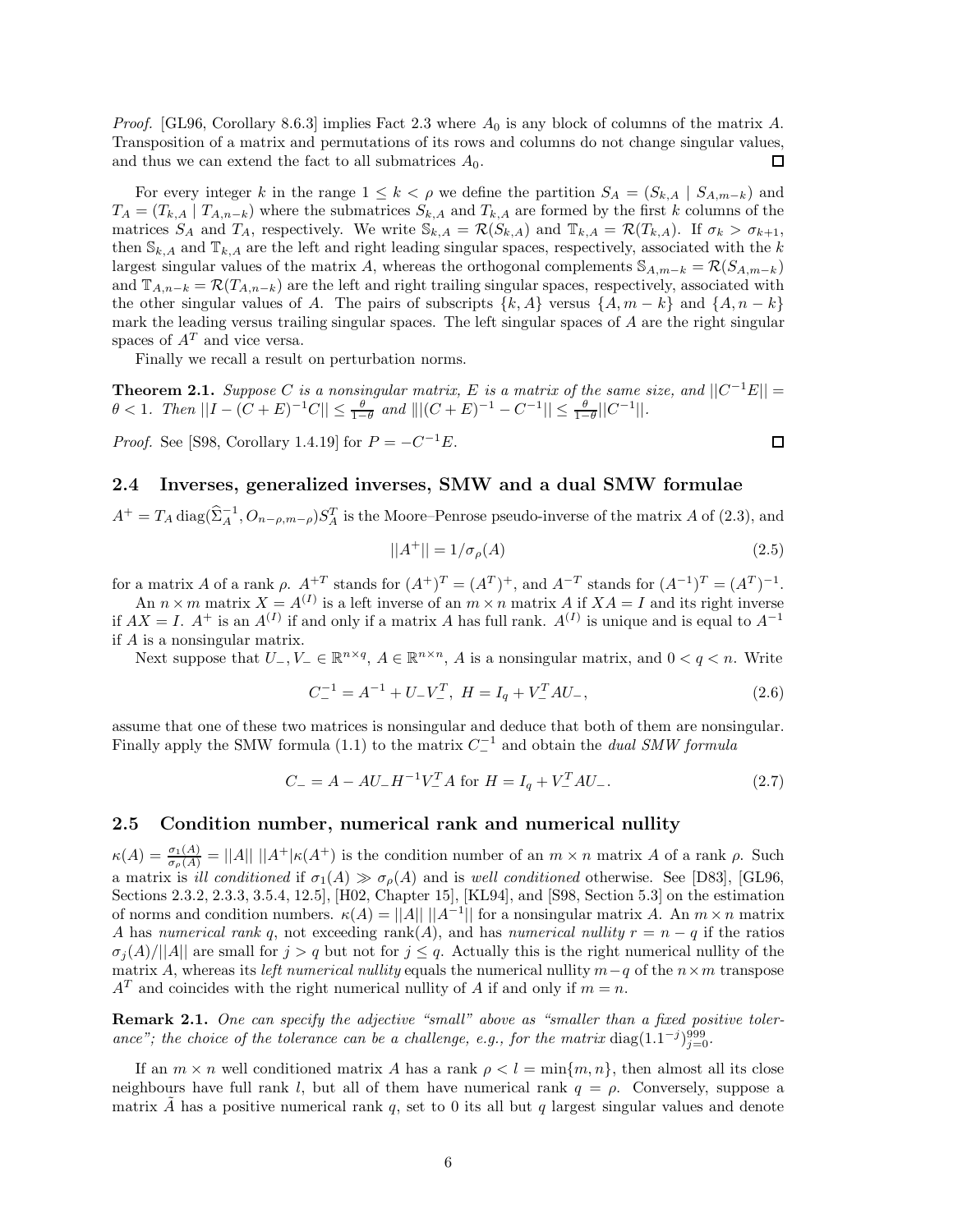the resulting matrix by *A*. Then  $A \approx \tilde{A}$ , rank  $A = q$ , *A* is a well conditioned matrix,  $\mathcal{R}(A) = \mathbb{T}_{q,\tilde{A}}$ and  $\mathcal{N}(A) = \mathbb{T}_{\tilde{A}, n-q}$ .

A matrix has *generic conditioning profile* (cf. the end of Section 2.2) if it has a numerical rank *q* and if its  $i \times i$  leading blocks are nonsingular and well conditioned for  $i = 1, \ldots, q$ . If such a matrix has full rank and is well conditioned itself, then we call it *strongly well conditioned*.

**Theorem 2.2.** *[PQZa]. Suppose Gaussian elimination with no pivoting or block Gaussian elimination has been applied to a matrix A having a rank ρ (resp. numerical rank q) to compute LU factorizations of the leading block submatrices*  $A_j^{(j)}$  *for*  $j = 1, \ldots, \rho$  *(resp. for*  $j = 1, \ldots, q$ *). Then the computations involve no divisions by* 0 *(resp. by the values that are absolutely small relatively to the norm* ||*A*||*) if and only if the matrix A has generic rank (resp. generic conditioning) profile.*

## **2.6 Toeplitz, Toeplitz-like, and circulant matrices**

 $m \times n$  *Toeplitz* matrix  $T_{m,n} = (t_{i-j})_{i,j=1}^{m,n}$  is defined by its first row and column, that is by the vector  $(t_h)_{h=1-n}^{m-1}$  of dimension  $m+n-1$ . We write  $T_n = T_{n,n} = (t_{i-j})_{i,j=1}^{n,n}$  (see the display below).

An  $n \times n$  lower *triangular Toeplitz* matrix  $Z(\mathbf{t}) = (t_{i-j})_{i,j=1}^n$  (where  $t_k = 0$  for  $k < 0$ ) is defined by its first column  $\mathbf{t} = (t_h)_{h=0}^{n-1}$ . We write  $Z(\mathbf{t})^T = (Z(\mathbf{t}))^T$ .  $Z = Z(\mathbf{e}_2)$  is the  $n \times n$  downshift matrix displayed below. We have  $Z\mathbf{v} = (v_i)_{i=0}^{n-1}$  and  $Z(\mathbf{v}) = \sum_{i=1}^{n} v_i Z^{i-1}$  for  $\mathbf{v} = (v_i)_{i=1}^n$  and  $v_0 = 0$ ,

$$
T_n = \begin{pmatrix} t_0 & t_{-1} & \cdots & t_{1-n} \\ t_1 & t_0 & \ddots & \vdots \\ \vdots & \ddots & \ddots & t_{-1} \\ t_{n-1} & \cdots & t_1 & t_0 \end{pmatrix}, \quad Z = \begin{pmatrix} 0 & \cdots & 0 \\ 1 & \ddots & & \\ \vdots & \ddots & \ddots & \vdots \\ 0 & \cdots & 1 & 0 \end{pmatrix}
$$

Combine the equations  $||Z(\mathbf{v})||_1 = ||Z(\mathbf{v})||_{\infty} = ||\mathbf{v}||_1$  with (2.1) to obtain

$$
||Z(\mathbf{v})|| \le ||\mathbf{v}||_1. \tag{2.8}
$$

*.*

**Theorem 2.3.** Write  $T_k = (t_{i-j})_{i,j=0}^{k-1}$  for  $k = n, n+1$ . (a) Let the matrix  $T_n$  be nonsingular and write  $\mathbf{p} = T_n^{-1} \mathbf{e}_1$  and  $\mathbf{q} = T_n^{-1} \mathbf{e}_n$ . If  $p_1 = \mathbf{e}_1^T \mathbf{p} \neq 0$ , then  $p_1 T_n^{-1} = Z(\mathbf{p})Z(J\mathbf{q})^T - Z(Z\mathbf{q})Z(ZJ\mathbf{p})^T$ . *In parts (b)* and (c) below let the matrix  $T_{n+1}$  be nonsingular and write  $\hat{\mathbf{v}} = (v_i)^n \hat{\mathbf{v}} = T_{n+1}^{-1} \mathbf{e}_1$ ,  $\mathbf{v} = (v_i)_{i=0}^{n-1}, \mathbf{v}' = (v_i)_{i=1}^n, \hat{\mathbf{w}} = (w_i)_{i=0}^n = T_{n+1}^{-1} \mathbf{e}_{n+1}, \mathbf{w} = (w_i)_{i=0}^{n-1}, \text{ and } \mathbf{w}' = (w_i)_{i=0}^n, \hat{v}' = (w_i)_{i=0}^n, \hat{v}' = (w_i)_{i=0}^n, \hat{v}' = (w_i)_{i=0}^n, \hat{v}' = (w_i)_{i=0}^n, \hat{v}' = (w_i)_{i=0}^n, \hat{v}'$ then the matrix  $T_n$  is nonsingular and  $v_0T_n^{-1} = Z(\mathbf{v})Z(J\mathbf{w}')^T - Z(\mathbf{w})Z(J\mathbf{v}')^T$ . (c) If  $v_n \neq 0$ , then the matrix  $T_{1,0} = (t_{i-j})_{i=1,j=0}^{n,n-1}$  is nonsingular and  $v_nT_{1,0}^{-1} = Z(\mathbf{w})Z(J\mathbf{v}')^T - Z(\mathbf{v})Z(J\mathbf{w}')^T$ .

*Proof.* See [GS72] on parts (a) and (b); see [GK72] on part (c).

$$
\Box
$$

 $Z_f = Z + f\mathbf{e}_1^T\mathbf{e}_n$  is the *f*-*circulant shift matrix* for a scalar  $f \neq 0$ . An *f*-*circulant matrix*  $Z_f(\mathbf{v}) = \sum_{i=1}^n v_i Z_f^{i-1}$  is a special  $n \times n$  Toeplitz matrix defined by its first column vector  $\mathbf{v} = (v_i)_{i=1}^n$ and a scalar *f*. *f*-circulant matrix is called *circulant* if  $f = 1$  and *skew circulant* if  $f = -1$ . By replacing f with 0 we arrive at a lower triangular Toeplitz matrix  $Z(\mathbf{v})$ . The following theorem implies that the products and inverses of *f*-circulant matrices (wherever defined) are *f*-circulant and can be computed in  $O(n \log n)$  flops for  $n \times n$  inputs.

**Theorem 2.4.** *(See [CPW74].)* We have  $Z_1(\mathbf{v}) = \Omega^{-1}D(\Omega \mathbf{v})\Omega$ *. More generally, for any*  $f \neq 0$ *, we* have  $Z_{f^n}(\mathbf{v}) = U_f^{-1} D(U_f \mathbf{v}) U_f'$  where  $U_f = \Omega D(\mathbf{f}), \quad \mathbf{f} = (f^i)_{i=0}^{n-1}, D(\mathbf{u}) = \text{diag}(u_i)_{i=0}^{n-1}$  for a vector  $\mathbf{u} = (u_i)_{i=0}^{n-1}$ , and  $\Omega = (\omega_n^{ij})_{i,j=0}^{n-1}$  is the  $n \times n$  matrix of the discrete Fourier transform at n points,  $\omega_n = \frac{(\omega_n)^i}{(n-1)^i}$  *being a primitive n-th root of* 1*.* 

*Toeplitz-like*  $n \times n$  matrices *T* have a small *displacement rank d*, that is the rank of their displacements  $Z_eT - TZ_f = GH^T$  for any pair of distinct scalars *e* and *f*; such matrices extend the class of Toeplitz matrices, for which  $d \leq 2$ , and can be readily expressed via the 2*dn* entries of the matrix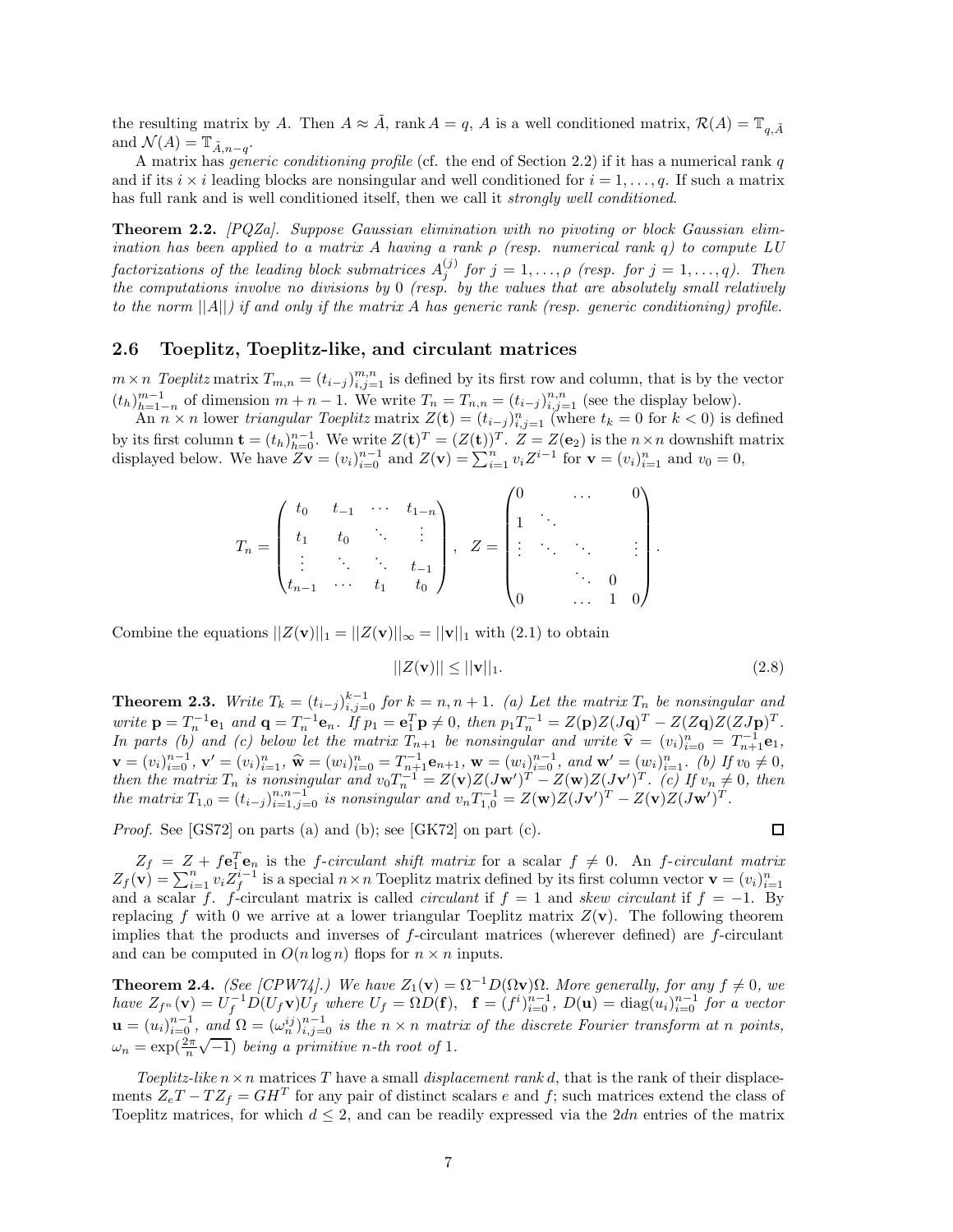pairs *G* and *H*, called displacement generators of length *d* for *T*. Such matrices *T* can be pairwise multiplied by using  $O(d^2n \log n)$  flops and, if nonsingular, can be inverted by using  $O(d^2n \log^2 n)$ flops provided every output has displacement rank at most 2*d* and is represented with at most 4*dn* parameters (cf. [P01]).

The classes of *Hankel* and *Hankel-like* matrices *H* can be defined by pre- or post-multiplying Toeplitz and Toeplitz-like matrices *T* by the reflection matrix *J*. The multiplication changes the pair of operator matrices  $\{Z_e, Z_f\}$  into  $\{Z_e, JZ_fJ\}$  or  $\{JZ_eJ, Z_f\}$  but keeps the displacement rank. Clearly,  $T^{-1} = JH^{-1}$  if  $H = TJ$ ,  $T^{-1} = H^{-1}J$  if  $H = JT$ , and in both cases  $\kappa(H) = \kappa(T)$ .

## **3 Ranks and conditioning of Gaussian random matrices**

#### **3.1 Random variables and Gaussian random matrices**

**Definition 3.1.**  $F_{\gamma}(y) = Probability\{\gamma \leq y\}$  *for a real random variable*  $\gamma$  *is the* cumulative distribution function (cdf) *of X evaluated at y.*  $F_{g(\mu,\sigma)}(y) = \frac{1}{\sigma\sqrt{2\pi}} \int_{-\infty}^{y} \exp(-\frac{(x-\mu)^2}{2\sigma^2}) dx$  for a Gaussian *random variable*  $g(\mu, \sigma)$  *with a mean*  $\mu$  *and a positive variance*  $\sigma^2$ *, and so* 

$$
\mu - 4\sigma \le y \le \mu + 4\sigma \text{ with a probability near 1.} \tag{3.1}
$$

**Definition 3.2.** *A matrix or a vector is a* Gaussian random matrix or vector *with a mean µ and a positive variance*  $\sigma^2$  *if it is filled with independent identically distributed Gaussian random variables,*  $\int_{a}^{b}$  *all having the mean*  $\mu$  *and variance*  $\sigma^2$ *.*  $\mathcal{G}_{\mu,\sigma}^{m\times n}$  *is the set of*  $m \times n$  *Gaussian random matrices (which are* standard *for*  $\mu = 0$  *and*  $\sigma^2 = 1$ *). By restricting this set to Toeplitz or f-circulant matrices we obtain the sets*  $T_{\mu,\sigma}^{m\times n}$  *and*  $Z_{f,\mu,\sigma}^{n\times n}$  *of* Gaussian random Toeplitz *and* Gaussian random *f*-circulant matrices*, respectively.*

**Definition 3.3.**  $\chi_{\mu,\sigma,n}(y)$  *is the cdf of the norm*  $||\mathbf{v}|| = \left(\sum_{i=1}^{n} v_i^2\right)^{1/2}$  *of a Gaussian random vector*  $\mathbf{v} = (v_i)_{i=1}^n \in \mathcal{G}_{\mu,\sigma}^{n \times 1}$ . For  $y \ge 0$  we have  $\chi_{0,1,n}(y) = \frac{y_i}{2^{n/2} \Gamma(n/2)} \int_0^y x^{n-1} \exp(-x^2/2) dx$  where  $\Gamma(h) =$  $\int_0^\infty x^{h-1} \exp(-x) dx$ ,  $\Gamma(n+1) = n!$  *for nonnegative integers n.* 

## **3.2 Nondegeneration of Gaussian random matrices**

The total degree of a multivariate monomial is the sum of its degrees in all its variables. The total degree of a polynomial is the maximal total degree of its monomials.

**Lemma 3.1.** *[DL78], [S80], [Z79]. For a set* ∆ *of cardinality* |∆| *in any fixed ring let a polynomial in m variables have a total degree d and let it not vanish identically on this set. Then the polynomial vanishes in at most*  $d|\Delta|^{m-1}$  *points.* 

We assume that Gaussian random variables range over infinite sets  $\Delta$ ; consequently the lemma implies that a nonzero polynomial vanishes with probability 0. Thus Gaussian random general, Toeplitz and circulant matrices have full rank with probability 1 because the determinants of its square submatrices are polynomials in the entries. In particular a square Gaussian random general, Toeplitz or circulant matrix *A* is nonsingular with probability 1. Furthermore all entries of its adjoint, denoted adj A, are subdeterminants and thus nonzeros with probability 1. Clearly this property of the adjoint can be extended to the inverse  $A^{-1} = \frac{\text{adj }A}{\text{det }A}$ . Hereafter, wherever this causes no confusion, we assume by default that *Gaussian random general, Toeplitz and circulant matrices have full rank, and their inverses (if defined) have nonzero entries*.

Similar properties with probability near 1 hold where the random variables are sampled under the uniform probability distribution from a finite set of a large cardinality (see Appendix A).

### **3.3 Conditioning of Gaussian random matrices**

Besides having full rank with probability 1, Gaussian random matrices in Definition 3.2 are expected to be well conditioned [D88], [E88], [ES05], [CD05], [B11], and even the sum  $M + A$  for  $M \in \mathbb{R}^{m \times n}$ and  $A \in \mathcal{G}_{\mu,\sigma}^{m \times n}$  is expected to be well conditioned unless the ratio  $\sigma/||M||$  is small or large [SST06].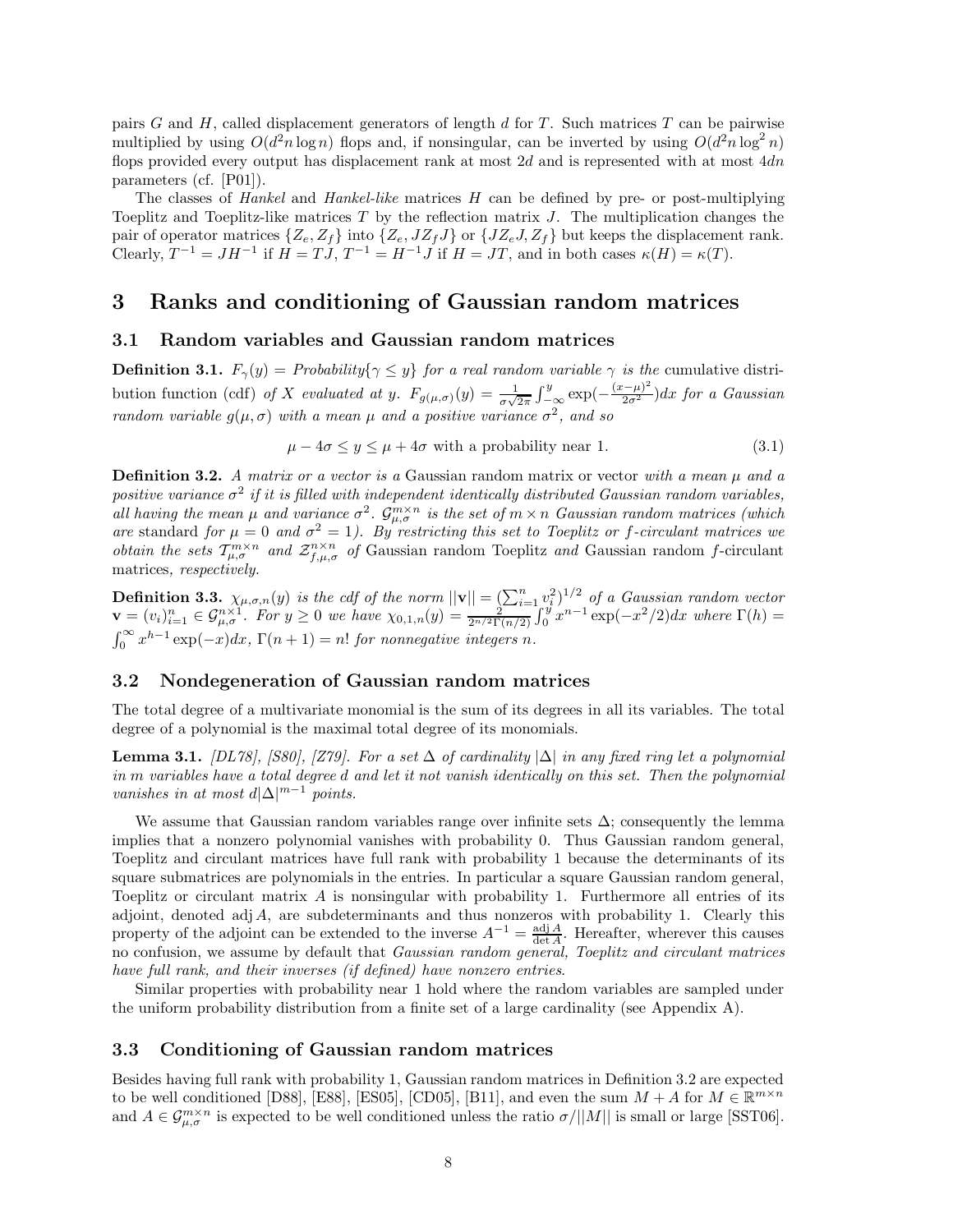The following theorem states an upper bound on the probability (the cdf)  $F_{1/||A^+||}(y)$  that the smallest positive singular value of a Gaussian random matrix *A* is at most a nonnegative scalar *y* (cf. (2.5)). Consequently this scalar itself can be viewed as a probabilistic lower bound on the smallest singular value of *A*. The bounds can be strengthened by a factor  $y^{|m-n|}$  [ES05], [CD05].

**Theorem 3.1.** Suppose  $A \in \mathcal{G}_{\mu,\sigma}^{m \times n}$ ,  $l = \min\{m,n\}$ , and  $y \ge 0$ . Then  $F_{1/||A^+||}(y) \le 2.35 \sqrt{lg/\sigma}$ .

*Proof.* For  $m = n$  this is [SST06, Theorem 3.3]. Apply Fact 2.3 to extend it to any pair  $\{m, n\}$ .  $\Box$ 

The following two theorems supply lower bounds on the probabilities that  $||A|| \leq z$  and  $\kappa(A) \leq y$ for two scalars *y* and *z* and a Gaussian random matrix *A*. The arguments *y* and *z* of the cdfs can also be viewed as probabilistic upper bounds on the norm  $||A||$  and the condition number  $\kappa(A)$ , respectively. We do not use the second theorem, but state it for the sake of completeness and only for square  $n \times n$  matrices *A*. The theorem implies that the function  $1 - F_{\kappa(A)}(y)$  decays as  $y \to \infty$ and that the decay is proportional to  $\sqrt{\log y}/y$ . For small values  $y\sigma$  and a fixed *n* the lower bound becomes negative, in which case the theorem becomes trivial.

We assume that  $\mu = 0$  when we estimate the cdfs of  $||A||$  and consequently of  $\kappa(A)$  for Gaussian random matrices A, but we make no such assumption when we estimate the cdf of  $1/||A^+||$ .

**Theorem 3.2.** *[DS01, Theorem II.7]. Suppose*  $A \in \mathcal{G}_{0,\sigma}^{m \times n}$ ,  $l = \min\{m,n\}$  and  $z \geq 2\sigma\sqrt{l}$ . Then  $F_{\vert A \vert}(z) \geq 1 - \exp(-(z - 2\sigma\sqrt{l})^2/(2\sigma^2)).$ 

**Theorem 3.3.** *[SST06, Theorem 3.1]. Suppose*  $0 < \sigma \leq 1$ ,  $y \geq 1$ ,  $A \in \mathcal{G}_{0,\sigma}^{n \times n}$ . *Then the matrix A has full rank with probability* 1 *and*  $F_{\kappa(A)}(y) \geq 1 - (14.1 + 4.7\sqrt{(2 \ln y)/n})n/(y\sigma)$ .

*Proof.* See [SST06, the proof of Lemma 3.2].

#### **3.4 Conditioning of Gaussian random Toeplitz matrices**

A matrix  $T_n = (t_{i-j})_{i,j=1}^n$  is the sum of two triangular Toeplitz matrices

$$
T_n = Z(\mathbf{t}) + Z(\mathbf{t})^T, \ \mathbf{t} = (t_i)_{i=0}^{n-1}, \ \mathbf{t}_- = (t'_{-i})_{i=0}^{n-1}, \ t'_0 = 0. \tag{3.2}
$$

If  $T_n \in \mathcal{T}_{\mu,\sigma}^{n \times n}$ , then  $T_n$  has  $2n-1$  pairwise independent entries in  $\mathcal{G}_{\mu,\sigma}$ . Thus (2.8) implies that

$$
\frac{1}{\sqrt{n}}||T_n|| \leq ||T_n||_1 \leq ||Z(\mathbf{t})||_1 + ||Z(\mathbf{t})^T||_1 = ||\mathbf{t}||_1 + ||\mathbf{t}||_1 = ||(t_i)_{i=1-n}^{n-1}||_1 \leq \sqrt{n}||(t_i)_{i=1-n}^{n-1}||,
$$

and so

$$
F_{||T_n||}(y) \ge \chi_{\mu,\sigma,2n-1}(y/n). \tag{3.3}
$$

Next we estimate the norm  $||T_n^{-1}||$  for  $T_n \in T_{\mu,\sigma}^{n \times n}$ , beginning with a basic lemma.

**Lemma 3.2.** *[SST06, Lemma A.2]. For a nonnegative scalar y, a unit vector*  $\mathbf{t} \in \mathbb{R}^{n \times 1}$ *, and a vector*  $\mathbf{b} \in \mathcal{G}_{\mu,\sigma}^{n\times 1}$ , we have  $F_{|\mathbf{t}^T\mathbf{b}|}(y) \leq y \leq \sqrt{\frac{2}{\pi}} \frac{y}{\sigma}$ .

**Remark 3.1.** *The latter bound is independent of*  $\mu$  *and*  $n$ *; it holds for any*  $\mu$  *even if all coordinates of the vector* **b** *are fixed except for a single coordinate in*  $\mathcal{G}_{\mu,\sigma}$ *.* 

**Theorem 3.4.** *Given a matrix*  $T_n = (t_{i-j})_{i,j=1}^n \in \mathcal{T}_{\mu,\sigma}^{n \times n}$ , assumed to be nonsingular (cf. Section 3.2), write  $p_1 = \mathbf{e}_1^T T_n^{-1} \mathbf{e}_1$ . Then  $F_{1/||p_1T_n^{-1}||}(y) \le 2n\alpha\beta$  for two random variables  $\alpha$  and  $\beta$  such that

$$
F_{\alpha}(y) \le \sqrt{\frac{2n}{\pi}} \frac{y}{\sigma} \text{ and } F_{\beta}(y) \le \sqrt{\frac{2n}{\pi}} \frac{y}{\sigma} \text{ for } y \ge 0.
$$
 (3.4)

 $\Box$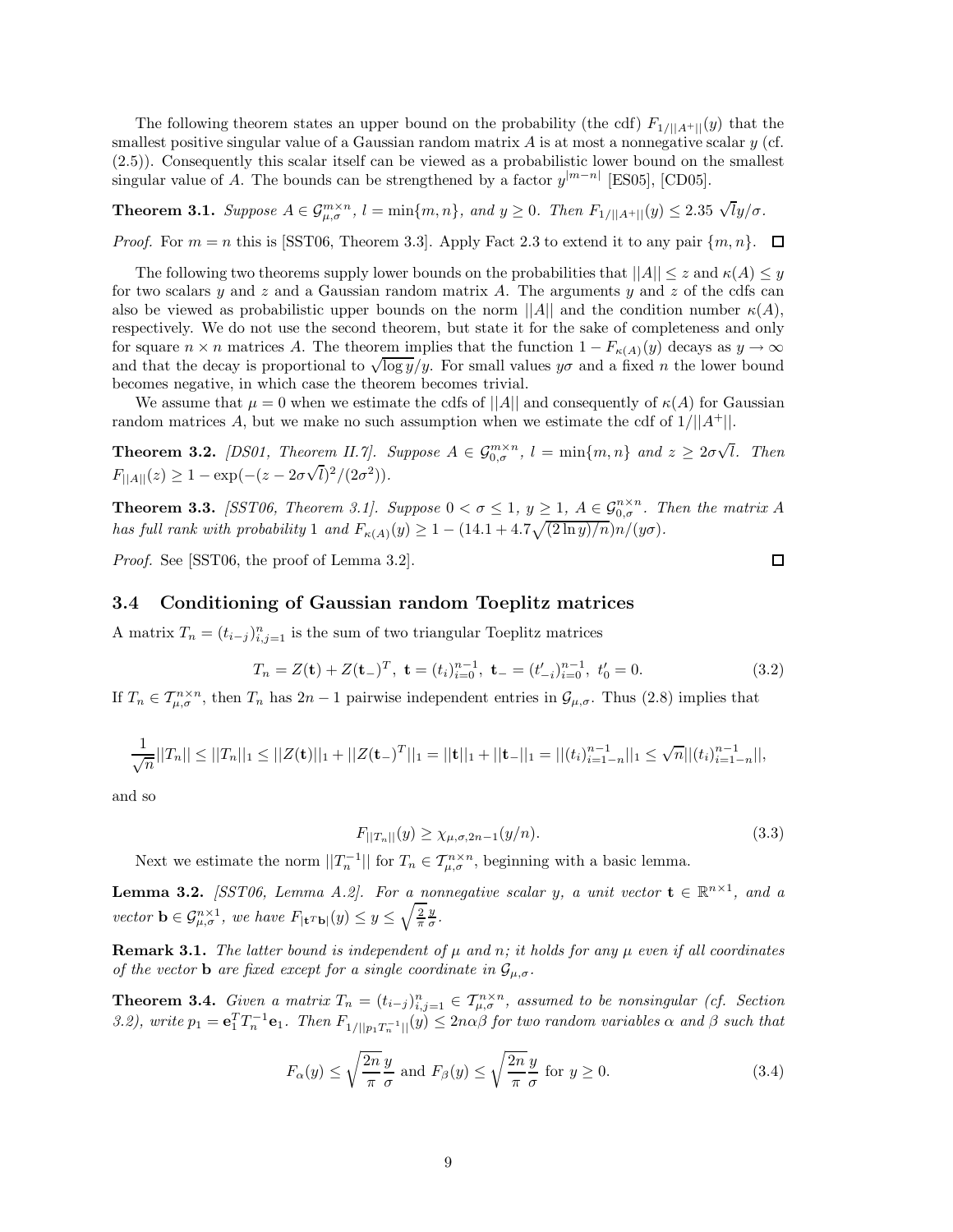*Proof.* By virtue of part (a) of Theorem 2.3 we have  $p_1T_n^{-1} = Z(\mathbf{p})Z(J\mathbf{q})^T - Z(Z\mathbf{q})Z(ZJ\mathbf{p})^T$ , and so  $||p_1T_n^{-1}|| \leq ||Z(\mathbf{p})|| ||Z(J\mathbf{q})^T|| + ||Z(Z\mathbf{q})|| ||Z(ZJ\mathbf{p})^T||$  for  $\mathbf{p} = T_n^{-1}\mathbf{e}_1$ ,  $\mathbf{q} = T_n^{-1}\mathbf{e}_n$ , and  $p_1 = \mathbf{p}^T \mathbf{e}_1$ . It follows that  $||p_1 T_n^{-1}|| \le ||Z(\mathbf{p})|| ||Z(J\mathbf{q})|| + ||Z(Z\mathbf{q})|| ||Z(ZJ\mathbf{p})||$  since  $||A|| = ||A^T||$ for all matrices *A*. Furthermore  $||p_1T_n^{-1}|| \le ||\mathbf{p}||_1 ||J\mathbf{q}||_1 + ||Z\mathbf{q}||_1 ||ZJ\mathbf{p}||_1$  due to (2.8). Clearly  $||J\mathbf{v}||_1 = ||\mathbf{v}||_1$  and  $||Z\mathbf{v}||_1 \le ||\mathbf{v}||_1$  for every vector **v**, and so (cf. (2.1))

$$
||p_1 T_n^{-1}|| \le 2||\mathbf{p}||_1 ||\mathbf{q}||_1 \le 2n||\mathbf{p}|| ||\mathbf{q}||. \tag{3.5}
$$

By definition the vector **p** is orthogonal to the vectors  $T_n \mathbf{e}_2, \ldots, T_n \mathbf{e}_n$ , whereas  $\mathbf{p}^T T_n \mathbf{e}_1 = 1$  (cf. [SST06]). Consequenty the vectors  $T_n \mathbf{e}_2, \ldots, T_n \mathbf{e}_n$  uniquely define the vector  $\mathbf{u} = \mathbf{p}/||\mathbf{p}||$ , whereas  $|\mathbf{u}^T T_n \mathbf{e}_1| = 1/||\mathbf{p}||.$ 

The last coordinate  $t_{n-1}$  of the vector  $T_n$ **e**<sub>1</sub> is independent of the vectors  $T_n$ **e**<sub>2</sub>,..., $T_n$ **e**<sub>n</sub> and consequently of the vector **u**. Apply Remark 3.1 to estimate the cdf of the random variable  $\alpha$  =  $1/||\mathbf{p}|| = |\mathbf{u}^T T_n \mathbf{e}_1|$  and obtain that  $F_\alpha(y) \le \sqrt{\frac{2n}{\pi}} \frac{y}{\sigma}$  for  $y \ge 0$ .

Likewise the *n* − 1 column vectors  $T\mathbf{e}_1, \ldots, T_{n-1}$  define the vector  $\mathbf{v} = \beta \mathbf{q}$  for  $\beta = 1/||\mathbf{q}|| =$  $|\mathbf{v}^T T_n \mathbf{e}_n|$ . The first coordinate  $t_{1-n}$  of the vector  $T_n \mathbf{e}_n$  is independent of the vectors  $T \mathbf{e}_1, \ldots, T_{n-1}$ and consequently of the vector **v**. Apply Remark 3.1 to estimate the cdf of the random variable *β* and obtain that  $F_\beta(y) \leq \sqrt{\frac{2n}{\pi}} \frac{y}{\sigma}$  for  $y \geq 0$ .

Finally combine these bounds on the cdfs  $F_\alpha(y)$  and  $F_\beta(y)$  with (3.5).

$$
\Box
$$

By employing parts (b) and (c) of Theorem 2.3 instead of its part (a), we similarly deduce the bounds  $||v_0T_{n+1}^{-1}|| \le 2\alpha\beta$  and  $||v_nT_{n+1}^{-1}|| \le 2\alpha\beta$  for two pairs of random variables  $\alpha$  and  $\beta$ satisfying (3.4) for  $n + 1$  replacing *n*. We have  $p_1 = \frac{\det T_{n-1}}{\det T_n}$ ,  $v_0 = \frac{\det T_n}{\det T_{n+1}}$ , and  $v_n = \frac{\det T_{0,1}}{\det T_{n+1}}$  for  $T_{0,1} = (t_{i-j})_{i=0,j=1}^{n-1,n}$ . Next we bound the geometric means of the ratios  $\left|\frac{\det T_{h+1}}{\det T_h}\right|$  for  $h = 1, \ldots, k-1$ .  $1/|p_1|$  and  $1/|v_0|$  are such ratios for  $k = n - 1$  and  $k = n$ , respectively, whereas the ratio  $1/|v_n|$  is similar to  $1/|v_0|$ , under slightly distinct notation.

**Theorem 3.5.** Let  $T_h \neq O$  denote  $h \times h$  matrices for  $h = 1, \ldots, k$  whose entries have absolute *values at most t for a fixed scalar or random variable t*, *e.g. for*  $t = ||T||$ *. Furthermore let*  $T_1 = (t)$ *.* Then the geometric mean  $(\prod_{h=1}^{k-1} |\frac{\det T_{h+1}}{\det T_h}|)^{1/(k-1)} = \frac{1}{t} |\det T_k|^{1/(k-1)}$  is at most  $k^{\frac{1}{2}(1+\frac{1}{k-1})}t$ .

*Proof.* The theorem follows from Hadamard's upper bound  $|\det M| \leq k^{k/2} t^k$ , which holds for any  $k \times k$  matrix  $M = (m_{i,j})_{i,j=1}^k$  with  $\max_{i,j=1}^k |m_{i,j}| \leq t$ . □

The theorem says that the geometric mean of the ratios  $|\det T_{h+1}/\det T_h|$  for  $h = 1, \ldots, k - 1$ is not greater than  $k^{0.5+\epsilon(k)}$  where  $\epsilon(k) \to 0$  as  $k \to \infty$ . Furthermore if  $T_n \in \mathcal{G}_{\mu,\sigma}^{n \times n}$  we can write  $t = ||T||$  and apply (3.3) to bound the cdf of *t*.

#### **3.5 Conditioning of Gaussian random circulant matrices**

Next we estimate the norms of a random Gaussian *f*-circulant matrix and its inverse.

**Theorem 3.6.** *Assume*  $y \ge 0$  *and an*  $n \times n$  *circulant matrix*  $T = Z_1(\mathbf{v})$  *for*  $\mathbf{v} \in \mathcal{G}_{\mu,\sigma}^{n \times 1}$ *. Then (a)*  $F_{\vert\vert T\vert\vert}(y) \geq \chi_{\mu,\sigma,n}(2y/n)$  *for*  $\chi_{\mu,\sigma,n}(y)$  *in Definition 3.3 and (b)*  $F_{1/||T^{-1}||}(y) \leq \sqrt{\frac{2}{\pi}} \frac{ny}{\sigma}$ .

*Proof.* For the matrix  $T = Z_1(\mathbf{v})$  we have both equation (3.2) and the bound  $||\mathbf{t}||_1 \leq ||\mathbf{t}||_1$ , and so  $||T||_1 \leq 2||\mathbf{t}||_1$ . Now part (a) of the theorem follows similarly to (3.3).

To prove part (b) recall Theorem 2.4 and write  $B = \Omega T \Omega^{-1} = D(\Omega \mathbf{v}), \mathbf{u} = (u_i)_{i=0}^{n-1} = \Omega \mathbf{v}.$  We have *σ*<sub>*j*</sub>(*T*) = *σ*<sub>*j*</sub>(*B*) for all *j* because  $\frac{1}{\sqrt{n}}Ω$  and  $\sqrt{n}Ω^{-1}$  are unitary matrices.

By combining the equations  $u_i = e_i^T \Omega v$ , the bounds  $||\Re(e_i^T \Omega)|| \ge 1$  for all *i*, and Lemma 3.2, deduce that  $F_{|\Re(u_i)|}(y) \le \sqrt{\frac{2}{\pi}} \frac{y}{\sigma}$  for  $i = 1, \ldots, n$ . We have  $F_{\sigma_n(B)}(y) = F_{\min_i |u_i|}(y)$  because  $B = \text{diag}(u_i)_{i=0}^{n-1}$ . Clearly  $|u_i| \geq |\Re(u_i)|$ , and part (b) of the theorem follows. 口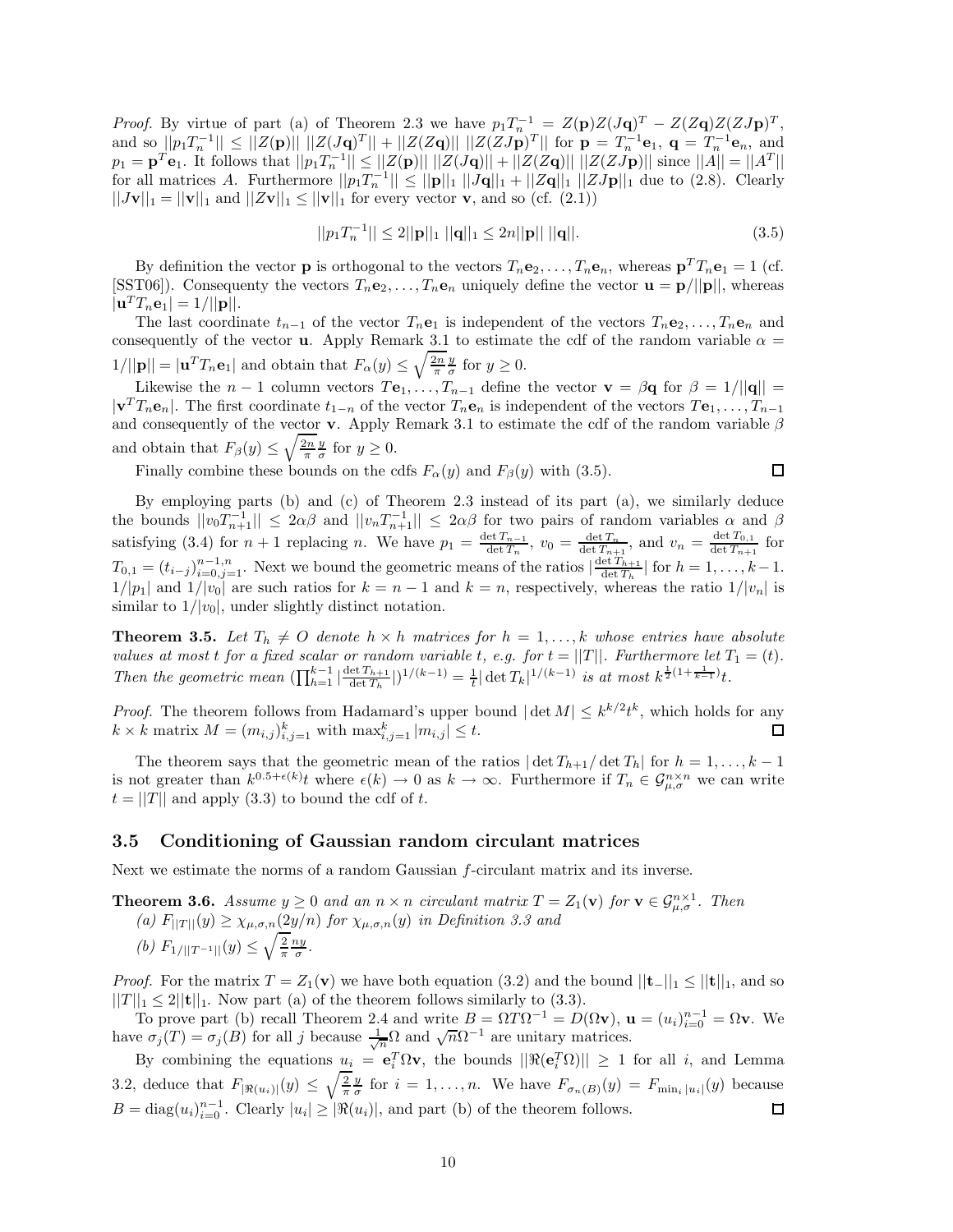**Remark 3.2.** *Our extensive experiments suggest that the estimates of Theorem 3.6 are overly pessimistic (cf. Table 8.4).*

Combining Theorem 2.4 with minimax property (2.4) implies that

$$
\frac{1}{g(f)}\sigma_j(Z_1(\mathbf{v})) \le \sigma_j(Z_f(\mathbf{v})) \le g(f)\sigma_j(Z_1(\mathbf{v}))
$$

for all vectors **v**, scalars  $f \neq 0$ ,  $g(f) = \max\{|f|, 1/|f|\}$ , and  $j = 1, \ldots, n$ . Thus we can readily extend the estimates of Theorem 3.6 to *f*-circulant matrices for  $f \neq 0$ . In particular the estimates do not change in the case of skew circulant matrices (for which  $f = -1$ ), and furthermore Gaussian random *f*-circulant matrices tend to be well conditioned unless  $f \approx 0$  or  $1/f \approx 0$ .

# **4 Conditioning of randomized matrix products and generic preconditioning**

Next we deduce probabilistic lower bounds on the smallest singular values of the products of fixed and random matrices. We begin with three lemmas. The first two of them easily follow from minimax property (2.4).

**Lemma 4.1.** Suppose  $\Sigma = \text{diag}(\sigma_i)_{i=1}^n$ ,  $G \in \mathbb{R}^{r \times n}$ , and  $H \in \mathbb{R}^{n \times r}$ . Then  $\sigma_j(G\Sigma) \geq \sigma_j(G)\sigma_n$ ,  $\sigma_i(\Sigma H) \geq \sigma_i(H)\sigma_n$  for all j. If also  $\sigma_n > 0$ , then rank $(G\Sigma) = \text{rank}(G)$ , rank $(\Sigma H) = \text{rank}(H)$ .

**Lemma 4.2.**  $\sigma_j(SM) = \sigma_j(MT) = \sigma_j(M)$  for all *j* if *S* and *T* are square unitary matrices.

**Lemma 4.3.** [SST06, Proposition 2.2]. Suppose  $H \in \mathcal{G}_{\mu,\sigma}^{m \times n}$ ,  $SS^T = S^T S = I_m$ ,  $TT^T = T^T T = I_n$ . *Then*  $SH \in \mathcal{G}_{\mu,\sigma}^{m \times n}$  *and*  $HT \in \mathcal{G}_{\mu,\sigma}^{m \times n}$ *.* 

**Theorem 4.1.** Suppose  $G \in \mathcal{G}_{\mu,\sigma}^{r\times m}$ ,  $H \in \mathcal{G}_{\mu,\sigma}^{n\times r}$ ,  $M \in \mathbb{R}^{m\times n}$ ,  $r(M) = \text{rank}(M)$ , and  $y \geq 0$ . Then  $\max\{F_{1/||(GM)^+||}(y), F_{1/||(MH)^+||}(y)\} \le 2.35y$  $\sigma$  $\hat{r}/(\sigma_{r(M)}(M)\sigma)$  *for*  $\hat{r} = \min\{r, r(M)\}.$ 

*Proof.* With probability 1, the matrix *MH* has full rank  $\hat{r}$  because  $H \in \mathcal{G}_{\mu,\sigma}^{n \times r}$ . So (cf. (2.5))

$$
F_{1/||(MH)^{+}||}(y) = F_{\sigma_{\hat{r}}(MH)}(y). \tag{4.1}
$$

Let  $M = S_M \Sigma_M T_M^T$  be full SVD where  $\Sigma_M = \text{diag}(\Sigma_M, O) = \Sigma_M \text{diag}(I_{r(M)}, O)$  and  $\widehat{\Sigma}_M =$  $\text{diag}(\sigma_j(M))_{j=1}^{r(M)}$  is a nonsingular diagonal matrix.

We have  $MH = S_M \Sigma_M T_M^T H$ , and so  $\sigma_j(MH) = \sigma_j(\Sigma_M T_M^T H)$  for all  $j$  by virtue of Lemma 4.2, because  $S_M$  is a square unitary matrix. Write  $H_{r(M)} = (I_{r(M)} \mid O)T_M^T H$  and observe that  $\sigma_j(\Sigma_M T_M^T H) = \sigma_j(\Sigma_M H_{r(M)})$  and consequently

$$
\sigma_j(MH) = \sigma_j(\widehat{\Sigma}_M H_{r(M)}) \text{ for all } j.
$$
\n(4.2)

Combine equation (4.2) for  $j = \hat{r}$  with Lemma 4.1 for the pair  $(\Sigma, H)$  replaced by  $(\widehat{\Sigma}_M, H_{r(M)})$ and obtain that  $\sigma_{\hat{r}}(MH) \geq \sigma_{r(M)}(M) \sigma_{\hat{r}}(H_{r(M)})$ .

We have  $T_M^T H \in \mathcal{G}_{\mu,\sigma}^{n \times r}$  by virtue of Lemma 4.3, since  $T_M$  is a square unitary matrix; consequently  $H_r(M) \in \mathcal{G}_{\mu,\sigma}^{r(M)\times r}$ . Therefore we can apply Theorem 3.1 for  $A = H_r(M)$  and obtain the bound of Theorem 4.1 on  $F_{1/||(MH)^+||}(y)$ .

One can similarly deduce the bound on  $F_{1/||(GM)^+||}(y)$  or can just apply the above bound on  $F_{1/||(GM)^+||}(y)$  for  $H = G^T$  and M replaced by  $M^T$  and then recall that  $(M^T G^T)^T = GM$ .  $F_{1/||(MH)+||(}(y))$  for  $H = G^T$  and *M* replaced by  $M^T$  and then recall that  $(M^T G^T)^T = GM$ .

Theorem 4.1 implies that multiplication by standard Gaussian random matrix is unlikely to decrease the smallest positive singular value of a matrix dramatically, even though  $UV = O$  for some pairs of rectangular unitary matrices *U* and *V* .

By combining (2.2) with Theorems 3.2 and 4.1 one can probabilistically bound the condition numbers of randomized matrix products *GM* and *MH*.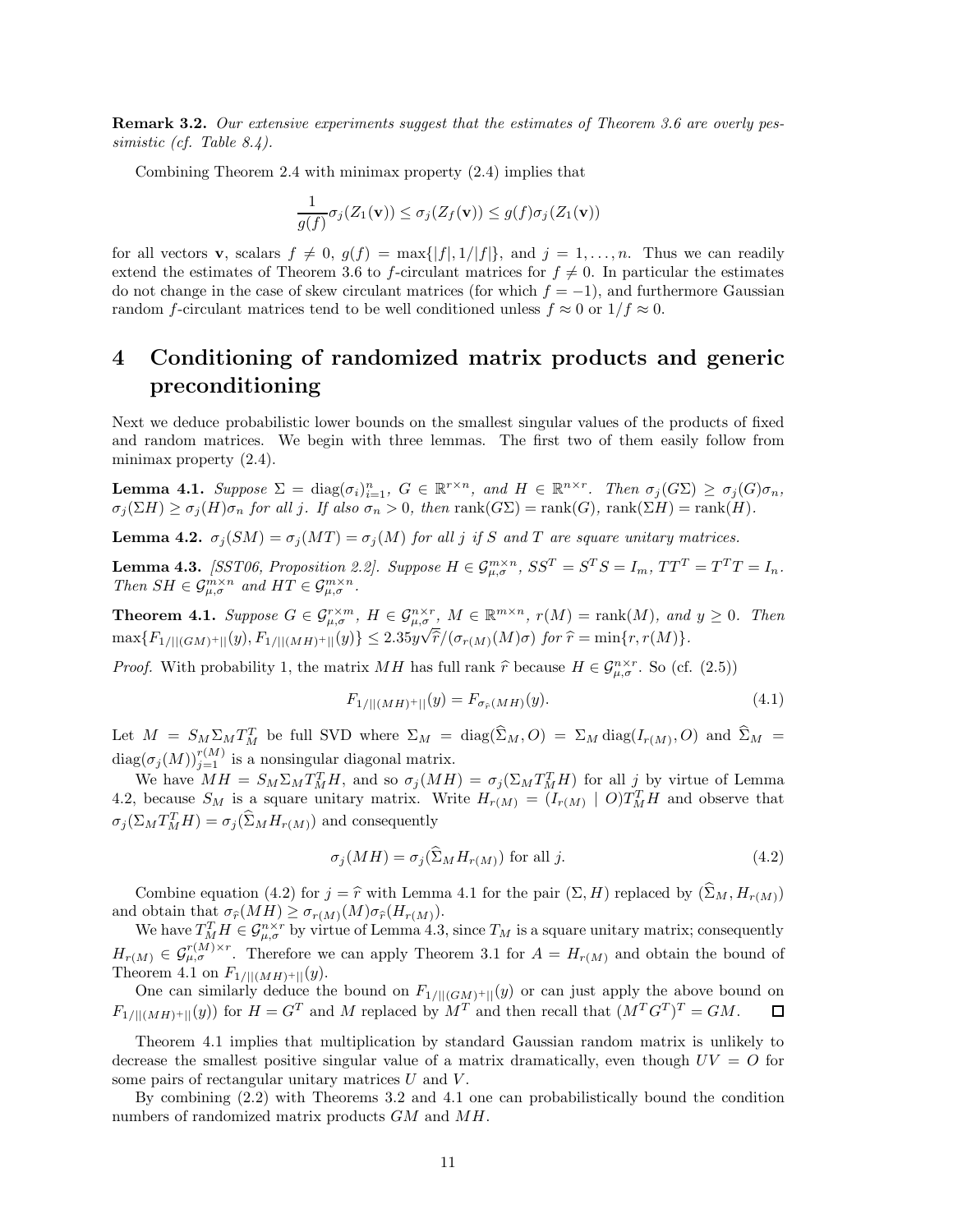The following corollary extends the bound of Theorem 4.1 for a randomized matrix product to the respective bounds for its leading blocks. This implies that *randomized multiplication of a well conditioned matrix is expected to be generic preconditioning*, that is, to ensure (with probability 1 or near 1) generic rank and conditioning profiles for the product.

**Corollary 4.1.** Suppose j, k, m, n, q and s are integers,  $1 \le j \le q$ ,  $1 \le k \le s$ ,  $M \in \mathbb{R}^{m \times n}$ ,  $\sigma\ >\ 0,\ \ G\ \in\ \mathcal G^{q\times m}_{\mu,\sigma},\ \ H\ \in\ \mathcal G^{n\times s}_{\mu,\sigma},\ \ \mathrm{rank}(M_j)\ =\ j\ \ for\ \ M_j\ =\ M\begin{pmatrix} I_j\ O_{n-j,j} \end{pmatrix},\ \ \mathrm{rank}(M^{(k)})\ =\ k\ \ for\$  $M^{(k)} = (I_k \mid O_{k,m-k})M$ , and  $y \geq 0$ . Then (i) with probability 1 the matrix *GM* (resp. MH) has  $generic$  rank profile if  $\text{rank}(M) \ge q$  (resp. if  $\text{rank}(M) \ge s$ ). Furthermore (ii)  $F_{1/||((GM)_j^{(j)})+||}(y) \le$  $2.35y\sqrt{j}/(\sigma_j(M_j)\sigma)$  *if* rank $(M) \geq j$ ,  $F_{1/||((MH)_k^{(k)})+||}(y) \leq 2.35y$  $\sqrt{k}/(\sigma_k(M^{(k)})\sigma)$  *if* rank $(M) \geq k$ .

*Proof.* We immediately verify part (i) based on the techniques of Section 3.2. To prove part (ii) apply Theorem 4.1 for every *j*, replacing *G* by  $(I_j \mid O_{j,q-j})$ *G* and *M* by  $M\begin{pmatrix}I_j \ O_{n-j,j}\end{pmatrix}$ . For every *k* apply Theorem 4.1 replacing *M* by  $(I_k \mid O_{k,m-k})M$  and *H* by  $H\left(O_{s-k,k}\right)$ . ◻

Combining the latter results with (2.2) and Theorem 3.2 implies that for well conditioned inputs randomized multiplication is expected to serve as generic preconditioning, and if it does serve so, then Theorem 2.2 implies the following corollary, which shows that both Gaussian elimination with no pivoting and block Gaussian elimination are numerically safe.

**Corollary 4.2.** *Suppose M is a normalized*  $m \times n$  *well conditioned matrix of full rank,*  $||M|| = 1$ *,*  $G \in \mathcal{G}_{0,1}^{m \times m}$  and  $H \in \mathcal{G}_{0,1}^{n \times n}$ . Then Gaussian elimination with no pivoting as well as block Gaussian *elimination applied to the matrices GM and MH are expected to proceed using no divisions by absolutely small values.*

**Remark 4.1.** *We cannot extend Lemma 4.3 and consequently Theorem 4.1 and its corollaries to the case of Gaussian random Toeplitz matrices*  $G \in T^{\tau \times m}_{\mu,\sigma}$  and  $H \in T^{\eta \times r}_{\mu,\sigma}$ , but such extensions have *been consistently supported empirically (cf. Tables 8.6 and 8.10).*

**Remark 4.2.** We can write  $H_0 = Q(MH)$  and compute the sequence  $H_i = Q(MH_{i-1})$  of improved  $approximations \mathcal{R}(H_i) \approx \mathbb{T}_{s,M}$  *for*  $i = 1, 2, \ldots$ *.* 

## **5 Randomized additive and dual additive preconditioning**

In this section we first prove Theorem 1.1 and then extend it to the cases of rectangular  $m \times n$  input matrices A for any pair  $\{m, n\}$  and dual additive preprocessing, extending (2.6). The respective rank estimates are implicit in Section 3.2, and we only prove the norm and condition estimates.

### **5.1 Proof of Theorem 1.1**

**Theorem 5.1.** Suppose  $A, C, S, T \in \mathbb{R}^{n \times n}$  and  $U, V \in \mathbb{R}^{n \times r}$  for two positive integers  $r$  and  $n, r \leq n$ ,  $A = S\Sigma T^T$  *is full SVD of the matrix A (cf. (2.3)), S* and *T* are unitary matrices,  $\Sigma = \text{diag}(\sigma_j)_{j=1}^n$ , *the matrix*  $C = A + UV^T$  *is nonsingular, and so*  $\rho = n - r \geq \text{rank}(A)$  *<i>and*  $\sigma_\rho > 0$ *. Write* 

$$
S^{T}U = \begin{pmatrix} \bar{U} \\ U_{r} \end{pmatrix}, T^{T}V = \begin{pmatrix} \bar{V} \\ V_{r} \end{pmatrix}, R_{U} = \begin{pmatrix} I_{\rho} & \bar{U} \\ O_{r,\rho} & U_{r} \end{pmatrix}, R_{V} = \begin{pmatrix} I_{\rho} & \bar{V} \\ O_{r,\rho} & V_{r} \end{pmatrix},
$$

*where*  $U_r$  *and*  $V_r$  *are*  $r \times r$  *matrices. Then* 

 $P(V \cap R_V^T) = \sum$ , whereas  $R_U \text{diag}(O_{\rho,\rho}, I_r) R_V^T = S^T U V^T T$ , and so

$$
C = SR_U DR_V^TT^T, \ D = \Sigma + \text{diag}(O_{\rho,\rho}, I_r) = \text{diag}(d_j)_{j=1}^n
$$
\n(5.1)

*where*  $d_j = \sigma_j$  *for*  $j = 1, ..., \rho$ *,*  $d_j = \sigma_j + 1$  *for*  $j = \rho + 1, ..., n$ *.*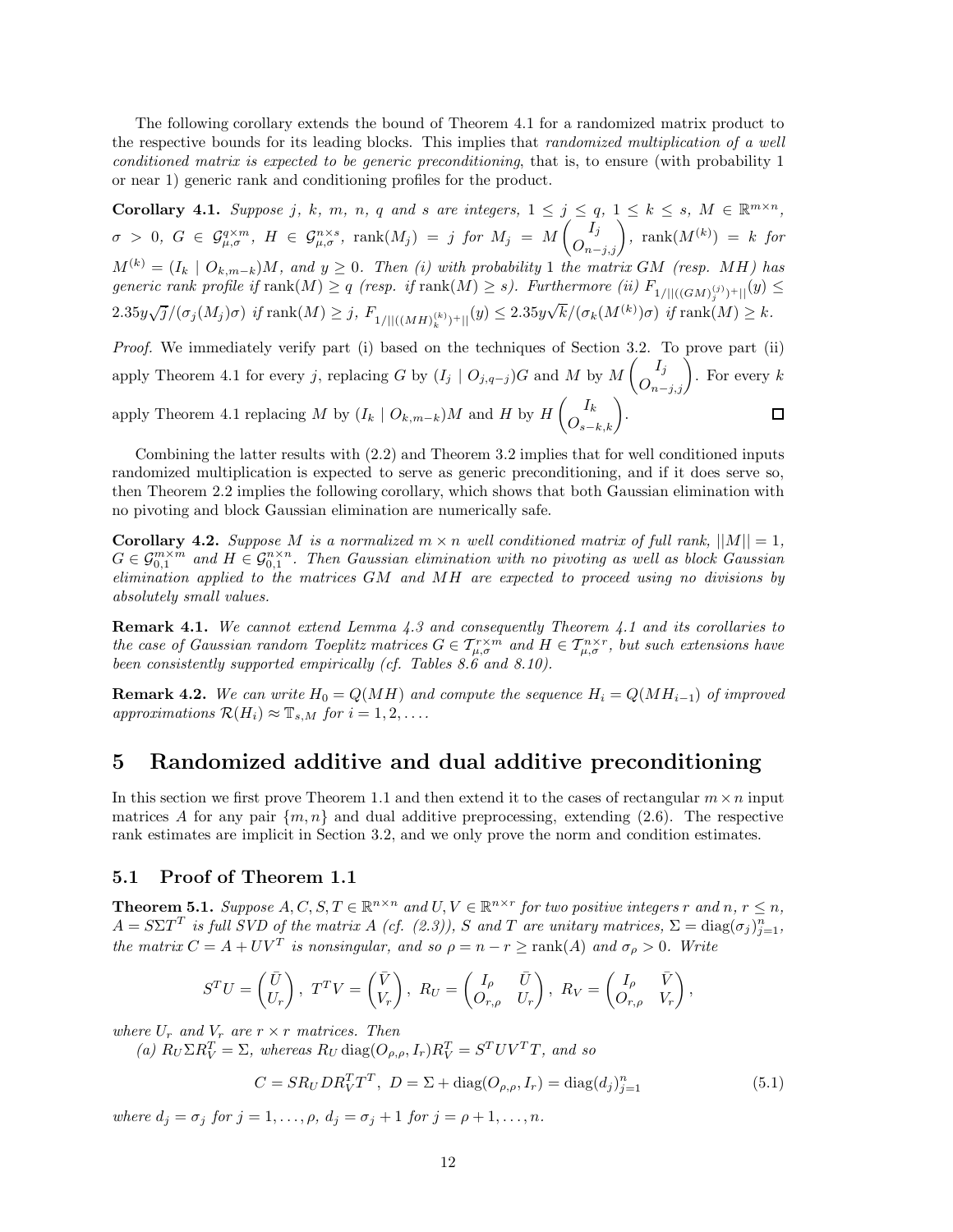*Furthermore suppose that the matrix A has been normalized so that*  $||A|| = 1$  *and that the*  $r \times r$ *matrices*  $U_r$  *and*  $V_r$  *are nonsingular, which holds with probability* 1 *where*  $U$  *and*  $V$  *are Gaussain ran*dom matrices (cf. Section 3.2). Write  $p = ||R_U^{-1}|| \, ||R_V^{-1}||$  and  $f_r = \max\{1, ||U_r^{-1}||\} \, \max\{1, ||V_r^{-1}||\}.$ *Then*

- *(b) the matrix C is nonsingular,*
- $(c)$   $p \geq \sigma_p(A)/\sigma_n(C)$ ,
- (d)  $1 \leq p \leq (1 + ||U||)(1 + ||V||)f_r$ ,
- $(e)$   $||C|| \leq ||A||(1 + ||U|| ||V||)$  *and*
- (f)  $\sigma_{\rho}(A)/\sigma_n(C) \leq (1 + ||U||)(1 + ||V||)f_r$ .

*Proof.* Parts (a) and (b) are readily verified.

(c) Combine the equations  $S^{-1} = S^T$ ,  $T^{-1} = T$  and (5.1) and obtain  $C^{-1} = TR_V^{-T}D^{-1}R_U^{-1}S^T$ . It follows that  $||C^{-1}|| = ||R_V^{-T}D^{-1}R_U^{-1}|| \leq ||R_V^{-T}|| ||D^{-1}|| ||R_U^{-1}||$  because *S* and *T* are square unitary matrices. Substitute the equations  $||D^{-1}|| = 1/\sigma_{\rho}(A)$  (implied by the equations  $||A|| = 1$ and (5.1)) and  $||C^{-1}|| = 1/\sigma_n(C)$  and obtain the claimed bound  $p \geq \sigma_p(A)/\sigma_n(C)$ .

(d) Observe that 
$$
R_U^{-1} = \begin{pmatrix} I_\rho & -\bar{U} \\ O & I_r \end{pmatrix} \begin{pmatrix} I_\rho & O \\ O & U_r^{-1} \end{pmatrix}
$$
,  $R_V^{-1} = \begin{pmatrix} I_\rho & -\bar{V} \\ O & I_r \end{pmatrix} \begin{pmatrix} I_\rho & O \\ O & V_r^{-1} \end{pmatrix}$ ,  $||\bar{U}|| \le ||U||$   
and  $||\bar{V}|| \le ||V||$ . Then combine these relationships.

(e) Combine the relationships  $||C|| \le ||A|| + ||U|| ||V^T||$ ,  $||A|| = 1$  and  $||V^T|| = ||V||$ .

(f) Combine the bounds  $\sigma_{\rho}(A) \leq p\sigma_n(C)$  and  $p \leq (1+||U||)(1+||V||)f_r$  of parts (c) and (d).  $\Box$ 

We have  $\frac{\kappa(C)}{\kappa(A)} \leq \frac{||C||}{||A||}$ *σ*<sub>ρ</sub>(*A*), and so parts (e) and (f) together bound the ratio  $\frac{\kappa(C)}{\kappa(A)}$  in terms of the norms  $||U||, ||V||, ||U_r^{-1}||$  and  $||V_r^{-1}||$  as follows,

$$
\frac{\kappa(C)}{\kappa(A)} \le (1 + ||U|| \, ||V||)(1 + ||U||)(1 + ||V||) \, \max\{1, ||U_r^{-1}||\} \, \max\{1, ||V_r^{-1}||\},\tag{5.2}
$$

and in particular

$$
\frac{\kappa(C)}{\kappa(A)} \le (1 + ||U||^2)(1 + ||U||)^2 \max\{1, ||U_r^{-1}||^2\} \text{ if } U = V. \tag{5.3}
$$

Let us estimate these norms where  $U$  and  $V$  are Gaussian random matrices.

**Theorem 5.2.** Suppose  $W \in \mathcal{G}_{0,\sigma}^{n \times r}$  and  $y \geq 2\sigma\sqrt{r}$ . Then  $F_{||W||}(y) \geq 1 - \exp(-(y - 2\sigma\sqrt{r})^2/(2\sigma^2))$ . *Proof.* The theorem follows from Theorem 3.2 applied for  $A = W$  (in which case  $l = r$ ). 口

**Theorem 5.3.** Suppose that A, U, V,  $U_r$  and  $V_r$  denote the five matrices of Theorem 5.1 where *U, V*  $\in$   $\mathcal{G}_{\mu,\sigma}^{n\times r}$ . Then max $\{F_{1/||U_r^{-1}||}(y), F_{1/||V_r^{-1}||}(y)\}$   $\leq$  2.35  $y\sqrt{r}/\sigma$  for  $y \geq 0$ .

*Proof.* Lemma 4.3 implies that  $S^T U, T^T V \in \mathcal{G}_{\mu,\sigma}^{n \times r}$  because *S* and *T* are unitary matrices. Therefore  $U_r, V_r \in \mathcal{G}_{\mu,\sigma}^{r \times r}$ . Apply Theorem 3.1 for  $A = U_r$  and  $A = V_r$  where in both cases  $m = n = r$ . □

Combine bounds (5.2) and (5.3) with Theorems 5.2 and 5.3 and obtain Theorem 1.1.

**Remark 5.1.** *(Cf. Remark 7.6.)* Theorem 1.1 can guide us in choosing the size  $n \times r$  of the *matrices U* and *V*. Surely there is no point for applying the preprocessing  $A \Longrightarrow C = A + UV^T$  *to a well conditioned matrix A of full rank, whereas the output matrix C remains ill conditioned where the numerical nullity ν of the matrix A exceeds r. The theorem shows that for a normalized input matrix A and two independent standard Gaussian random matrices U and V as well as for standard Gaussian random matrix U and for V* = *U the above preprocessing is expected to produce a well conditioned matrix C as long as*  $\nu \leq r$ *. The best choice*  $r = \nu$  *minimizes the size of the matrices U and V and leads to some other simplifications. These comments can be extended to the extensions of the theorem in Corollary 5.2 and Section 6.1.*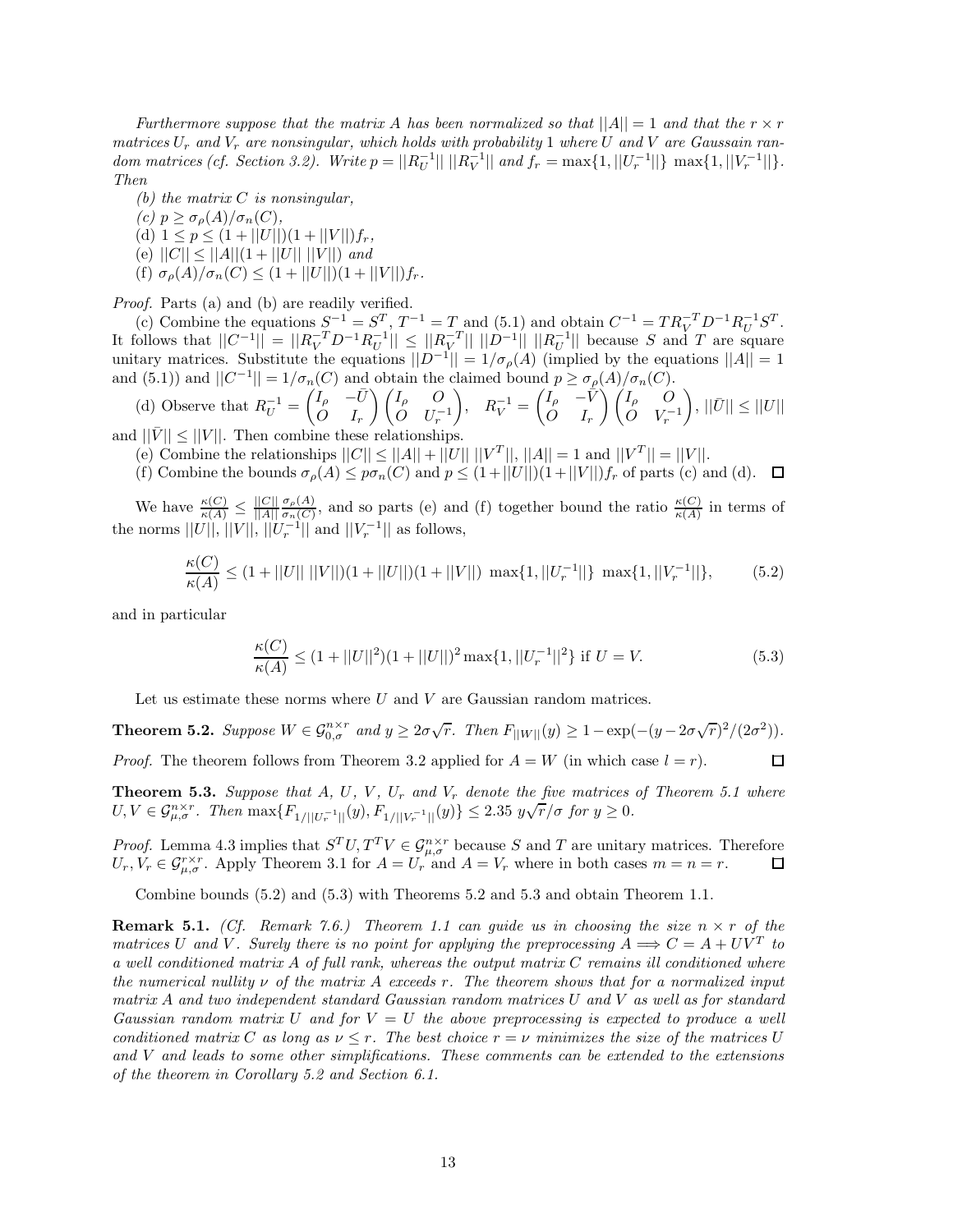#### **5.2 Extension of Theorem 1.1 to the case of rectangular matrices**

Clearly our upper bound on the ratio  $||C||/||A||$  holds for any pair of *m* and *n*. Furthermore we can apply Theorem 5.2 for *n* replaced by *m* and can immediately extend Theorem 5.3 to the case where  $U \in \mathcal{G}_{\mu,\sigma}^{m\times r}$ . Let us also relax the assumption that  $m = n$  for our upper bound on  $\sigma_{\rho}(A)/\sigma_n(C)$ .

**Theorem 5.4.** Suppose that  $A \in \mathbb{R}^{m \times n}$ ,  $U \in \mathcal{G}_{0,\sigma}^{m \times r}$ , and  $V \in \mathcal{G}_{0,\sigma}^{n \times r}$  for three positive integers m and *n* and assume that the matrix  $C = A + UV^T$  has full rank  $l = \min\{m, n\}$  (and thus is nonsingular where  $m = n$ ). Keep all other assumptions of parts (a)–(f) of Theorem 5.1. Then the upper bound *of part (f) of Theorem 5.1 can be extended, that is,*  $\sigma_p(A)/\sigma_l(C) \leq (1+||U||)(1+||V||)f_r$ .

*Proof.* Let  $M = S_M \Sigma_M T_M^T$  denote full SVDs for  $M = A$  and  $M = C$  (cf. (2.3)). W.l.o.g. we can assume that  $S = I_m$ ,  $T = I_n$  and  $A = \Sigma_A$ . Indeed substitute the SVDs of A and C into the matrix equation  $C = A + U V^T$ , pre-multiply the resulting equation by  $S_A^T$ , post-multiply it by  $T_A$ and obtain that  $\tilde{C} = \Sigma_A + \tilde{U}\tilde{V}^T$  where  $\tilde{C} = S_A^T C T_A$ ,  $\sigma_j(\tilde{C}) = \sigma_j(C)$  and  $\sigma_j(\Sigma_A) = \sigma_j(A)$  for all j,  $\tilde{U} = S_A^T U \in \mathcal{G}_{\mu,\sigma}^{m \times r}$  and  $\tilde{V} = T_A^T V \in \mathcal{G}_{\mu,\sigma}^{n \times r}$  because  $S_A$  and  $T_A$  are square orthogonal matrices (cf. Lemmas 4.2 and 4.3). Therefore it is sufficient to prove the theorem for  $\tilde{C}$ ,  $\Sigma_A$ ,  $\tilde{U}$  and  $\tilde{V}$  replacing *C*, *A*, *U* and *V* , respectively, or equivalently, to prove it under the original notation *A*, *C*, *U* and *V* , but under the assumption that  $A = \Sigma_A$ .

Now suppose that  $m > n$  and estimate the ratio  $\sigma_{\rho}(A)/\sigma_n(C)$  from above. Pre-multiply the equation  $C = A + UV^T$  by the matrix  $(I_n | O_{n,m-n})$  and note that  $\hat{U} = (I_n | O_{n,m-n})U \in \mathcal{G}_{0,\sigma}^{n \times r}$ ,  $\hat{A} =$  $(I_n \mid O_{n,m-n})A = \text{diag}(\sigma_j(A))_{j=1}^n$ , and  $\hat{C} = (I_n \mid O_{n,m-n})C = \hat{A} + \hat{U}V^T$ . Clearly  $\sigma_j(\hat{A}) = \sigma_j(A)$  for all j, whereas  $\sigma_j(C) \geq \sigma_j(\widehat{C})$  for all j by virtue of Fact 2.3. Therefore  $\sigma_p(\widehat{A})/\sigma_n(\widehat{C}) \geq \sigma_p(A)/\sigma_n(C)$ , and so it is sufficient to estimate the ratio  $\sigma_{\rho}(\widehat{A})/\sigma_n(\widehat{C})$  from above.  $\widehat{A}$  and  $\widehat{C}$  are square matrices, and so  $\sigma_{\rho}(\widehat{A})/\sigma_l(\widehat{C}) \leq (1+||\widehat{U}||)(1+||V||)\widehat{f}_r$  where  $\widehat{f}_r = \max\{1, ||\widehat{U}_r^{-1}||\}$  max $\{1, ||V_r^{-1}||\}$ . Clearly  $||\hat{U}|| \leq ||U||$ . Substitute this bound and obtain the theorem in the case where  $m > n$ .

For  $m < n$  apply the same proof to the matrices  $A<sup>T</sup>$  and  $C<sup>T</sup>$  replacing *A* and *C*.

$$
\Box
$$

In the above proof the transition  $U \implies \tilde{U} = S_A^T U$  and  $V \implies \tilde{V} = T_A^T V$  has kept the matrices in  $\mathcal{G}_{\mu,\sigma}^{m\times r}$  and  $\mathcal{G}_{\mu,\sigma}^{n\times r}$ , respectively, and so we can extend Theorem 5.4 to probabilistic estimate for the ratio  $\sigma_p(A)/\sigma_l(C)$  by applying Theorem 5.2 for  $W = U$  and  $n = m$  and for  $W = V$  as well as applying Theorem 5.3. This yields the following corollary.

**Corollary 5.1.** *Keep all assumptions of parts (a)–(f) of Theorem 5.1 as well as Theorem 5.3, but let*  $\mu = 0$ , assume that  $A \in \mathbb{R}^{m \times n}$  and  $U \in \mathcal{G}_{0,\sigma}^{m \times r}$  for any pair of positive integers m and n and that *the matrix*  $C = A + UV^T$  *has full rank*  $l = \min\{m, n\}$  *(and thus is nonsingular where*  $m = n$ *). Then bound (5.2) still holds, the norms* ||*U*|| *and* ||*V* || *still satisfy the randomized bounds of Theorem 5.2 (for*  $W = U$  *and*  $m$  *replacing*  $n$  *as well as for*  $W = V$ *), and the reciprocals of the norms*  $||U_r^{-1}||$ *, and*  $||V_r^{-1}||$  *still satisfy the randomized bounds of Theorem 5.3.* 

**Corollary 5.2.** *Under the assiumptions of Corollary 5.1 the condition number κ*(*C*) *is expected to have at most order*  $\kappa(A)||A||/\sigma_{\rho}(A)$ *, and so Theorem 1.1 can be extended to the case of matrices*  $A \in R^{m \times n}$ ,  $U \in \mathcal{G}_{0,\sigma}^{m \times r}$  and  $V \in \mathcal{G}_{0,\sigma}^{n \times r}$  for any pair of positive integers  $\{m,n\}$ *.* 

**Remark 5.2.** *How large is our class of*  $m \times n$  *matrices*  $\tilde{A}$  *having a numerical rank*  $q$ *?* We characterize *it indirectly, by noting that by virtue of Fact 2.2 the nearby matrices A of rank q form a variety of dimension*  $(m + n - q)q$ *, which increases as q increases.* 

#### **5.3 Dual additive preconditioning**

For an  $m \times n$  matrix A of full rank extend  $(2.6)$  to define the *dual additive preprocessing* 

$$
A^{+} \implies C_{-}^{+} = A^{+} + U_{-}V_{-}^{T}.
$$
\n(5.4)

Our analysis implies that the value  $κ(C_$ <sup>+</sup> $)$  (equal to  $κ(C_$ )) is expected to have order  $σ_{q+1}(A)/σ_l(A)$ provided  $l = \min\{m, n\}$ ,  $U - \in \mathcal{G}_{0,1}^{n \times q}$ ,  $V - \in \mathcal{G}_{0,1}^{m \times q}$ , and the norm  $||A^+||$  is neither large nor small.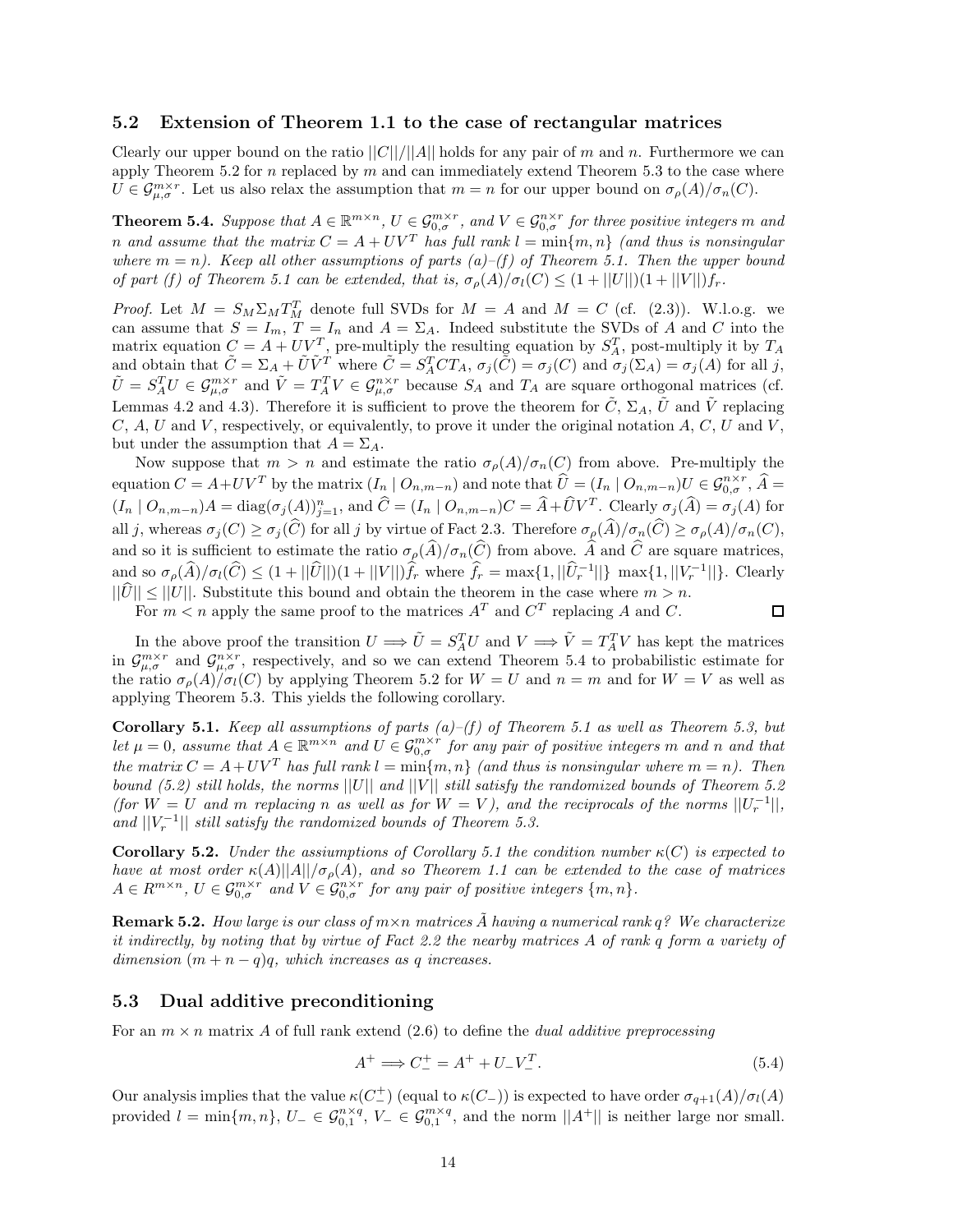The randomized algorithm of [D83] is expected to estimate the norm  $||A^+||$  at a low computational cost. We can work with the  $(m+1) \times (n+1)$  matrix  $\hat{A} = \text{diag}(A, \epsilon)$  instead of the matrix A and choose a sufficiently small positive scalar  $\epsilon$  such that  $||\hat{A}^+|| = 1/\epsilon$ . Then we can scale the matrix  $\hat{A}$ to obtain that  $||(\widehat{A}/\epsilon)^+|| = 1$ .

## **6 Randomized augmentation**

#### **6.1 The case of general matrices**

The solution of a nonsingular linear system of *n* equations,  $A\mathbf{y} = \mathbf{b}$  can be readily recovered from a null vector  $\begin{pmatrix} -1/\beta \\ -1 \end{pmatrix}$ **y** of the matrix  $K = (\beta \mathbf{b} \mid A)$  for a nonzero scalar  $\beta$ . If the matrix *A* has numerical nullity 1 and if the ratio  $||A||/||Bb||$  is neither large nor small, then the matrix *K* is well conditioned for the average vector **b** [PQa, Section 9.1]. The following simple theorem links additive preprocessing  $A \Longrightarrow C = A + UV^T$  to an extension of such an augmentation technique.

**Theorem 6.1.** Suppose  $K = \begin{pmatrix} I_r & V^T \ -U & A \end{pmatrix} \in \mathbb{R}^{(m+r)\times(n+r)}$  and  $C = A + UV^T$ . Then  $K =$  $\widehat{U}$  diag $(C, I_r)\widehat{V}$  *for*  $\widehat{U}$  =  $\begin{pmatrix} O_{r,m} & I_r \ I_m & -U_r \end{pmatrix}$ *I<sup>m</sup>* −*U*  $\left( \begin{matrix} \hat{V} \ \hat{V} \ \end{matrix} \right) = \left( \begin{matrix} O_{n,r} & I_n \ I_r & V^T \ \end{matrix} \right)$  $I_r$   $V^T$ - *, and the matrix C is nonsingular if and only if the matrix K is nonsingular. Furthermore if the matrices C and K are nonsingular,*  $then C^{-1} = (O_{n,r} | I_n) K^{-1} (O_{m,r} | I_m)^T$  and  $K^{-1} = \bar{V}$  diag $(C^{-1}, I_r) \bar{U}$  for  $\bar{U} = \hat{U}^{-1} = \begin{pmatrix} U & I_m \\ I_r & O_{r,m} \end{pmatrix}$  $and \ \bar{V} = \hat{V}^{-1} = \begin{pmatrix} -V^T & I_r \\ I_n & O_{n,r} \end{pmatrix}.$ 

Now suppose that  $m = n$ ,  $U \in \mathcal{G}_{0,1}^{m \times r}$ ,  $V \in \mathcal{G}_{0,1}^{n \times r}$ , and  $||A|| \approx 1$ , combine Theorem 6.1 and Corollary 5.2, and deduce that the matrix *K* is expected to have the condition number of order  $\sigma_1(A)/\sigma_{n-r}(A)$ . Thus the matrix *K* is expected to be well conditioned if the matrix *A* has numerical nullity at most *r*.

Let us prove similar preconditioning property for the general class of northwestern augmentations.

**Theorem 6.2.** *Suppose*

$$
K = \begin{pmatrix} W & V^T \\ -U & A \end{pmatrix},\tag{6.1}
$$

 $U, V \in \mathcal{G}_{0,1}^{n \times r}$ ,  $W \in \mathbb{R}^{r \times r}$ ,  $A \in \mathbb{R}^{n \times n}$ ,  $||A|| = 1$ ,  $||W|| \leq 1$ , and  $A = S_A \Sigma_A T_A^T$  is the SVD. Write  $\bar{K} = \text{diag}(I_r, S_A^T)K \underbrace{\text{diag}}(I_r, T_A)$ *. Then* 

 $(i) \sigma_j(K) = \sigma_j(\bar{K})$  *for all j and*  $(iii)$   $\bar{K} = \begin{pmatrix} W & \bar{V}^T \\ \bar{U} & \Sigma \end{pmatrix}$  $-\bar{U}$   $\Sigma_A$  $\left\{ \text{where } \overline{U}, \overline{V} \in \mathcal{G}_{0,1}^{n \times r}. \right\}$ 

*(ii)* Furthermore write  $\Sigma_A = \text{diag}(\Sigma_{n-r}, \Sigma_r)$ ,  $\bar{U} = \begin{pmatrix} U_0 \\ U_1 \end{pmatrix}$  $U_1$  $\int$  and  $\bar{V} = \begin{pmatrix} V_0 \\ V \end{pmatrix}$ *V*1  $\bigg)$  where  $\Sigma_k$  denotes the  $k \times k$  diagonal submatrices of  $\Sigma_A$  for  $k = n - r$  and  $k = r$ ;  $U_0, V_0 \in \mathcal{G}_{0,1}^{(n-r)\times r}$  and  $U_1, V_1 \in \mathcal{G}_{0,1}^{r \times r}$ , and

*so with probability* 1 *the matrices U*<sup>1</sup> *and V*<sup>1</sup> *are nonsingular. Suppose that indeed these matrices as well as the matrix*  $\Sigma_{n-r}$  *are nonsingular, whereas*  $\Sigma_r = O$ *. Then* 

$$
\bar{K} = \begin{pmatrix} W & V_1^T & V_0^T \\ -U_0 & \Sigma_{n-r} & O \\ -U_1 & O & O \end{pmatrix} \text{ and } \bar{K}^{-1} = \begin{pmatrix} O & O & -U_1^{-1} \\ O & \Sigma_{n-r}^{-1} & -\Sigma_{n-r}^{-1}U_0U_1^{-1} \\ V_1^{-T} & -V_1^{-T}V_0^T\Sigma_{n-r}^{-1} & V_1^{-T}(W + V_0^T\Sigma_{n-r}^{-1}U_0)U_1^{-1} \end{pmatrix}.
$$

*Proof.* Parts (i) and (ii) follow because the matrices *S<sup>A</sup>* and *T<sup>A</sup>* are orthogonal (use Lemma 4.3 to prove part (ii)). Part (iii) is verified by inspection. □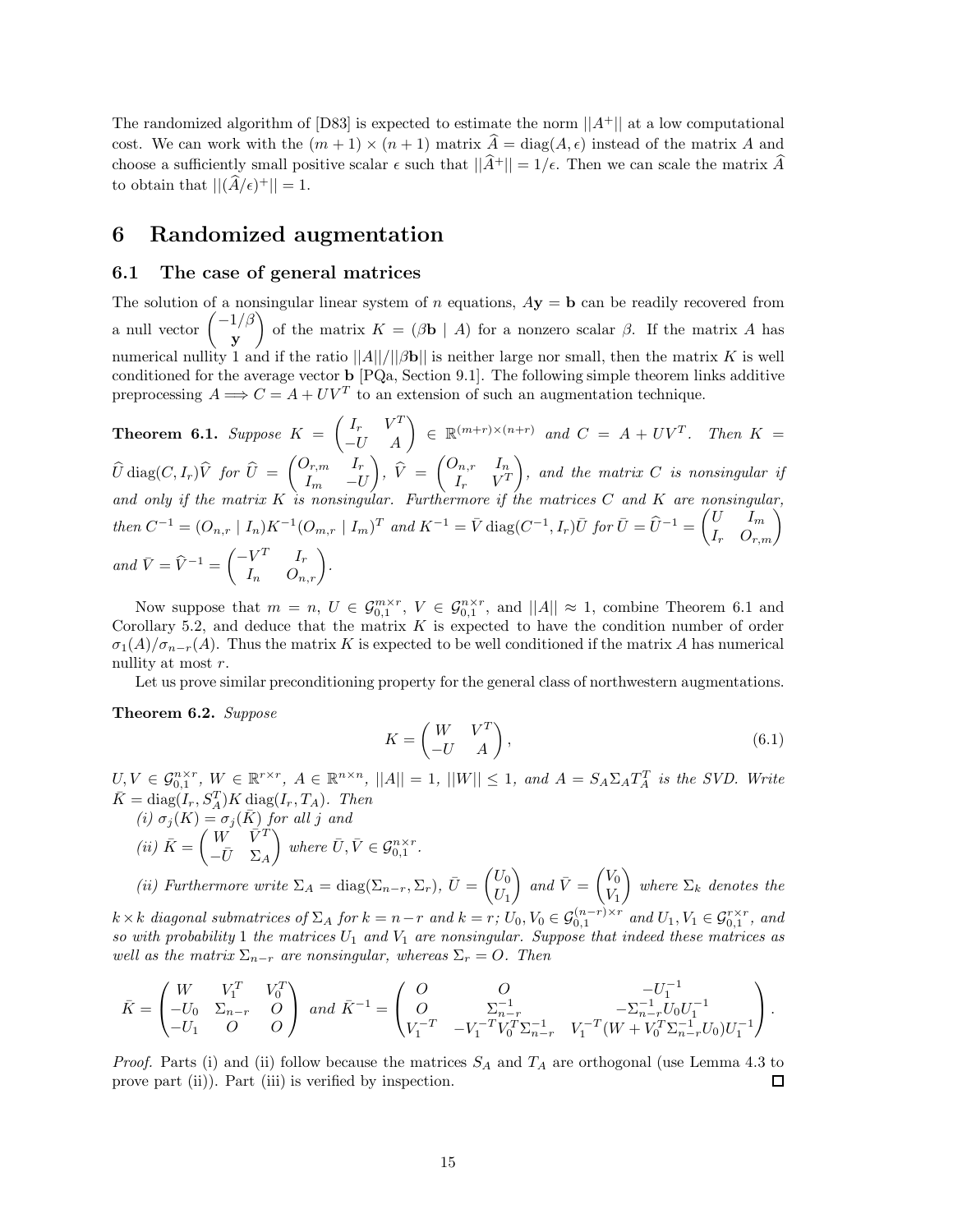We obtain  $||K|| = ||\overline{K}|| \leq 2 + \max\{||U||, ||V||\}$  from parts (i) and (ii), recall that  $||W|| \leq 1$ , note that  $||\sum_{n-r}^{-1}|| = 1/\sigma_{n-r}(A)$  and deduce from parts (i) and (iii) that

$$
||K^{-1}|| = ||\bar{K}^{-1}|| \leq \nabla/\sigma_{n-r}(A) + ||U_1^{-1}|| + ||V_1^{-1}|| + ||U_1^{-1}|| ||V_1^{-1}||
$$

where

 $\nabla = 1 + ||U_0|| \, ||U_1^{-1}|| + ||V_0|| \, ||V_1^{-1}|| + ||U_0|| \, ||V_0|| \, ||U_1^{-1}|| \, ||V_1^{-1}||.$ 

We can estimate the condition number  $\kappa(K) = ||K|| \, ||K^{-1}||$  by combining the above bounds on the norms  $||K||$  and  $||K^{-1}||$  and by applying Theorems 3.1 and 3.2 to estimate the norms  $||U||$ ,  $||V||$ ,  $||V_0||$ ,  $||U_0||$ ,  $||U_1^{-1}||$  and  $||V_1^{-1}||$ . The resulting crude bound of order  $||A||/\sigma_{n-r}(A)$  also holds under sufficiently small perturbations of the matrix *A* (cf. Theorem 2.1).

By combining this bound with Theorem 6.1 for  $W = I_r$ , we obtain a distinct derivation of Theorem 1.1 in the case of matrices *A* having numerical nullity *r*.

Next we extend the SMW formula to the augmentation. Under (6.1) let the matrices *A*, *W* and *K* be nonsingular, let  $m = n$ , and write  $S = A + UW^{-1}V^{T}$  and  $R = I - V^{T}S^{-1}UW^{-1}$ . Then the matrix *S* is nonsingular,  $S^{-1}$  is the  $n \times n$  trailing (southwestern) block of  $K^{-1}$ , and SMW formula (1.1), for *C* replaced by *S*, *U* by  $U W^{-1}$ , and *G* by *R*, implies that

$$
A^{-1} = S^{-1} + S^{-1}UW^{-1}R^{-1}V^{T}S^{-1}.
$$
\n(6.2)

**Remark 6.1.** *Here is an example of minor differences between the power of augmentation and*  $additive \text{ }preprocessing.$  The map  $A \implies K = \begin{pmatrix} W & V^T \ V & A \end{pmatrix}$  cannot decrease the condition number *κ*(*A*) *if K is a symmetric and positive definite matrix; this follows from the Interlacing Property of the eigenvalues of K [GL96, Theorem 8.1.7]. In contrast scaled randomized symmetric additive preprocessing*  $A \implies C = A + V V^T$  *is expected to work as preconditioning for an ill conditioned symmetric positive definite matrix A having a small numerical nullity (cf. (5.3) and [W07]).*

## **6.2 A randomized Toeplitz solver**

Let us apply Theorem 2.3 to support randomized augmentation for solving a nonsingular Toeplitz linear system  $T$ **y** = **b** of *n* equations provided the matrix *T* has numerical nullity 1.

To compute the vector  $\mathbf{y} = T^{-1}\mathbf{b}$ , we first embed the matrix *T* into an  $(n+1) \times (n+1)$  Toeplitz matrix  $K = \begin{pmatrix} w & \mathbf{v}^T \\ \mathbf{r} & T \end{pmatrix}$ **f** *T* ). We write  $w = \mathbf{e}_1^T T \mathbf{e}_1$  and fill the vectors  $\mathbf{f} = (f_i)_{i=1}^n$  and  $\mathbf{v} = (v_i)_{i=1}^n$  with appropriate entries of the matrix  $T$  except for the two coordinates  $f_n$  and  $v_n$ , which we choose at random and then scale to have the ratios  $\frac{|f_n|}{||K||}$  and  $\frac{|v_n|}{||K||}$  neither large nor small.

Part (b) of Theorem 2.3 expresses the inverse  $T^{-1}$  via the vectors  $\mathbf{v} = K^{-1} \mathbf{e}_1$  and  $\mathbf{w} = K^{-1} \mathbf{e}_{n+1}$ .

In view of Section 3.2 and Appendix A, this policy is likely to produce a nonsingular matrix *K* whose inverse is likely to have a nonzero entry  $\mathbf{e}_1^T K^{-1} \mathbf{e}_1$ . Our tests were in very good accordance with these formal results and moreover consistently produced well conditioned matrices *K*.

To summarize, we reduce the solution of a nonsingular ill conditioned Toeplitz linear system  $T$ **y** = **b** to computing highly accurate solutions of two linear systems  $K$ **x** = **e**<sub>1</sub> and  $K$ **z** = **e**<sub>*n*+1</sub>, both expected to be well conditioned. High accuracy shall counter the magnification of the input and rounding errors, expected in the case of ill conditioned input.

In the important special case where a Toeplitz matrix *T* is real symmetric, we can choose real scalars *w* and  $f_n = v_n$  to yield a real symmetric matrix  $K = \begin{pmatrix} w & \mathbf{v}^T \\ \mathbf{v} & T \end{pmatrix}$ **v** *T* - . In this case the computation is simplified because  $J_{n+1}K^{-1}J_{n+1} = K^{-1}$ ,  $J_{n+1}\mathbf{e}_{n+1} = \mathbf{e}_1$ , and so  $K^{-1}\mathbf{e}_{n+1} = J_{n+1}K^{-1}\mathbf{e}_1$ , and we only need to solve a single linear system with the matrix *K*. We refer to the resulting algorithm for the linear system  $T$ **y** = **b** as **Algorithm 6.1**. In Section 8.6 we test this algorithm for solving an ill conditioned real symmetric Toeplitz linear system.

One can readily extend the approach of this section to the case of Toeplitz-like, Hankel and Hankel-like inputs as well as to augmenting the input matrix with *r* rows and *r* columns for *r >* 1. For the transition back to the solution of the original problem, we can employ expression (6.2) or Theorem 2.3.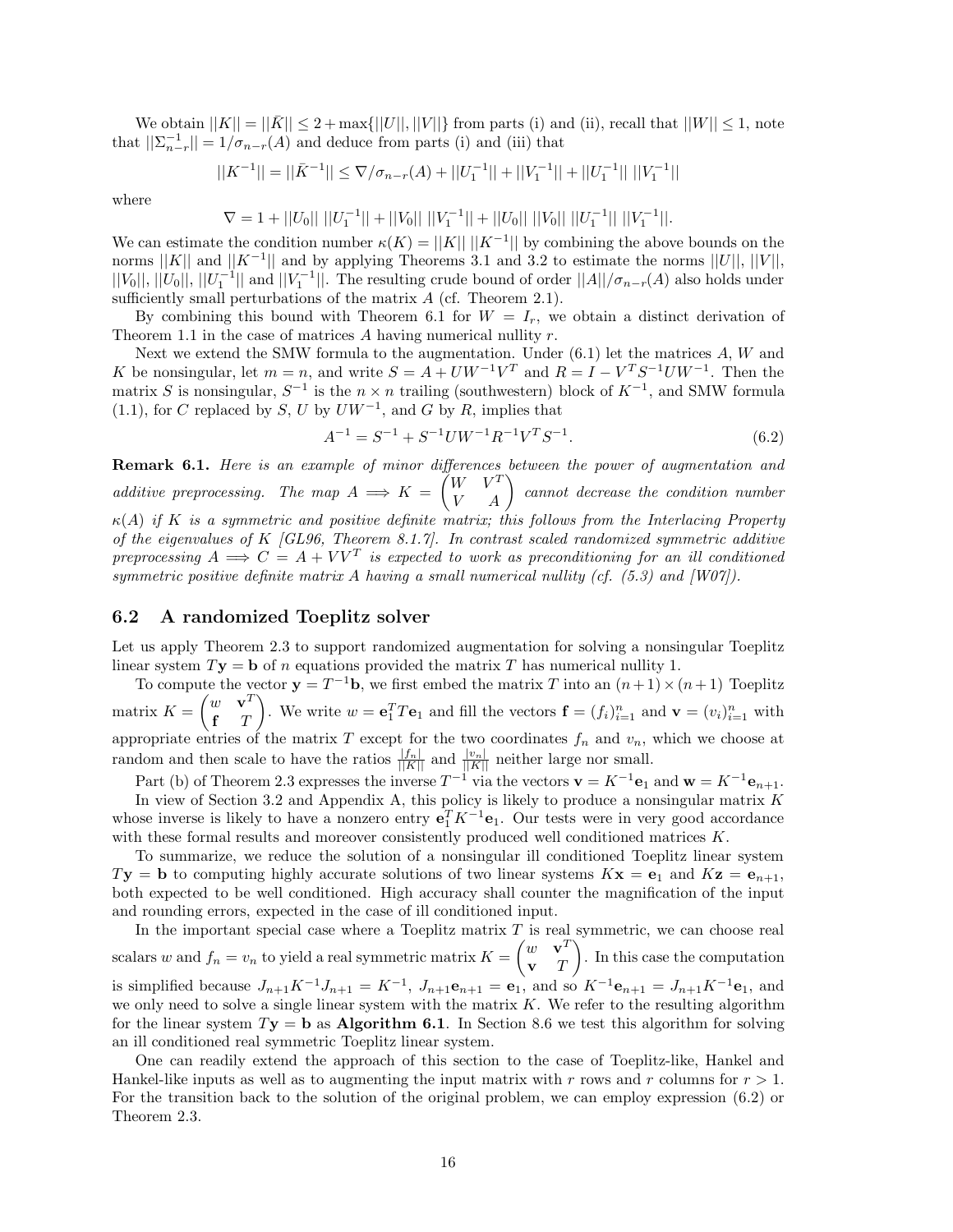# **7 Applications of randomized additive preprocessing and augmentation**

In this section we outline some randomized matrix algorithms that utilize our results of the two previous sections. In the next subsection we apply Corollary 5.2 to estimate the numerical rank and numerical nullity of a matrix. In Section 7.2 we first recall the results of [PQ10] on computing a nmb and a left nmb of a rank deficient matrix and then extend these results, again based on Corollary 5.2, to randomized approximation of trailing and leading singular spaces of ill conditioned matrices. In Section 7.3 we show a simple alternative recipe for randomized approximation of leading singular spaces and then extend both of our recipes for this task to lower-rank approximation of an ill conditioned matrix. In Sections 7.4 and 7.5 we suppose that some approximate bases for trailing and leading singular spaces of a matrix are available (say supplied by the algorithms of Section 7.2) and then compute its  $2 \times 2$  block triangulation to facilitate inversion and the solution of linear systems with this input matrix. In Section 7.6 we solve such linear systems by combining Corollary 5.2 with the SMW formula, and our analysis shows significant theoretical decrease of the estimated computational cost versus Gaussian elimination. We comment on using random structured matrices in these computations in Section 7.7 and on the links between our randomized computations and Newton's iteration for matrix inversion in Section 7.8. The results of Section 7.2 are used in Sections 7.3–7.5, but otherwise all subsections can be read independently of each other.

To simplify the notation we allow *A* to denote both rank deficient matrices of a fixed rank *ρ* and ill conditioned matrices having a fixed numerical rank *q* and possibly having full rank, and we still allow  $q$  (resp.  $r$ ) to denote either the numerical rank (resp. numerical nullity) or its upper bound where this causes no confusion.

### **7.1 Estimation of numerical rank and numerical nullity**

For an  $m \times n$  matrix A that has norm 1 and numerical rank q, we expect to compute the integer  $r = n - q$  by means of at most  $2\lceil \log_2 r(r - r_-\rceil) \rceil$  search steps given a lower bound  $r_-\,$  on  $r \geq 0$ . In a search step we fix an integer *s* and a pair of matrices  $U \in \mathcal{G}_{0,1}^{m \times s}$  and  $V \in \mathcal{G}_{0,1}^{n \times s}$  and test whether the matrix  $C = A + UV^T$  has full rank and is well conditioned. We apply the test for  $s = 0, 1, 2, 4, \ldots$ If the matrix *C* passes the test for some  $s = 2^h$  and  $h > 1$ , but not for  $s = 2^{h-1}$ , we expect to have *r* in the range  $(2^{h-1}, 2^h]$  by virtue of Corollary 5.2. Then we apply binary search in this range for the integer *r* as the minimum integer for which the matrix *C* passes the test of having full rank and being well conditioned.

In the case of  $q = l - r \ll r$  we begin our search for *r* with an upper bound  $r_+$  on  $r \leq l =$  $\min\{m, n\}$ , and in at most  $2\lceil \log_2(r_+ - r) \rceil$  search steps we expect to compute  $s = r$ , again as the minimum integer for which the matrix *C* has full rank and is well conditioned. The minimum is attained where the ratio  $\frac{||AC^{-1}U||}{||A|| ||C^{-1}U||}$  is small (cf. [PQ10, Algorithm 6.7]).

**Remark 7.1.** *To facilitate the binary search, one can apply the power transforms*  $A \implies B =$  $(AA<sup>T</sup>)<sup>h</sup>A$  *for positive integers h*. They increase the gaps between all pairs of distinct singular values *of A because*  $\sigma_j(B) = (\sigma_j(A))^{2h+1}$ .

## **7.2 Computation of nmbs and approximation of singular spaces**

One can compute nmbs based on the algorithms of [PQa] or on the following theorem.

**Theorem 7.1.** *[PQ10, Theorem 3.1]. Suppose a matrix*  $A \in \mathbb{R}^{m \times n}$  *has rank*  $\rho$ ,  $0 < \rho < l$  $\min\{m,n\},\ U\in\mathbb{R}^{m\times r},\ V\in\mathbb{R}^{n\times r},\ r=l-\rho,\ and\ the\ matrix\ C=A+UV^T\ has\ full\ rank\ l.$  Then *the matrix*  $C^+U$  *is a* nmb(*A*) *if*  $m \geq n$ *, whereas the matrix*  $C^{+T}V$  *is a left* nmb(*A*) *if*  $n > m$ *.* 

We extend this result to the approximation of trailing and leading singular spaces in the case where the matrix *A* has numerical rank *q*.

**Theorem 7.2.** *Assume a matrix*  $A \in \mathbb{R}^{m \times n}$  *having numerical rank q where*  $0 < q < l = \min\{m, n\}$ *.*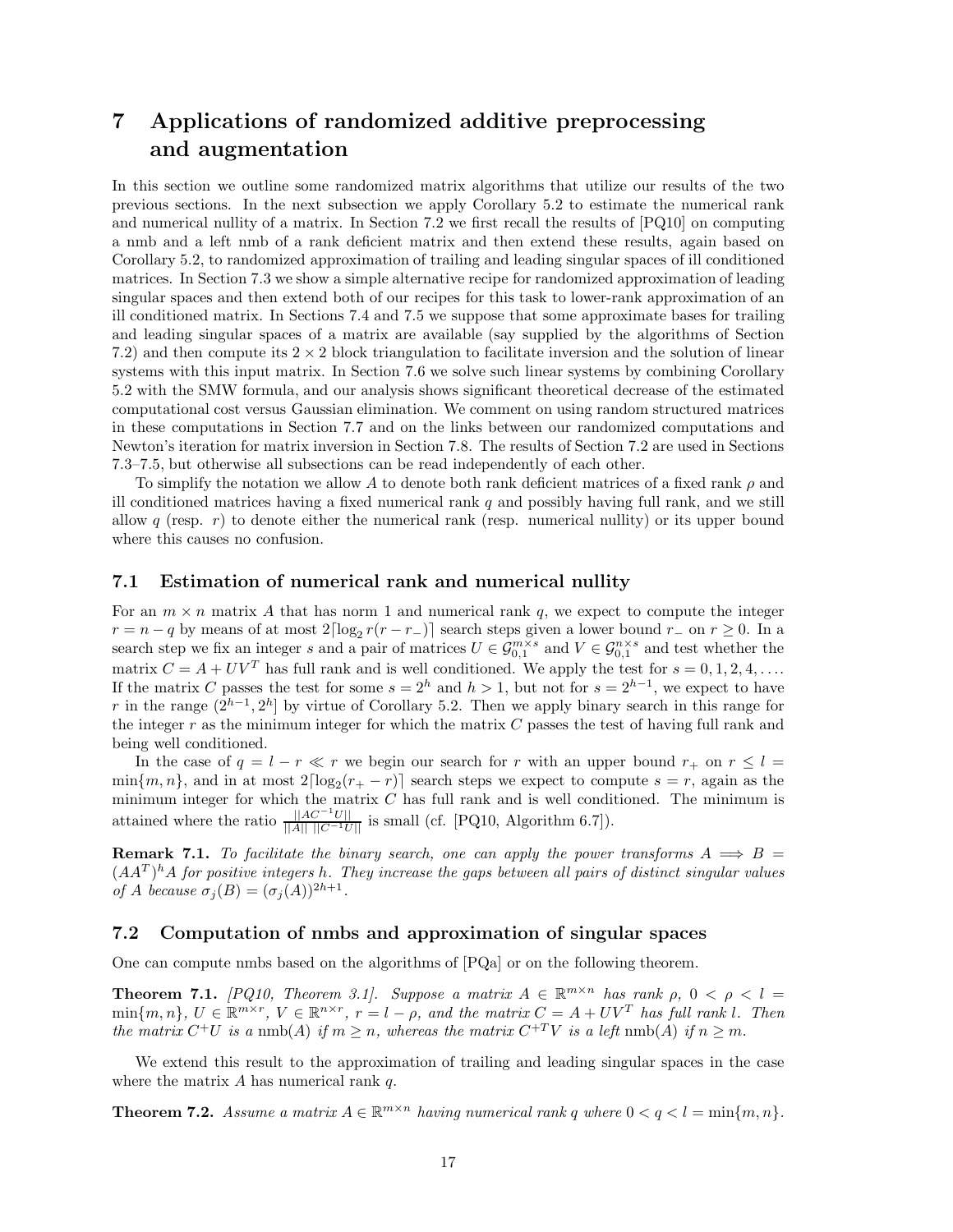*(a)* Write  $r = l - q$  and suppose  $U \in \mathbb{R}^{m \times r}$ ,  $V \in \mathbb{R}^{n \times r}$ , and the matrix  $C = A + UV^T$ *has full rank and is well conditioned. Then there is a scalar c independent of A, U, V , m, n and q such that*  $||C^+UX - T_{A,r}|| \leq c\sigma_{q+1}(A)$  *for some matrix*  $X \in \mathbb{R}^{r \times r}$  *if*  $m \geq n$ *, whereas*  $||C^{+T}VY - S_{A,r}|| \leq c\sigma_{q+1}(A)$  *for some matrix*  $Y \in \mathbb{R}^{r \times r}$  *if*  $n \geq m$ *.* 

*(b)* Assume that the matrices  $A \in \mathbb{R}^{m \times n}$ ,  $U_{-} \in \mathbb{R}^{n \times q}$ ,  $V_{-} \in \mathbb{R}^{m \times q}$ ,  $H = I_q + V_-AU_-^T$ , and  $C_{-}^{+} = A^{+} + U_{-}V_{-}^{T}$  *have full ranks, the matrix*  $A^{+}$  *has numerical rank q, and the matrix*  $C_{-}^{+}$  *is well conditioned. Then there exists a scalar c*<sup>−</sup> *independent of A, U*−*, V*−*, m, n and q and such that*  $||C_{-}U_{-}X_{-}-S_{q,A}|| \leq c_{-}\sigma_{q+1}(A)$  for some matrix  $X_{-} \in \mathbb{R}^{q \times q}$  if  $m \leq n$ , whereas  $||C_{-}^{T}V_{-}Y_{-}-T_{q,A}|| \leq$  $c_-\sigma_{q+1}(A)$  *for some matrix*  $Y_-\in\mathbb{R}^{q\times q}$  *if*  $m\geq n$ *.* 

*Proof.* Part (a) has been proved in [PQ10, Section 7.1]. To extend the proof to part (b) rewrite the SVD  $A = S_A \Sigma_A T_A^T$  as follows (cf. Section 2.3),  $A = (S_{q,A} \mid S_{A,m-q}) \text{diag}(\Sigma_{q,A}, \overline{\Sigma}_A) (T_{q,A} \mid T_{A,n-q})^T$ , where the matrices  $S_{q,A}$  and  $T_{q,A}$  are formed by the first *q* columns of the matrices  $S_A$  and  $T_A$ , respectively, whereas  $\Sigma_{q,A}$  is the  $q \times q$  leading block of the diagonal matrix  $\Sigma_A$ . Then apply part (a) to the matrix  $A^+ = T_A \Sigma_A^+ S_A^T = (T_{q,A} \mid T_{A,n-q}) \text{diag}(\Sigma_{q,A}^+, \Sigma_A^+)(S_{q,A} \mid S_{A,m-q})^T$  observing that  $\mathcal{R}(T_{q,A}) = \mathbb{S}_{A^+,q}$  for  $m \geq n$ , whereas  $\mathcal{R}(S_{q,A}) = \mathbb{T}_{A^+,q}$  for  $m \leq n$ .

By virtue of Corollary 5.2 the matrix *C* of part (a) is expected to have full rank and to be well conditiined (as required in part (a)) provided  $U \in \mathcal{G}_{0,||A||}^{m \times r}$  and  $V \in \mathcal{G}_{0,||A||}^{n \times r}$ , and the same properties hold for the matrix *C*− in part (b) provided  $U$ − ∈  $\mathcal{G}_{0,||A^+||}^{n \times q}$  and  $V$ − ∈  $\mathcal{G}_{0,||A^+||}^{m \times q}$ ,

Part (a) of Theorem 7.2 shows that  $\mathcal{R}(C^+U) \approx \mathbb{T}_{A,r}$  if  $m \geq n$  and  $\mathcal{R}(C^{+T}V) \approx \mathbb{S}_{A,r}$  if  $m \leq n$ , that is, the linear spaces  $\mathcal{R}(C^+U)$  for  $m \geq n$  and  $\mathcal{R}(C^{+T}V)$  for  $m \leq n$  approximate the right and left trailing singular spaces associated with the *r* smallest singular values of the matrix *A*, respectively. (Some of these values can vanish.) Likewise part (b) shows that  $\mathcal{R}(C-U_-) \approx \mathcal{S}_{q,A}$  if  $m \leq n$  and  $\mathcal{R}(C^T_\mathcal{I} V_{\mathcal{I}}) \approx \mathbb{T}_{q,A}$  if  $m \geq n$ , that is, the linear spaces  $\mathcal{R}(C_\mathcal{I} U_{\mathcal{I}})$  for  $m \leq n$  and  $\mathcal{R}(C^T_\mathcal{I} V_{\mathcal{I}})$  for  $m \geq n$ approximate the left and right leading singular spaces associated with the *q* largest singular values of the matrix *A*, respectively.

Alternatively we can approximate the leading singular spaces  $\mathcal{S}_{q,A}$  by  $\mathcal{R}(A^TM)$  for  $M \in \mathcal{G}_{0,1}^{m \times q}$ and  $\mathbb{T}_{q,A}$  by  $\mathcal{R}(AN)$  for  $N \in \mathcal{G}_{0,1}^{n \times q}$ . Indeed Theorem 4.1 implies that  $\mathcal{R}(A^T M) \approx \mathbb{S}_{q,A}$  and  $\mathcal{R}(AN) \approx$  $T_{q,A}.$ 

We can extend the recipes of Remarks 4.2 and 7.1 to improve the approximations to the linear spaces  $\mathbb{S}_{q,A}$ ,  $\mathbb{T}_{q,A}$ ,  $\mathbb{S}_{A,r}$ , and  $\mathbb{T}_{A,r}$  computed based on any of the two approaches.

In our tests in the next section we employed the following relationships,

$$
X \approx B^{+}T_{A,r}
$$
 and  $C^{+}UX - T_{A,r} \approx BB^{+}T_{A,r} - T_{A,r},$  (7.1)

$$
Y_{-} \approx B_{-}^{+}T_{q,A} \text{ and } C_{-}^{T}V_{-}Y_{-} - T_{q,A} \approx B_{-}B_{-}^{+}T_{q,A} - T_{q,A}.
$$
 (7.2)

We obtain (7.1) from part (a) of Theorem 7.2 for  $C^+U = B$  and  $BX \approx T_{A,r}$  and obtain (7.2) from part (b) of Theorem 7.2 for  $C^T T$  =  $B$ <sub>−</sub> and  $B$ <sub>−</sub>*Y*<sub>−</sub> ≈  $T$ <sub>*q,A*</sub>.

[PQa, Section 5.1] extends Theorem 7.1 under both bounds  $m \ge n$  and  $m < n$  as follows.

**Theorem 7.3.** *Assume two matrices*  $A \in \mathbb{R}^{m \times n}$  *of a rank*  $\rho < n$  *and*  $V \in \mathbb{R}^{r \times n}$  *for*  $r = n - \rho$ *. Suppose the matrix*  $K = \begin{pmatrix} V & V \\ V & V \end{pmatrix}$ *A has full column rank n. Then*  $B = K^{(I)} \begin{pmatrix} I_r \\ O \end{pmatrix}$ *O*  $\bigg\}$  is a nmb(A).

**Remark 7.2.** *For*  $K^{(I)} = K^+$  *and a matrix*  $A \in \mathbb{R}^{m \times n}$  *having numerical rank*  $q < n$ *, we can extend the theorem to approximate the trailing singular space*  $\mathbb{T}_{A,n-q}$  *by*  $\mathcal{R}(B)$ *, and we can improve the approximation by applying or extending the recursive techniques of Remarks 4.2 and 7.1. See other alternative techniques in [PQ10] and [PQa].*

**Remark 7.3.** *In the case where m* = *n Theorems 7.1 and 7.2 define both left and right nmbs or approximations to both left and right trailing and leading singular spaces. We can reduce the computation of a null vector of a rectangular matrix A, its nmb and approximate nmb to the case of square inputs. Indeed (a)*  $\mathcal{N}(A) = \mathcal{N}(A^T A)$ , *(b)*  $\mathcal{N}(A) = \mathcal{N}(B^T A)$  *if*  $A, B \in \mathbb{R}^{m \times n}$  *and the matrix*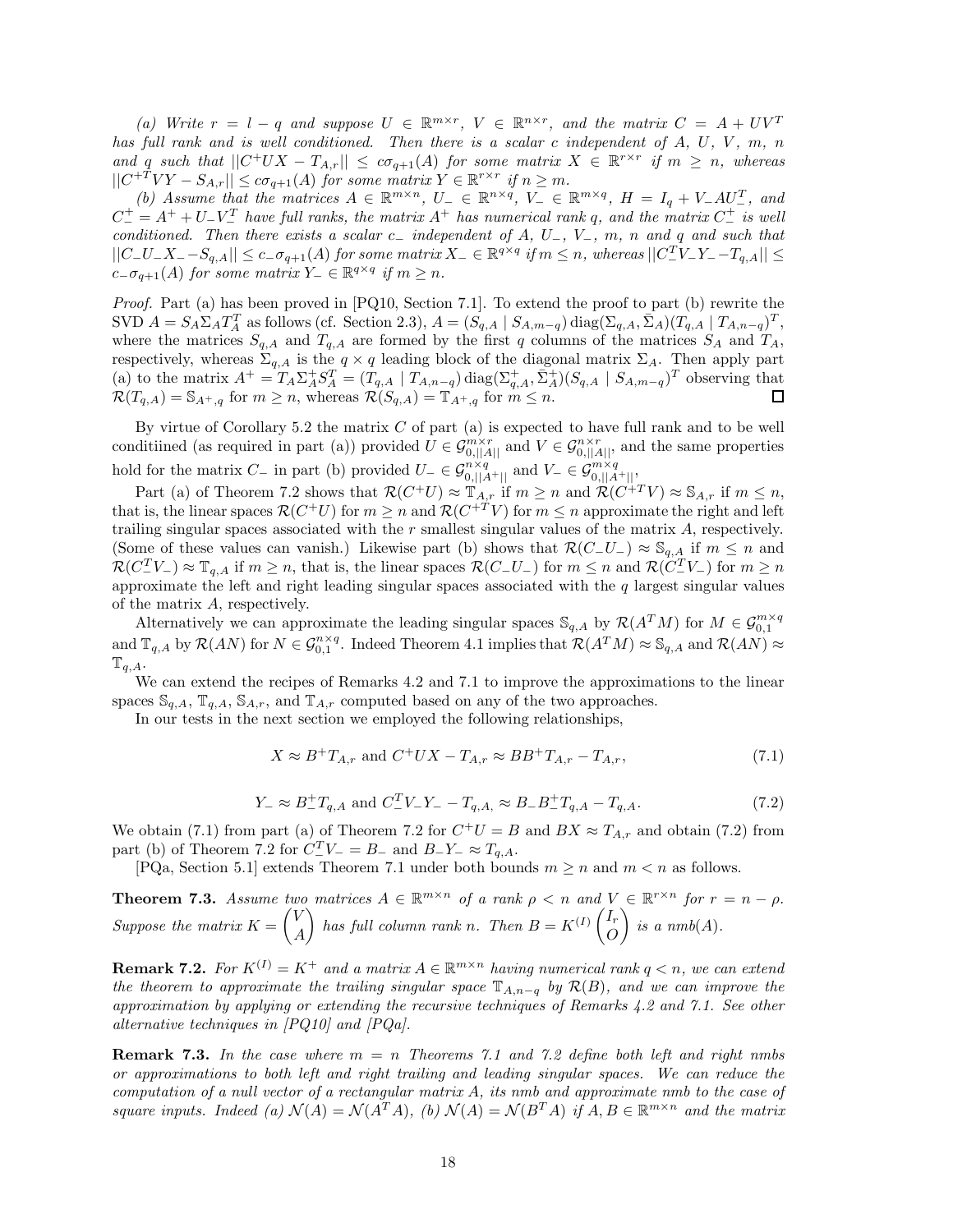B has full rank  $m \leq n$ , and (c)  $(A | O_{n,m-n})\mathbf{u} = \mathbf{0}_m$  if and only if  $A\hat{\mathbf{u}} = \mathbf{0}_m$  provided  $m \geq n$ and  $\widehat{\mathbf{u}} = (I_n \mid O_{n,m-n})\mathbf{u}$ , whereas  $\mathbf{v}^T \begin{pmatrix} A \\ O_{n-m,n} \end{pmatrix} = \mathbf{0}_n^T$  if and only if  $\widehat{\mathbf{v}}^T A = \mathbf{0}_n^T$  provided  $m < n$ *and*  $\hat{\mathbf{v}} = \mathbf{v}^T \begin{pmatrix} I_m \\ O_{n-m,m} \end{pmatrix}$ . Furthermore given an  $m \times n$  matrix A for  $m > n$ , we can represent it as the sum  $A = \sum_{i=1}^{h} (O, B_i^T, O)^T$  where  $B_i = (O, I_{k_i}, O)^T A$  are  $k_i \times n$  matrices for  $i = 1, ..., h$ ,  $\sum_{i=1}^{h} k_i = m$ . Then  $\mathcal{N}(A) = \bigcap_{i=1}^{h} \mathcal{N}(B_i)$ , and we can compute the intersection of nmbs based on *[GL96, Theorem 12.4.1].*

### **7.3 Approximation by low-rank matrices**

Suppose that a matrix  $A = S_A^T \Sigma_A T_A$  has numerical rank *q*, *M* is a matrix of rank *q*, and

$$
\mathcal{R}(M) \approx \mathbb{T}_{q,A}.\tag{7.3}
$$

Write  $Q = Q(M)$ . Then both matrices  $AM(M^TM)^{-1}M^T$  and  $AQQ^T$  have rank q and approximate the matrix *A*. Thus the low-rank approximation of the matrix *A* is reduced to the approximation of a basis for its leading singular space  $\mathbb{T}_{q,A}$ .

One can deduce from Theorem 4.1 that the matrix  $M = AG$  for  $G \in \mathcal{G}_{0,1}^{n \times q}$  (and empirically even for  $G \in \mathcal{T}_{0,1}^{n \times q}$  is expected to satisfy (7.3). Likewise the matrix  $M = C_{-N-1}^{T}$  is expected to satisfy  $(7.3)$  for  $C_{-} = (C_{-}^{+})^{+}$ ,  $C_{-}^{+}$  of (5.4),  $\sigma \approx ||A^{+}||$ ,  $U_{-} \in \mathcal{G}_{0,\sigma}^{n \times q}$  and  $V_{-} \in \mathcal{G}_{0,\sigma}^{m \times q}$  (and empirically even for  $U_-\in \mathcal{T}_{0,\sigma}^{n\times q}$  and  $V_-\in \mathcal{T}_{0,\sigma}^{m\times q}$ . In the case of a square nonsingular matrix *A* we can compute the matrix *C*<sup>−</sup> by applying the dual SMW formula (2.7). In that case we can confine all divisions to the stages of the orthogonalization of the *n* × *q* matrix  $C^T$ V<sub>−</sub> and the inversion of the *q* × *q* matrix *H*. (The matrix *H* is nonsingular if so is the matrix  $A^{-1} + U^{-}V^{-1}$ .) To increase the probability of obtaining a close approximation of the matrix *A* by the matrices *AM*(*M<sup>T</sup>M*)−<sup>1</sup>*M<sup>T</sup>* and *AQQ<sup>T</sup>* at a slightly higher computational cost, one can write  $M = AG$  for  $G \in \mathcal{G}_{0,1}^{n \times q_+}$  and for  $q_+$  slightly increasing above *q* (cf. [HMT11]), and similarly where  $M = C^T$  *V*−,  $U = \mathcal{C}^{n \times q_+}_{0,\sigma}$  and  $V = \mathcal{C}^{m \times q_+}_{0,\sigma}$ .

By applying the same algorithms to the displacement *A* of a matrix *W* having a numerical displacement rank *q* [BM01], that is lying near some matrices with displacement rank *q*, we approximate the matrix  $W$  by one of these matrices. For a sample application we can apply such approximations to simplify Newton's structured matrix inversion (see Section 7.8).

#### **7.4 Block triangulation using approximate trailing singular spaces**

Theorems 7.1–7.3 define randomized algorithms that compute nmbs of a rank deficient matrix and approximate trailing and leading singular spaces of its small norm perturbations. Next we extend these algorithms to block triangulation of such perturbations.

**Theorem 7.4.** For a matrix  $A \in \mathbb{R}^{m \times n}$  and  $q < l = \min\{n, m\}$ , let  $\sigma_q(A) \gg \sigma_{q+1}(A)$  and write  $r = n - q$  *and*  $\bar{r} = m - q$ *.* 

(a) Suppose  $L_0 \in \mathcal{G}_{0,1}^{n \times q}$ ,  $L_1 \in \mathbb{R}^{n \times r}$ ,  $\mathcal{R}(L_1) = \mathbb{T}_{A,r}$ , and  $||L_1|| = 1$ . Then  $||AL_1|| \leq \sigma_{q+1}(A)$  and *the condition number*  $\kappa(AL_0)$  *is expected to have order*  $\sigma_1(A)/\sigma_q(A)$ *.* 

(b) Suppose  $K_0 \in \mathcal{G}_{0,1}^{\alpha \times m}$ ,  $K_1 \in \mathbb{R}^{\bar{r} \times m}$ ,  $\mathcal{R}(K_1) = \mathbb{S}_{A,\bar{r}}$ , and  $||K_1|| = 1$ . Then  $||K_1A|| \leq \sigma_{q+1}(A)$ *and the condition number*  $\kappa(K_0A)$  *is expected to have order*  $\sigma_1(A)/\sigma_q(A)$ *.* 

*Proof.* To estimate  $\kappa(AL_0)$  and  $\kappa(K_0A)$  combine Theorems 3.2 and 4.1. To estimate  $||AL_1||$  substitute  $A = S_A \Sigma_A T_A^T$  and  $T_A^T L_1 = (O_{n,n-r}, T_{A,r})L_1$  to obtain  $AL_1 = S \Sigma T_A^T L_1 = S \Sigma (O_{n,n-r}, T_{A,r})L_1$ ,  $||AL_1|| \leq ||S\Sigma(O_{n,n-r}, T_{A,r})|| \, ||L_1|| = \sigma_{q+1}(A)$ . Similarly estimate  $||K_1A||$ .

Clearly, small perturbations of the matrices  $K_1$  and  $L_1$  little change the upper bounds on the norms  $||K_1A||$  and  $||AL_1||$ , and we can extend Theorem 7.4 to the case where we are given approximate bases to the trailing singular spaces  $\mathcal{S}_{A,\bar{r}}$  and  $\mathbb{T}_{A,r}$ .

Namely suppose that the assumptions of both parts (a) and (b) of the theorem hold for a small norm perturbation of the matrix *A*, that is  $\mathcal{R}(K_1) \approx \mathbb{S}_{A,\bar{r}}$  and  $\mathcal{R}(L_1) \approx \mathbb{T}_{A,r}$  for  $r = n - q$ ,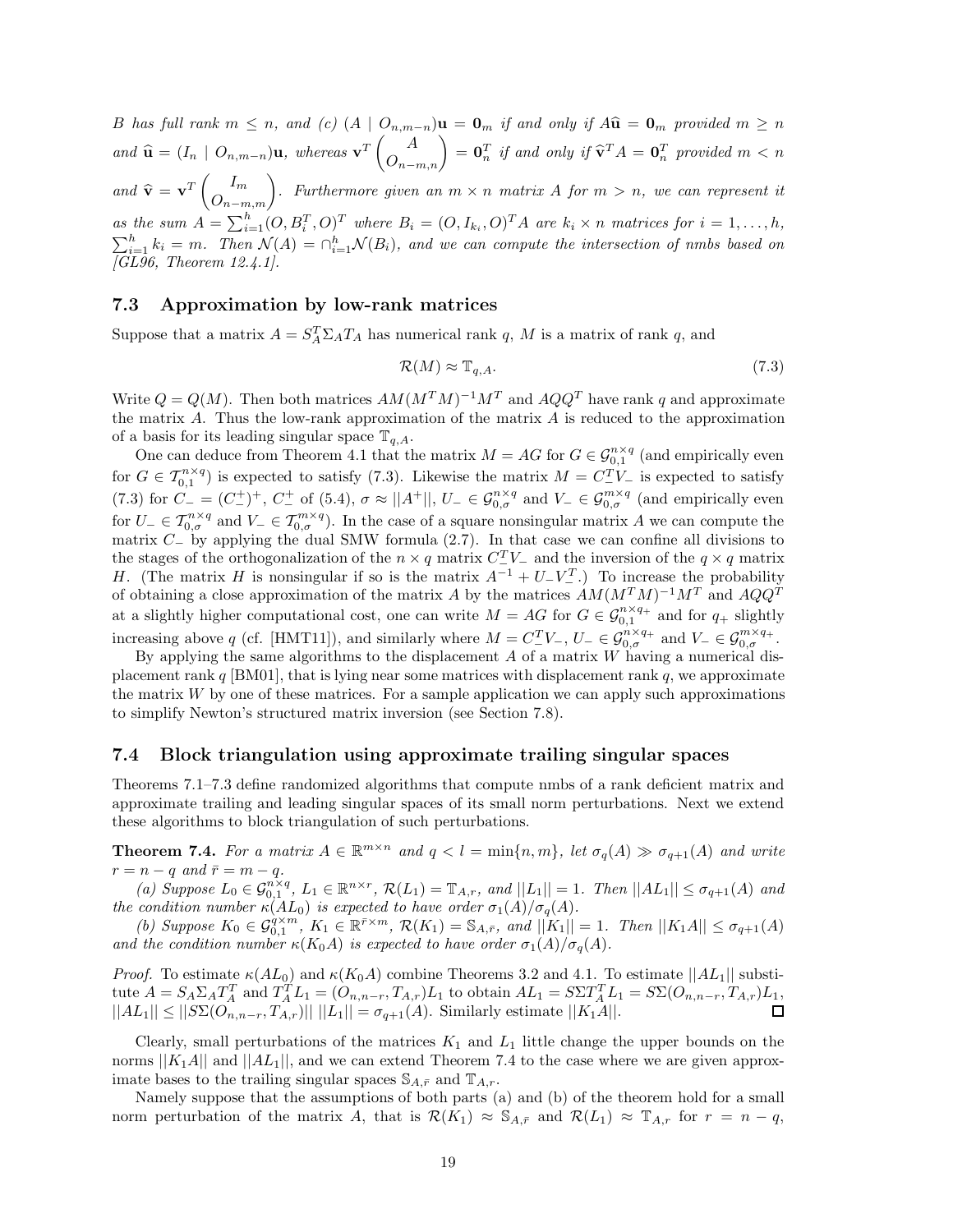$\bar{r} = m - q$ ,  $K_0 \in \mathcal{G}_{0,1}^{q \times m}$ ,  $L_0 \in \mathcal{G}_{0,1}^{n \times q}$ ,  $K_1 \in \mathbb{R}^{\bar{r} \times m}$ ,  $L_1 \in \mathbb{R}^{n \times r}$ . Then Theorem 7.4 implies that the  $q \times q$  leading block  $W_{00}$  of the  $m \times n$  matrix  $W = \begin{pmatrix} W_{00} & W_{01} \\ W_{10} & W_{11} \end{pmatrix} = KAL$ , for  $K = \begin{pmatrix} K_0 \\ K_1 \end{pmatrix}$ *K*1 - and  $L = (L_0 \mid L_1)$ , is still expected to dominate the three other blocks. Indeed by virtue of Theorem 7.4 we expect that the condition number  $\kappa(W_{00})$  has order  $\sigma_1(A)/\sigma_q(A)$ , whereas the sum of the norms  $||W_{01}||+||W_{10}||+||W_{11}||$  has at most the order  $\sigma_{q+1}(A)$ . Note that  $\mathbf{y} = L\mathbf{x}$  provided  $A\mathbf{y} = \mathbf{b}$ and  $W$ **x** = K**b**. If in addition the ratio  $\sigma_1(A)/\sigma_q(A)$  is not large, that is if the matrix *A* has numerical rank  $q$ , then the matrix  $W_{00}$  is nonsingular and well conditioned. Let us specify this computation for  $m = n$ ,  $r = \bar{r}$ , and the matrices  $K_1$  and  $L_1$  computed based on our randomized additive preconditioning.

#### **Algorithm 7.1. Block triangulation using approximate trailing singular spaces.**

- INPUT: *A matrix*  $A \in \mathbb{R}^{n \times n}$  whose norm ||A|| *is neither large nor small, its numerical rank q satisfying*  $0 < q = n - r < n$ , and a Subroutine LIN·SOLVE that either solves a linear system *of equations if it is nonsingular and well condtioned or outputs FAILURE otherwise.*
- OUTPUT: *FAILURE* (with a low probability) or two random matrices  $K_0$  and  $L_0$  in  $\mathbb{R}^{n \times q}$  and two *matrices*  $K_1$  *and*  $L_1$  *in*  $\mathbb{R}^{n \times r}$  *such that with a probability near* 1 *the*  $q \times q$  *block submatrix*  $W_{00} = K_0^T A L_0$  *of the matrix*  $W = (K_0 \mid K_1)^T A (L_0 \mid L_1) = \begin{pmatrix} W_{00} & W_{01} \ W_{10} & W_{11} \end{pmatrix}$  *is nonsingular,*

*well conditioned, and strongly dominant, that is*  $\sigma_q(W_{00}) \gg \max{\{||W_{01}||, ||W_{10}||, ||W_{11}||\}}$ *.* 

COMPUTATIONS:

- *1. Generate four matrices*  $K_0, L_0 \in \mathcal{G}_{0,1}^{n \times q}$ ;  $U, V \in \mathbb{G}_{0,1}^{n \times r}$ . Output the matrices  $K_0$  and  $L_0$ .
- 2. Compute the matrix  $C = A + UV^T$ , expected to be nonsingular and well conditioned.
- *3. Apply the Subroutine* LIN·SOLVE *to compute and to output the matrices*  $K_1 = C^{-T}V$ and  $L_1 = C^{-1}U$ *. Stop and output FAILURE if so does the subroutine.*

*Correctness* of the algorithm follows from part (a) of Theorem 7.4. The algorithm fails with a low probability by virtue of Theorems 1.1 and 7.2 (part (a)) and the results of Section 7.2.

Block factorization

$$
W = \begin{pmatrix} I & O \\ W_{10} W_{00}^{-1} & I \end{pmatrix} \begin{pmatrix} W_{00} & W_{01} \\ O & G \end{pmatrix}
$$

for  $G = W_{11} - W_{10}W_{00}^{-1}W_{01}$  implies that

$$
W^{-1} = \begin{pmatrix} W_{00}^{-1} & -W_{00}^{-1}W_{01}G^{-1} \\ O & G^{-1} \end{pmatrix} \begin{pmatrix} I & O \\ -W_{10}W_{00}^{-1} & I \end{pmatrix}
$$

and thus reduces the inversion of the matrices *W* and *A* and the solution of a linear system  $A$ **y** = **b** to the similar operations with the matrices  $W_{00}$  and *G* of smaller sizes, where the matrix  $W_{00}$  is expected to be nonsingular and well conditioned.

Tables 8.11 and 8.12 demonstrate the power of this approach versus the customary algorithms.

**Remark 7.4.** We expect to arrive at the matrices  $W_{01}$ ,  $W_{10}$  and  $W_{11}$  having small norms. To *counter the expected cancellation of the leading digits of the*  $2rn - r^2$  *entries of these matrices, we should compute the matrices*  $K_1$  *and*  $L_1$ *, their products by the blocks of the matrix*  $A$ *, and the Schur complement G* with a high precision  $p_+$ . These computations involve  $O(n^2r)$  flops, that is just a  $r/n$ *fraction of order*  $n^3$  *flops in high precision*  $p_+$  *required by Gaussian elimination.* 

**Remark 7.5.** *We can modify the block triangulation by replacing the random matrices K*<sup>0</sup> *with*  $\text{mmb}(K_1)$  *and*  $L_0$  *with*  $\text{mmb}(L_1)$  *(cf. Algorithm 7.2 in the next subsection). E.g., we can first generate random matrices*  $G, H \in \mathcal{G}_{0,1}^{n \times q}$  *and*  $U, V \in \mathbb{G}_{0,1}^{n \times r}$ *, all having full rank with probability* 1*, and then successively compute the matrices*  $C = A + UV^T$ ,  $K_1 = C^{-T}V$ ,  $L_1 = C^{-1}U$ ,  $K_0 =$  $(I_n - K_1(K_1^T K_1)^{-1} K_1^T)G$ , and  $L_0 = (I_n - L_1(L_1^T L_1)^{-1} L_1^T)H$ . Apart from the well conditioned  $\frac{1}{\text{computation of the matrices } C^{-T}V \text{ and } C^{-1}U, \text{ this takes } O(n^2r) \text{ flops, and we can extend our conditions.}$ *comments in the previous remark.*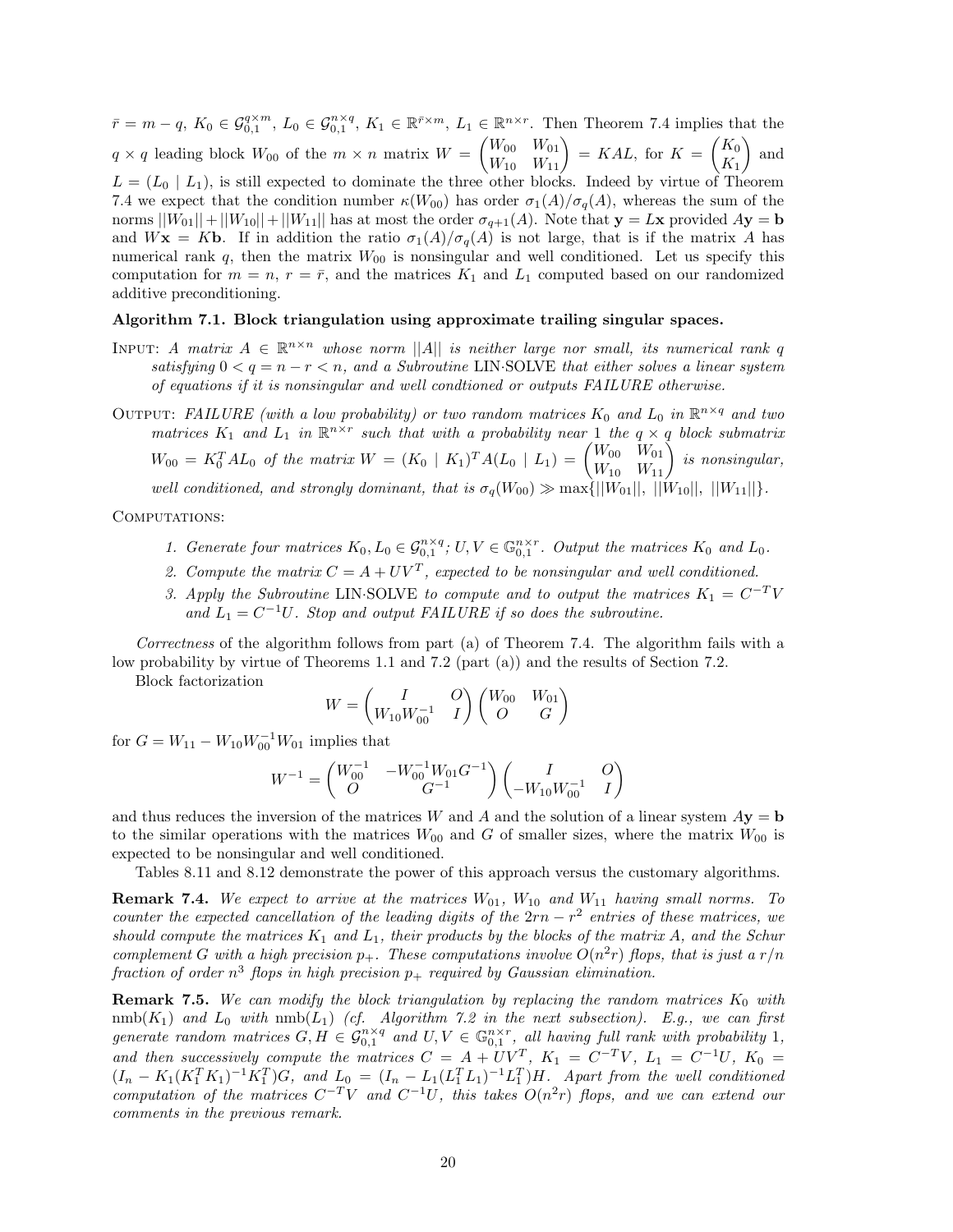#### **7.5 Block triangulation using approximate leading singular spaces**

Suppose a square matrix *A* has a small positive numerical rank *q* and define a dual variation of Algorithm 7.1 based on part (b) of Theorem 7.2. In this case matrix inversions are limited to the  $q \times q$  matrices *H*,  $K_0^T K_0$  and  $L_0^T L_0$ . Alternatively we can employ any other pair of approximate bases for the left and right leading singular spaces. E.g., we can compute them as the products *A<sup>T</sup> V* and  $AU$  for  $V \in \mathcal{G}_{0,1}^{q \times m}$  and  $U \in \mathcal{G}_{0,1}^{n \times r}$  (cf. Section 7.3). In our dual algorithm we assume that the nonsingular input matrix *A* has been scaled so that the norm  $||A^{-1}||$  is neither large nor small; we can yield this property by applying the technique pointed out at the end of Section 5.

#### **Algorithm 7.2. Block triangulation using approximate leading singular spaces.**

- INPUT: *A nonsingular ill conditioned matrix*  $A \in \mathbb{R}^{n \times n}$  *scaled so that the norm*  $||A^{-1}||$  *is neither large nor small; the numerical rank*  $q$  *of the matrix*  $A$  *such that*  $0 < q = n - r < n$ *, and a Subroutine* INVERT *that either inverts a matrix if it is nonsingular and well conditioned or outputs FAILURE otherwise.*
- OUTPUT: *FAILURE* (with a low probability) or four matrices  $K_0$ ,  $L_0 \in \mathbb{R}^{n \times q}$  and  $K_1$ ,  $L_1 \in \mathbb{R}^{n \times r}$ *such that*

$$
W = \begin{pmatrix} W_{00} & W_{01} \\ W_{10} & W_{11} \end{pmatrix} = (K_0 \mid K_1)^T A (L_0 \mid L_1)
$$

and the block submatrix  $W_{00} = K_0^T A L_0$  is expected to be nonsingular, well conditioned, and *strongly dominant, such that*  $\sigma_q(W_{00}) \gg \max\{||W_{01}||, ||W_{10}||, ||W_{11}||\}.$ 

#### Computations**:**

- *1. Generate two matrices*  $U_{-}$  *and*  $V_{-}$  *in*  $\mathcal{G}_{0,1}^{n \times q}$ .
- 2. Compute the matrix  $H = I_q + V_- A U_-^T$  of (2.7).
- *3. Apply the Subroutine* INVERT *to compute the matrix H*−<sup>1</sup>*. Stop and output FAILURE if so does the subroutine.*
- *4. Compute the matrix*  $C_{-} = A AU_{-}H^{-1}V_{-}^{T}A$  of (2.7).
- *5. Compute and output the matrices*  $K_0 = C_-U_- / ||C_-U_-||$  *and*  $L_0 = C_-^T V_- / ||C_-^T V_-||$ .
- 6. Compute the matrices  $M = \text{nmb}(K_0^T)$  and  $N = \text{nmb}(L_0^T)$  (see our Section 7.2, [PQ10], *and [PQa] on the computation of nmbs).*
- *7. Compute and output the matrices*  $K_1 = M/||M||$  *and*  $L_1 = N/||N||$ .

*Correctness* of this randomized algorithm follows from parts (b) of Theorems 7.2 and 7.4, and we can extend the comments in Remark 7.4. The algorithm fails with a low probability by virtue of Theorems 1.1 and 7.2 (part (b)) and the results of Section 7.2.

#### **7.6 Randomized additive preconditioning with the SMW recovery**

Suppose that we seek the solution  $y = A^{-1}b$  of a real nonsingular ill conditioned linear system  $A$ **y** = **b** of *n* equations where we are given a small upper bound *r* on the numerical nullity of *A*. Assume that the norm ||*A*|| is neither large nor small. Then randomized additive preprocessing  $A \implies C = A + UV^T$  for  $U, V \in \mathcal{G}_{0,1}^{n \times r}$  is expected to produce a well conditioned matrix *C* (cf. Corollary 5.2). The SMW formula (1.1) implies that  $\mathbf{y} = C^{-1}\mathbf{b} + C^{-1}UG^{-1}V^T C^{-1}\mathbf{b}$  for  $G =$  $I_r - V^T C^{-1} U$ . Substitute  $X_U = C^{-1} U$  and  $\mathbf{x_b} = C^{-1} \mathbf{b}$  and obtain

$$
\mathbf{y} = \mathbf{x_b} + X_U G^{-1} V^T \mathbf{x_b} \text{ for } G = I_r - V^T X_U. \tag{7.4}
$$

This reduces the computation of **y** essentially to the solution of the matrix equation  $CX = (U | \mathbf{b})$ for  $X = (X_U \mid x_b)$ , computing the matrix G, and its inversion. The solution algorithm below incorporates iterative refinement.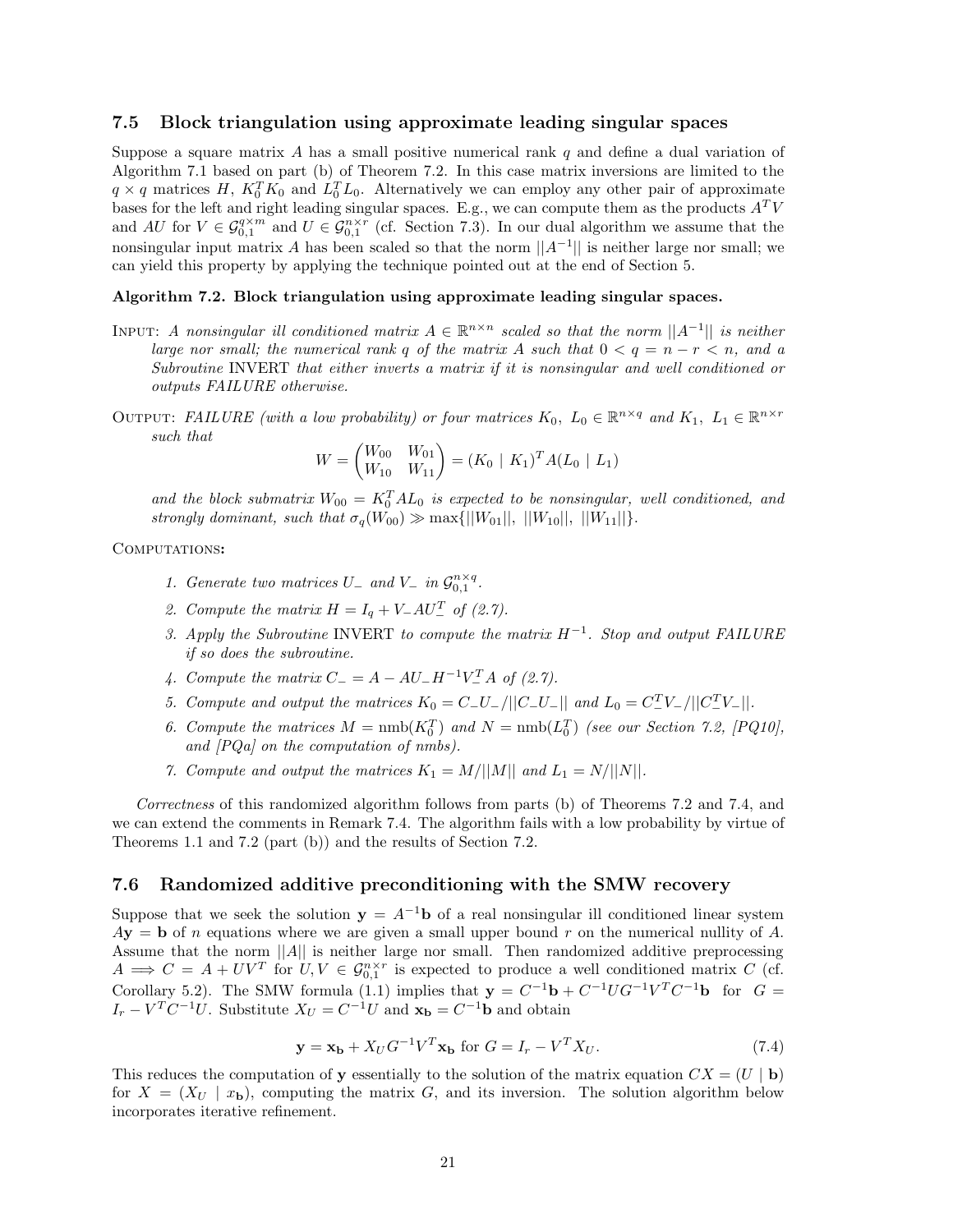#### **Algorithm 7.3. Randomized Solution of a Linear System with Iterative Refinement.**

INPUT: *a vector*  $\mathbf{b} \in \mathbb{R}^{n \times 1}$ , *a nonsingular ill conditioned matrix*  $A \in \mathbb{R}^{n \times n}$ , *and its numerical nullity r (cf. Remark 7.6).*

OUTPUT:  $\tilde{\mathbf{y}} \approx A^{-1}\mathbf{b}$ *.* 

Computations*:*

- *1. Generate two matrices*  $U, V \in \mathcal{G}_{0,\sigma}^{n \times r}$ .
- 2. Compute the matrix  $C = A + UV^T$ , expected to be nonsingular and well conditioned.
- *3. Apply Gaussian elimination (or another direct algorithm) to compute an approximate inverse*  $Y \approx C^{-1}$ . (Perform the computations in double precision. Application of the same algorithm *to the original ill conditioned linear system A***y** = **b** *would require about as many flops but in extended precision.)*
- *4. Apply sufficiently many loops of iterative refinement employing the approximate inverse Y to compute sufficiently accurate solution*  $X_U$  *of the matrix equation*  $CX_U = U$ *. (High accuracy is required to counter the cancelation of leading bits in the subsequent computation of the Schur complement*  $G = I_r - V^T C^{-1} U$ *.)* Then recover a close approximation to the vector  $\mathbf{y} = A^{-1} \mathbf{b}$ *by applying equation (7.4).*

The algorithm reduces the original task of computations with ill conditioned matrix *A* to the computations with the well conditioned matrix *C* and matrices *U* and *V* of the smaller size  $n \times r$ . Handling an ill conditioned input *A*, we must perform computations with extended precision to counter magnification of rounding errors, but we can confine this essentially to computing the Schur complement  $G = I_r - V^T C^{-1} U$ . This is a small fraction of the computational time of the customary algorithms for a linear system  $A$ **y** = **b** provided the ratio  $r/n$  is small and the precision required to handle the ill conditioned matrix *A* is high.

Let us supply some estimates. To support iterative refienment we must use a precision *p* exceeding  $\log_2 \kappa(C)$ ; for well conditioned matrices *C* we can assume that  $p > 2\log_2 \kappa(C)$ , say. Then order  $p - \log_2 \kappa(C)$  new correct bits are produced per an output value by a loop of iterative refinement (see [PGMQ, Sevtion 9]), which is reduced essentially to multiplication of the matrices *C* and *Y* by 2*r* vectors, that is to  $(4n-2)nr$  flops in a low (e.g., double) precision *p*. The refinement algorithm outputs order *rn* values; by using advanced technique of [ORO05] one can accumulate them with high accuracy as the sums of sufficiently many low precision summands (cf. symbolic lifting in [P11]). Overall with this advanced implementation we only perform  $O(rn^2p_+/p)$  flops in low precision  $p$  at Stage 4 of Algorithm 7.3.

For comparison Gaussian elimination uses  $\frac{2}{3}n^3 + O(n^2)$  flops in extended precision  $p_+ \approx p_{\text{out}} +$  $\log_2 \kappa(A)$  to output the solution to the ill conditioned linear system  $A$ **y** = **b** with a prescribed precision  $p_{\text{out}}$ . We compute an approximate inverse Y of the well conditioned matrix C at Stage 3 by using  $\frac{2}{3}n^3 + O(n^2)$  flops as well, but in the low precision *p*. The cost of performing Stages 1 and 2 is dominated, and so our progress is significant where  $np \gg rp_+$  and  $p_+$  greatly exceeds p.

Finally, given a nonsingular  $n \times n$  matrix *A* (with  $||A^{-1}|| \approx 1$ ) and a small upper bound *q* on its numerical rank, we can define a dual variation of Algorithm 7.3 as follows: generate a pair of matrices  $U_-, V_-\in\mathbb{G}_{0,1}^{n\times q}$  and then compute the matrices *H* and  $C_-\$  of (2.6) to reduce the solution of a linear system of equations  $A$ **y** = **b** to computing the vector **y** =  $(C_{-}^{-1} - U_{-}V_{-}^{T})$ **b**.

**Remark 7.6.** *(Cf. Remark 5.1.) There is no point for applying Algorithm 7.3 where the matrix A is well conditioned or has numerical nullity exceeding r. In the former case the preconditioning is not needed, whereas in the latter case additive preprocessing would produce an ill conditioned matrix C. In both cases preprocessing would give no benefits but would involve extraneous computations and additional rounding errors. In the case where r is equal to the numerical nullity of A, however, these deficiencies are overwhelmed by the benefits where we avoid performing order n*<sup>3</sup> *high precision flops by applying additive preconditioning*  $A \implies C = A + UV^T$ . In principle one can extend the *algorithm to the case where the input integer r is an upper bound on the unknown numerical nullity*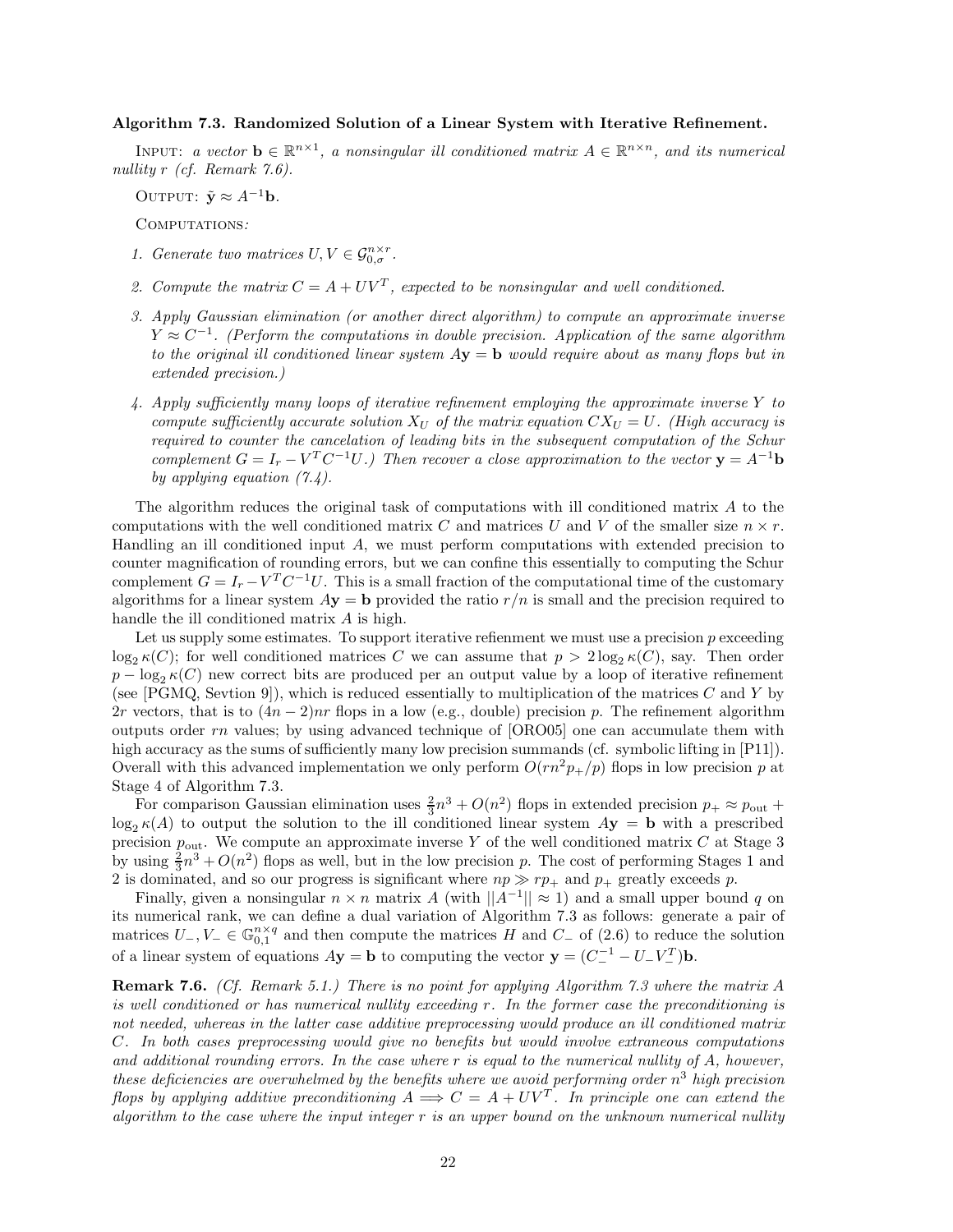*ν, but for r>ν the Schur complement G is expected to be ill conditioned [PGMQ, Section 7], which would complicate numerical computations.*

**Remark 7.7.** *One can replace iterative refinement with the Conjugate Gradient or GMRES algorithms (cf. [GL96]). To their advantage they use no approximate inverse, but they are more sensitive to the success of preconditioning. In particular every Conjugate Gradient loop (essentially multiplication of the matrices C* and  $C^T$  by two vectors) produces order of  $1/\kappa(C)$  new correct bits *per an output value versus*  $p-\log_2 \kappa(C)$  *in iterative refinement. Thus we need stronger upper bounds on*  $\kappa(C)$  *to ensure progress in the presence of rounding errors.* 

## **7.7 Randomized structured preprocessing**

Would the  $n \times n$  preprocessed matrices  $C = A + UV^T$  inherit the structure of an  $n \times n$  matrix *A* where  $U, V \in \mathbb{R}^{n \times r}$ ? For a small value *r* the adverse impact of adding the matrix  $UV^T$  on the structure is small, e.g., the displacement rank increases by  $O(r)$  (cf. [P01]).

We can control this impact even for large values *r* by endowing the matrices *U* and *V* with proper structure and relying on ample empirical data that show preconditioning power of such structured additive preprocessing (see Remark 4.1 and Table 8.5).

In particular in the case of a nonsingular ill conditioned  $n \times n$  Toeplitz-like matrix A having numerical nullity *r* and norm  $||A|| \approx 1$  and given with a displacement generator of a small length *d*, we can choose a pair of  $n \times r$  standard Gaussian random Toeplitz matrices U and V and obtain a displacement generator for the matrix  $C = A + UV^T$  having length  $d + O(1)$  and expected to be well conditioned. By exploiting the structure we can operate with this matrix in nearly linear arithmetic time, e.g., solve a nonsingular linear system  $A$ **y** = **b** in  $O(d^2n \log^2 n)$  flops, even where *r* is large.

Randomized augmentation can preserve matrix structure even better and has about the same preconditioning power (see Section 6 and Table 8.15).

Alternative deterministic techniques of homotopy continuation also support inversion of nonsingular Toeplitz and various other structured matrices in nearly linear time (see [P01, Section 6.9], [P07], [P10]).

### **7.8 Preprocessing for Newton–Toeplitz iteration**

Recall Newton's iteration for matrix inversion

$$
X_{i+1} = X_i(2I - CX_i), \quad i = 0, 1, \dots
$$
\n<sup>(7.5)</sup>

Its *i*th loop squares the residual  $I - CX_i$ , that is,

$$
I - CX_{i+1} = (I - CX_i)^2 = (I - CX_0)^{2^{i+1}}.
$$
\n(7.6)

Therefore

$$
||I - CX_{i+1}|| \le ||I - CX_i||^2 = ||I - CX_0||^{2^{i+1}}, \quad i = 0, 1, ..., \tag{7.7}
$$

so that the approximations  $X_i$  quadratically converge to the inverse  $C^{-1}$  right from the start provided  $|\text{that } ||I - CX_0|| < 1.$ 

We can ensure that  $||I - CX_0|| \le 1 - \frac{2n}{(\kappa(C))^2(1+n)}$  by choosing  $X_0 = \frac{2nC^T}{(1+n)||C||_1||C||_{\infty}}$  [PS91].

Such a map  $C \implies X_0$  preserves the matrix structure of Toeplitz or Hankel type, but is the structure maintained throughout the iteration? Not automatically. In fact Newton's loop can triple the displacement rank of a matrix  $X_k$ . The structure can be maintained, however, via recursive compression of the displacement (also called *recompression*), in which case we arrive at *Newton's structured* (e.g., Newton–Toeplitz) iteration. In particular we can periodically set to 0 the smallest singular values of the displacements of the matrices  $X_i$  to keep the length of the displacements within a fixed tolerance, equal to or a little exceeding the displacement rank of the input matrix *C*. At this stage we can also apply the techniques of Section 7.3 to approximate the displacements of the matrices  $X_i$  by low-rank matrices. We refer the reader to [P01, Chapter 6], [P10] on the history, variations, and analysis of this approach, proposed in [P92], [P93], and [P93a] for Toeplitz-like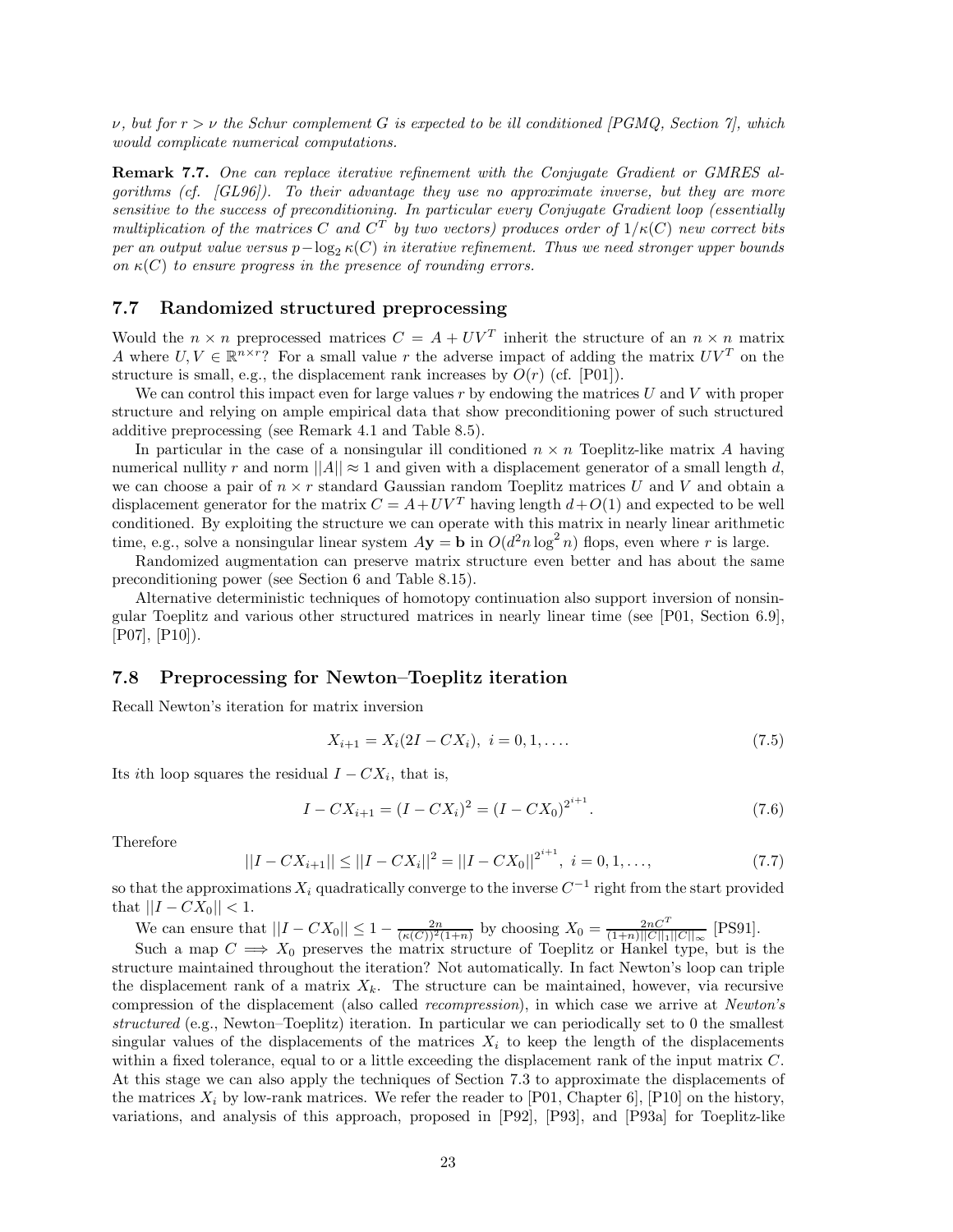matrices. In [PBRZ99, Section 7.5.4] this iteration has been linked to iterative refinement combined with recursive updating of the input matrix; quadratic convergence of the resulting iteration has been proved in [PBRZ99]. In [BM01] the extension of this study has naturally led to the important concept of approximate displacement rank of a matrix.

According to the estimates in [P01], the Newton–Toeplitz iteration converges quadratically right from the start provided  $||I - CX_0|| < \frac{1}{(1+||Z_e||+||Z_f||)\kappa(C)}||L^{-1}||, ||L^{-1}|| \leq c_{e,f}n, L$  denotes the associated displacement operator  $L: C \to Z_eC - CZ_f$  for  $e \neq f$  or  $L: C \to C - Z_eCZ_f^T$  for  $ef \neq 1$ , and  $c_{e,f}$  is a constant defined by *e* and *f*. Similar bounds can be deduced for other classes of matrices with displacement structure [P01, Section 6.6], [PRW02].

Newton's iteration can be incorporated into our randomized algorithms. E.g., we can use it instead of Gaussian elimination in Algorithm 7.3.

Conversely, our preconditioning techniques are a natural tool for decreasing the initial residual norm  $||I - CX_0||$  where it is close to 1.

We can concurrently apply Newton–Toeplitz iteration to a number of scaled randomized small rank modifications of the input matrix. As soon as one of these applications produces the inverse, we can recover the inverse of the original matrix via the SMW formula (1.1) or in case of augmentation via (6.2). Other than that no processor communication or synchronization are requiered.

## **8 Numerical Experiments**

Our numerical experiments with random general, Hankel, Toeplitz and circulant matrices have been performed in the Graduate Center of the City University of New York on a Dell server with a dual core 1.86 GHz Xeon processor and 2G memory running Windows Server 2003 R2. The test Fortran code was compiled with the GNU gfortran compiler within the Cygwin environment. Random numbers were generated with the random number intrinsic Fortran function, assuming the uniform probability distribution over the range  $\{x : -1 \leq x < 1\}$ . The tests have been designed by the first author and performed by his coauthors.

## **8.1 Conditioning tests**

We have computed the condition numbers of  $n \times n$  random general matrices for  $n = 2^k$ ,  $k = 5, 6, \ldots$ , with entries sampled in the range [−1*,* 1) as well as complex general, Toeplitz, and circulant matrices whose entries had real and imaginary parts sampled at random in the same range [−1*,* 1). We have performed 100 tests for each class of inputs, each dimension *n*, and each nullity *r*. Tables 8.2–8.4 display the test results. The last four columns of each table display the average (mean), minimum, maximum, and standard deviation of the computed condition numbers of the input matrices, respectively. Namely we have computed the values  $\kappa(A) = ||A|| ||A^{-1}||$  for general, Toeplitz, and circulant matrices *A* and the values  $\kappa_1(A) = ||A||_1 ||A^{-1}||_1$  for Toeplitz matrices *A*. We have computed and displayed in Table 8.3 the 1-norms of Toeplitz matrices and their inverses rather than their 2-norms to facilitate the computations in the case of inputs of large sizes. Relationships (2.1) link the 1-norms and 2-norms to one another, but the empirical data in Table 8.1 consistently show even closer links, in all cases of  $n \times n$  general, Toeplitz, and circulant matrices A where  $n = 32, 64, \ldots, 1024$ .

### **8.2 Preconditioning tests**

Table 8.5 covers our tests for the preconditioning power of additive preprocessing in [PIMR10]. We have tested the input matrices of the following classes.

1n. *Nonsymmetric matrices of type I with numerical nullity*  $r$ *.*  $A = S \Sigma_r T^T$  are  $n \times n$  matrices where *S* and *T* are  $n \times n$  random orthogonal matrices, that is, the factors *Q* in the QR factorizations of random real matrices;  $\Sigma_r = \text{diag}(\sigma_j)_{j=1}^n$  is the diagonal matrix such that  $\sigma_{j+1} \leq \sigma_j$  for  $j =$ 1,..., $n-1$ ,  $\sigma_1 = 1$ , the values  $\sigma_2, \ldots, \sigma_{n-r-1}$  are randomly sampled in the semi-open interval  $(0.1, 1)$ ,  $\sigma_{n-r} = 0.1$ ,  $\sigma_j = 10^{-16}$  for  $j = n-r+1, \ldots, n$ , and therefore  $\kappa(A) = 10^{16}$  [H02, Section 28.3].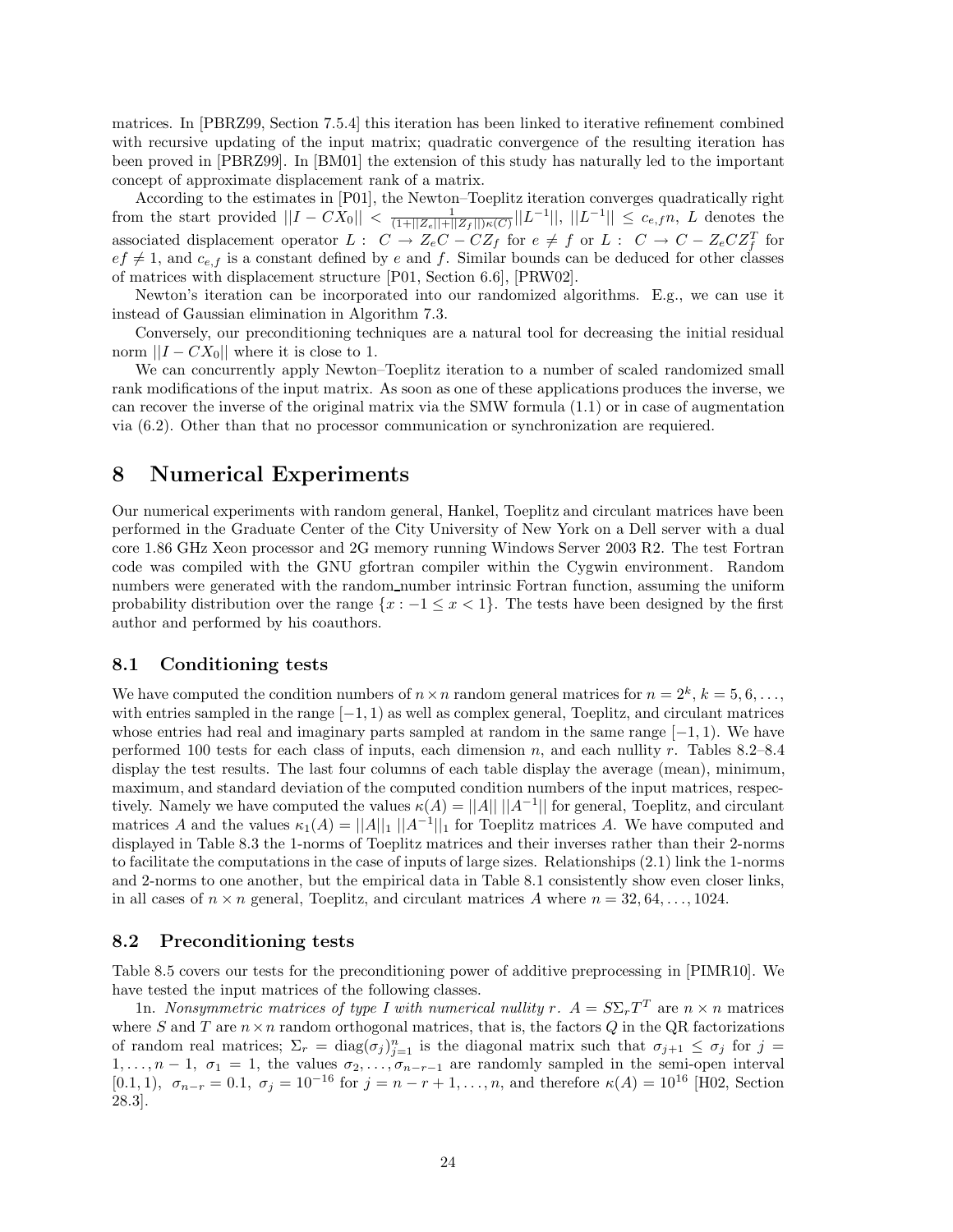1s. *Symmetric matrices of type I with numerical nullity r.* The same as in part 1n, but for  $S = T$ .

The matrices of the six other classes were constructed in the form of  $\frac{A}{||A||} + \beta I$  where the recipes for defining the matrices  $A$  and scalars  $\beta$  are specified below.

2n. *Nonsymmetric matrices of type II with numerical nullity*  $r \cdot A = (W \mid WZ)$  where *W* and *Z* are random orthogonal matrices of sizes  $n \times (n - r)$  and  $(n - r) \times r$ , respectively.

2s. *Symmetric matrices of type II with numerical nullity*  $r$ *.*  $A = WW^T$  where W are random orthogonal matrices of size  $n \times (n - r)$ .

3n. *Nonsymmetric Toeplitz-like matrices with numerical nullity*  $r$ *.*  $A = c(T | TS)$  for random Toeplitz matrices *T* of size  $n \times (n - r)$  and *S* of size  $(n - r) \times r$  and for a positive scalar *c* such that  $||A|| \approx 1.$ 

3s. *Symmetric Toeplitz-like matrices with numerical nullity*  $r$ *.*  $A = cTT^{T}$  for random Toeplitz matrices *T* of size  $n \times (n - r)$  and a positive scalar *c* such that  $||A|| \approx 1$ .

4n. *Nonsymmetric Toeplitz matrices with numerical nullity* 1.  $A = (a_{i,j})_{i,j=1}^n$  is an  $n \times n$  Toeplitz matrix. Its entries  $a_{i,j} = a_{i-j}$  are random for  $i - j < n - 1$ . The entry  $a_{n,1}$  is selected to ensure that the last row is linearly expressed through the other rows.

4s. *Symmetric Toeplitz matrices with numerical nullity* 1.  $A = (a_{i,j})_{i,j=1}^n$  is an  $n \times n$  Toeplitz matrix. Its entries  $a_{i,j} = a_{i-j}$  are random for  $|i - j| < n - 1$ , whereas the entry  $a_{1,n} = a_{n,1}$  is a root of the quadratic equation det  $A = 0$ . We have repeatedly generated the matrices A until we arrived at the quadratic equation having real roots.

We have set  $\beta = 10^{-16}$  for symmetric matrices *A* in the classes 2s, 3s, and 4s, so that  $\kappa(A) =$  $10^{16} + 1$  in these cases. For nonsymmetric matrices *A* we have defined the scalar  $\beta$  by an iterative process such that  $||A|| \approx 1$  and  $10^{-18}||A|| ≤ \kappa(A) ≤ 10^{-16}||A||$  [PIMR10, Section 8.2].

Table 8.5 displays the average values of the condition numbers  $\kappa(C)$  of the matrices  $C = A + U U^T$ over 100,000 tests for the inputs in the above classes,  $r = 1, 2, 4, 8$  and  $n = 100$ . We have defined the additive preprocessor  $UU^T$  by a normalized  $n \times r$  matrix  $U = U/||U||$  where  $U^T = (\pm I \mid O_{r,r}) \pm \sqrt{O_{r,r}}$  $I \mid O_{r,r} \mid ... \mid O_{r,r} \mid \pm I \mid O_{r,s}$ , we have chosen the integer *s* to obtain  $n \times r$  matrices *U* and have chosen the signs for the matrices  $\pm I$  at random.

In our further tests the condition numbers of the matrices  $C = A + 10^p UV^T$  for  $p = -10, -5, 5, 10$ were steadily growing within a factor  $10^{|p|}$  as the value |p| was growing. This have showed the importance of proper scaling of the additive preprocessor  $UV<sup>T</sup>$ .

### **8.3 Application of random circulant and Householder multipliers**

Table 8.6 shows the results of our tests of the solution of a nonsingular well conditioned linear system  $A$ **y** = **b** of *n* equations whose coefficient matrix had ill conditioned  $n/2 \times n/2$  leading principal block for  $n = 64,256,1024$ . We have performed 100 numerical tests for each dimension *n* and computed the maximum, minimum and average relative residual norms ||*A***y** − **b**||*/*||**b**|| as well as standard deviation. GENP applied to these systems has output corrupted solutions with residual norms ranging from 10 to 10<sup>8</sup>. When we preprocessed the systems with circulant multipliers filled with  $\pm 1$ (choosing the *n* signs  $\pm$  at random), the norms decreased to at worst  $10^{-7}$  for all inputs. Table 8.6 also shows further decrease of the norm in a single step of iterative refinement. Table 2 in [PQZa] shows similar results of the tests where the input matrices were chosen similarly but so that all their leading blocks had numerical nullities 0 and 1 and where Householder multipliers  $I_n - \mathbf{u}\mathbf{v}^T/\mathbf{u}^T\mathbf{v}$ replaced the circulant multipliers. Here **u** and **v** denote two vectors filled with integers 1 and −1 under random choice of the signs  $+$  and  $-$ .

## **8.4 Approximation of the tails and heads of SVDs and low-rank approximation of a matrix**

Table 8.7 shows the data from our tests on the approximation of trailing singular spaces of the SVD of an  $n \times n$  matrix *A* having numerical nullity  $r = n - q$  and on the approximation of this matrix with a matrix of rank  $q = n - r$ .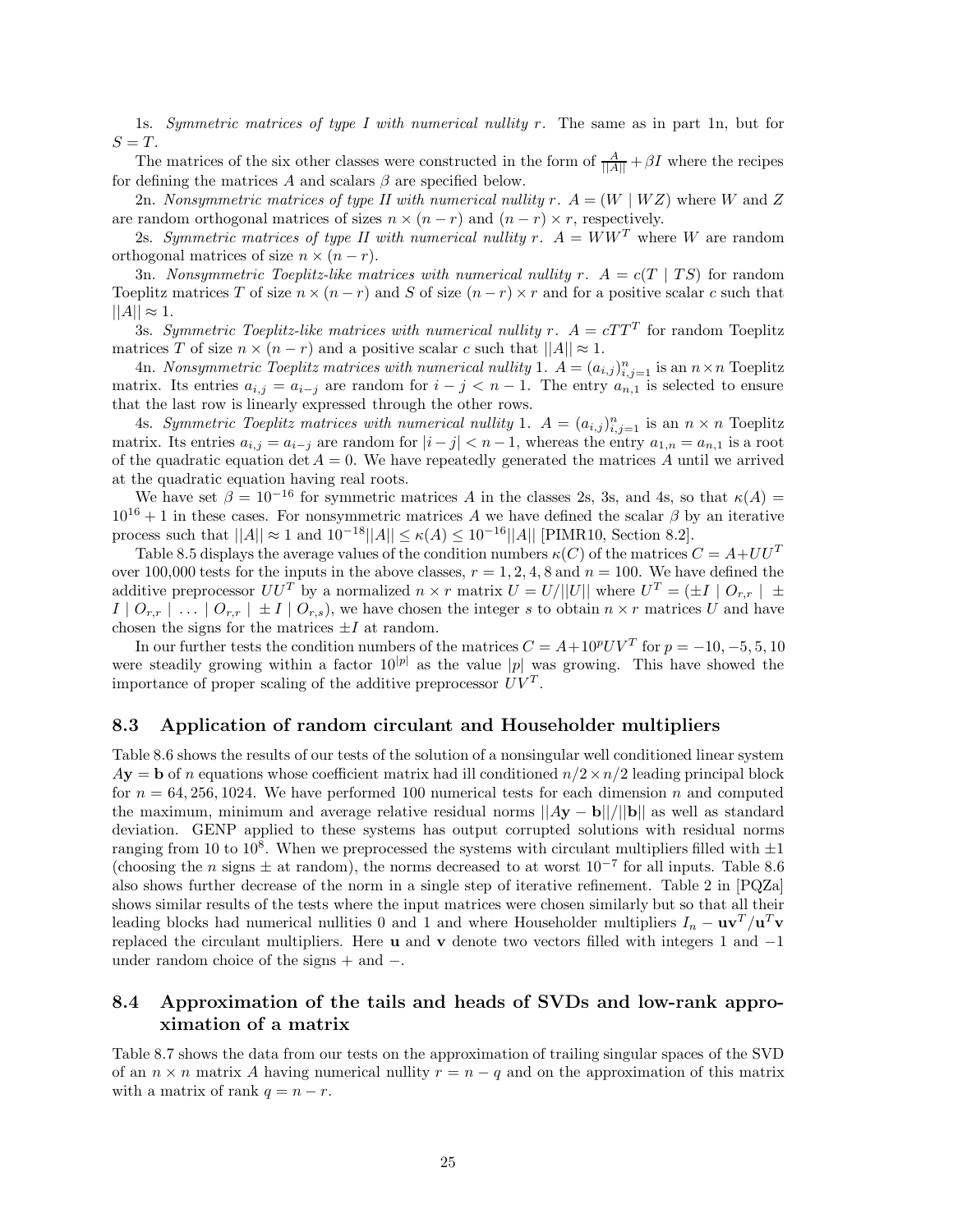For  $n = 64, 128, 256$  and  $q = 1, 8, 32$  we have generated  $n \times n$  random unitary matrices *S* and *T* and diagonal matrices  $\Sigma = \text{diag}(\sigma_j)_{j=1}^n$  such that  $\sigma_j = 1/j$ ,  $j = 1, \ldots, q$ ,  $\sigma_j = 10^{-10}$ ,  $j = q+1, \ldots, n$ (cf. [H02, Section 28.3]). Then we computed the input matrices  $A = S_A \Sigma_A T_A^T$ , for which  $||A|| = 1$ and  $\kappa(A) = 10^{10}$ . Furthermore we have generated pairs of  $n \times r$  random matrices *U* and *V* for  $r = 1, 8, 32$ , scaled them to have  $||UV^T|| \approx 1$ , and computed the matrices  $C = A + UV^T$ ,  $B_r = C^{-1}U$ ,  $Y_r = B_r^+ T_{A,r}$ ;  $B_r Y$ ,  $B_r Y_r - T_{A,r}$ ,  $Q = Q(B_r)$ , and  $A Q Q^T = A - A (I_n - Q Q^T)$ .

Table 8.7 summarizes the data on the values  $\kappa(C)$  and the residual norms  $\text{rn}_1 = ||B_r Y_r - T_{A,r}||$ (cf. (7.1)) and  $rn_2 = ||AQQ^T||$  observed in 100 runs of our tests for every pair of *n* and *q*.

We have performed similar tests on the approximation of leading singular spaces of the SVDs of the same  $n \times n$  matrices A having numerical rank q and numerical nullity  $r = n - q$  and on the approximation of this matrix with a matrix of rank *q*. In some tests we employed dual additive preprocessing to approximate matrix bases for the leading singular spaces  $\mathbb{T}_{q,A}$  of the matrices A. We have generated the pairs of  $n \times q$  random matrices  $U_-\$  and  $V_-\$  for  $q = 1, 8, 32$ , scaled them to have  $||U-V^T|| \approx ||A^{-1}|| = 10^{10}$ , and successively computed the matrices  $H = I_q + V^T A U$  and  $C =$  $A - AU - H^{-1}V^T A$  (cf. (2.7)),  $B_{q,A} = C^T V^-$  (all three with extended precision),  $Y_{q,A} = (B_{q,A}) + T_{q,A}$ ;  $B_{q,A}Y_{q,A}, B_{q,A}Y_{q,A}-T_{q,A}, Q_{q,A}=Q(B_{q,A}),$  and  $A-AQ_{q,A}(Q_{q,A})^T$ . Table 8.8 summarizes the data on the condition numbers  $\kappa(C_{-})$  and the residual norms  $\text{rn}^{(1)} = ||B_{q,A}Y_{q,A} - T_{q,A}||$  (cf. (7.2)) and  $r^{(2)} = ||A - AQ_{q,A}(Q_{q,A})^T||$  obtained in 100 runs of our tests for every pair of *n* and *q*.

We have also performed similar tests where we generated  $n \times q$  random matrices *U* (for  $q = 1, 8, 32$ ) and  $n \times q$  random Toeplitz matrices  $\bar{U}$  (for  $q = 8,32$ ) and then replaced the above matrix  $B_{q,A}$  with the approximate matrix bases  $Q_{q,A} = Q(AU)$  and  $A\overline{U}$  for the leading singular space  $\mathbb{T}_{q,A}$ . Tables 8.9 and 8.10 display the results of these tests. In both cases the residual norms are equally small and are about as small as in Tables 8.7 and 8.8.

## **8.5 Solution of linear systems of equations based on approximation of trailing and leading singular spaces of the SVDs**

For our further tests we have chosen  $n = 32,64$  and  $r = 1,2,4$  and for every pair  $\{n, r\}$  generated 100 instances of vectors **b** and matrices *A*, *U*, and *V* as follows.

We have generated (a) random vectors **b** of dimension  $n$ , (b) the matrices  $A$  as the error-free products  $S\Sigma T^T$  where *S* and *T* were  $n \times n$  random real orthonormal matrices (generated with double precision),  $\Sigma = \text{diag}(\sigma_j)_{j=1}^n$ ,  $\sigma_{n-j} = 10^{-17}$  for  $j = 0, 1, \ldots, r-1$ , and  $\sigma_{n-j} = 1/(n-j)$  for  $j = r, \ldots, n-1$ , and (c)  $n \times r$  random matrices *U* and *V* such that  $||A| = ||U|| = ||V|| = 1$ . Note that  $||A^{-1}|| = 10^{17}$ .

For every choice of these matrices we have solved the linear systems  $Ay = b$  by applying Algorithm 7.1. We first generated  $n \times (n-r)$  random matrices  $K_0$  and  $L_0$  and then computed the matrices  $C = A + UV^T$  (which were always nonsingular and well conditioned in our tests),  $K_1 = C^{-T}V$ ,  $L_1 = C^{-1}U$ , and  $W = (K_0 | K_1)^T A (L_0 | L_1) = \begin{pmatrix} W_{00} & W_{01} \ W_{10} & W_{11} \end{pmatrix}$ . In all our tests the  $(n-r) \times (n-r)$ 

leading principal  $(n-r) \times (n-r)$  block  $W_{00} = K_0^T A L_0$  was well conditioned and strongly dominated the three other blocks  $W_{01}$ ,  $W_{10}$ , and  $W_{11}$  in the 2×2 block matrix *W*, as we expected to see in virtue of our analysis in Section 7.4. To solve the linear system  $W\mathbf{x} = (K_0 | K_1)^T\mathbf{b}$ , we first computed the dominated blocks  $W_{01}$ ,  $W_{10}$ , and  $W_{11}$  with extended precision, then eliminated the subdiagonal block and computed the solution of the resulting block triangular linear system; the leading block  $W_{00}$  of its coefficient matrix was expected to be and consistently turned out to be well conditioned. Finally we computed and output the vector  $\mathbf{y} = (L_0 \mid L_1)\mathbf{x}$ .

Table 8.11 shows the average (mean) values of the relative residual norms  $||Ay - b||/||b||$  of the output vectors **y** (these values range about  $10^{-10}$ ) as well as the minimums, maximums, and standard deviations in these tests.

For the same ill conditioned inputs the Subroutine MLDIVIDE(A,B) for Gaussian elimination from MATLAB has produced corrupted outputs, as can be seen from Table 8.12.

We have also performed similar tests for  $n = 32, 64$  and  $n \times n$  matrices *A* and vectors **b** generated as before, but for  $q = n - r = 1, 2, 4$ , and then we computed orthogonal matrices  $K_0, K_1, L_0$  and *L*<sup>1</sup> by employing dual additive preprocessing and Algorithm 7.2. We first generated and scaled the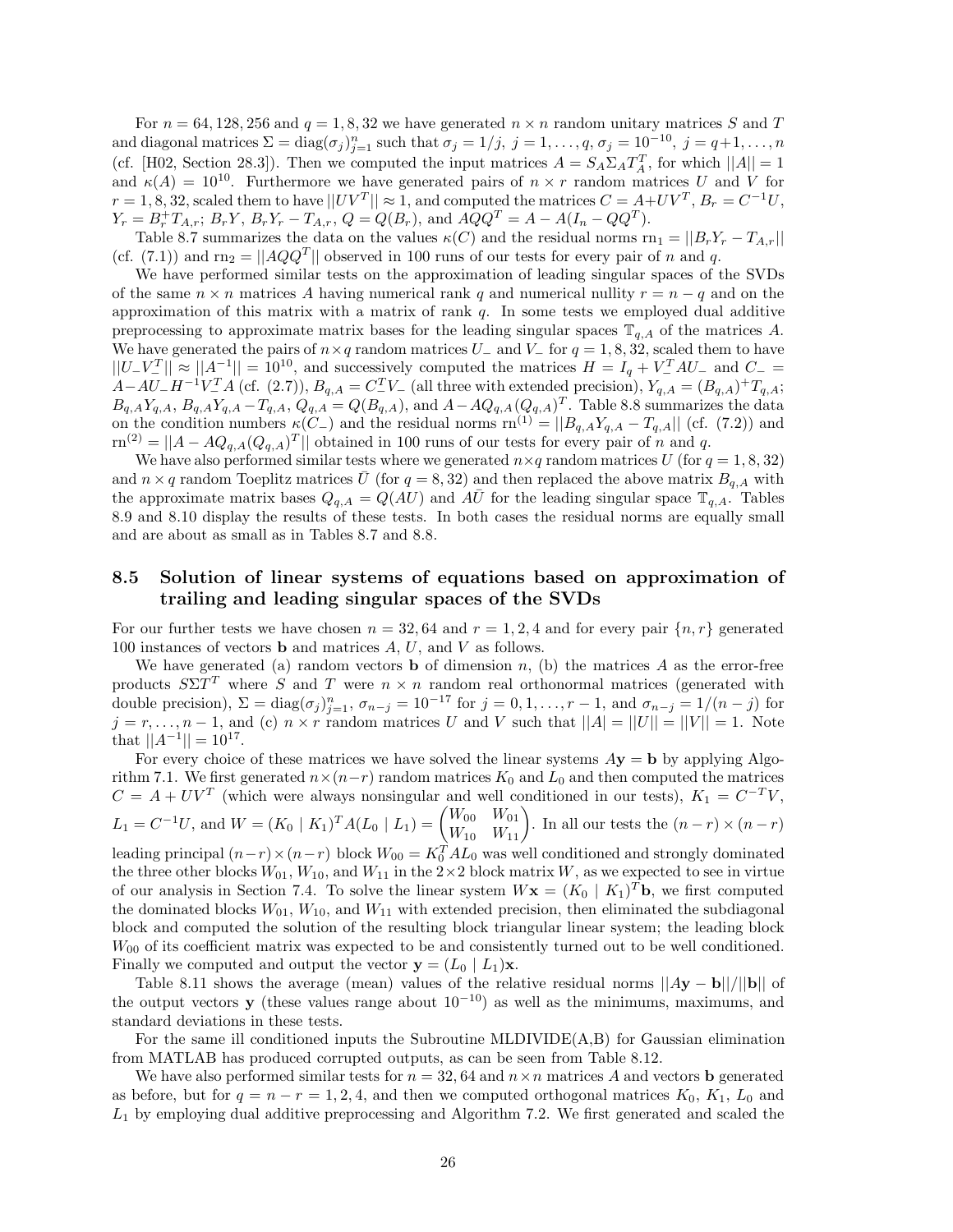pairs of *n* × *q* random matrices *U*<sub>−</sub> and *V*<sub>−</sub> such that  $||U_-|| \approx ||V_-|| \approx 3 * 10^8$ , and so  $||U_-|| ||V_-|| \approx$ ||*A*−1|| = 1017. Then we successively computed the matrices *<sup>H</sup>* and *<sup>C</sup>*<sup>−</sup> (as in Section 8.4), *<sup>C</sup>*−*U*<sup>−</sup> and  $C_{-V-}^T$  (all with extended precision),  $K_0 = Q(C_{-}U_{-})$ ,  $L_0 = Q(C_{-}^T V_{-})$ ,  $K_1 = Q(\text{nmb}(K_0^T))$  and  $L_1 = Q(\text{nmb}(L_0^T))$ , and continued as in the tests for Table 8.11. We displayed the results in Table 8.13, showing the residual norms of the order 10−<sup>9</sup> on the average.

Furthermore we have performed similar tests where we first generated  $n \times q$  random matrices *U* and *V* and then replaced the above matrices  $K_0$  and  $L_0$  by  $K_0 = Q(A^T V)$  and  $L_0 = Q(AU)$ . Table 8.14 displays the results of these tests, showing the residual norms of the order  $10^{-25}$  on the average.

Then again for the same ill conditioned inputs the Subroutine MLDIVIDE $(A,B)$  for Gaussian elimination from MATLAB produced corrupted outputs, similarly to the results in Table 8.12.

## **8.6 Solution of a real symmetric Toeplitz linear system of equations with randomized augmentation**

We have solved 100 real symmetric linear systems of equations  $T$ **y** = **b** for each *n* where we used vectors **b** with random coordinates from the range  $[-1, 1)$  and Toeplitz matrices  $T = S + 10^{-9}I_n$ for an  $n \times n$  singular symmetric Toeplitz matrices *S* having rank  $n-1$  and nullity 1 and generated according to the recipe in [PQ10, Section 10.1b].

Table 8.15 shows the average CPU time of the solution by our Algorithm 6.1 and, for comparison, based on the QR factorization and SVD, which we computed by applying the LAPACK procedures DGEQRF and DGESVD, respectively. To solve the auxiliary Toeplitz linear system  $Kx = e_1$  in Algorithm 6.1, we first employed the Toeplitz linear solver of [KV99], [V99], [VBHK01], and [VK98] and then applied iterative refinement with double precision.

The abbreviations "Alg. 6.1", "QR", and "SVD" indicate the respective algorithms. The last two columns of the table display the ratios of these data in the first and the two other columns.

We measured the CPU time with the mclock function by counting cycles. One can convert them into seconds by dividing their number by a constant CLOCKS PER SEC, which is 1000 on our platform. We marked the table entries by a "-" where the tests have run too long and were not completed.

We have obtained the solutions **y** with the relative residual norms of about  $10^{-15}$  in all three algorithms, which showed that Algorithm 6.1 employing iterative refinement was as reliable as the QR and SVD based solutions but ran much faster.

We refer the reader to [PQZC, Table 3] on similar test results for the solution of ill conditioned homogeneous Toeplitz linear systems.

## **9 Related work, our technical novelties, and further study**

Preconditioned iterative algorithms for linear systems of equations is a classical subject [A94], [B02], [G97]. The problem of creating inexpensive preconditioners for general use has been around for a long while as well.

On the study of conditioning of random matrices see [D88], [E88], [ES05], [CD05], [SST06], [B11], and the bibliography therein. Estimation of the condition numbers of random structured matrices was stated as a challenge in [SST06]. We provide such estimates for Gaussian random Toeplitz and circulant matrices in Sections 3.4 and 3.5. In particular the estimates show that the expected condition number of a Gaussian random  $n \times n$  Toeplitz matrix does not grow exponentially fast as *n* grows to infinity. This can be surprising in view of [BG05].

Our present study of randomized preconditioning extends and substantially advances the works [PGMQ], [PIMR10], [PQZa], and [PQZC]. In our Sections 7 and 8 we outline and test some new applications of randomized preconditioning, whereas our Theorems 1.1 and 4.1 and Corollaries 4.2 and 5.2 provide formal support for such applications.

In particular our Theorem 4.1 and and Corollary 4.2 support the heuristic recipe of randomized multiplicative preconditioning versus pivoting, thus complementing its empirical support in [PQZa, Table 2]. Besides the cited estimates for the condition numbers of Gaussian random Toeplitz and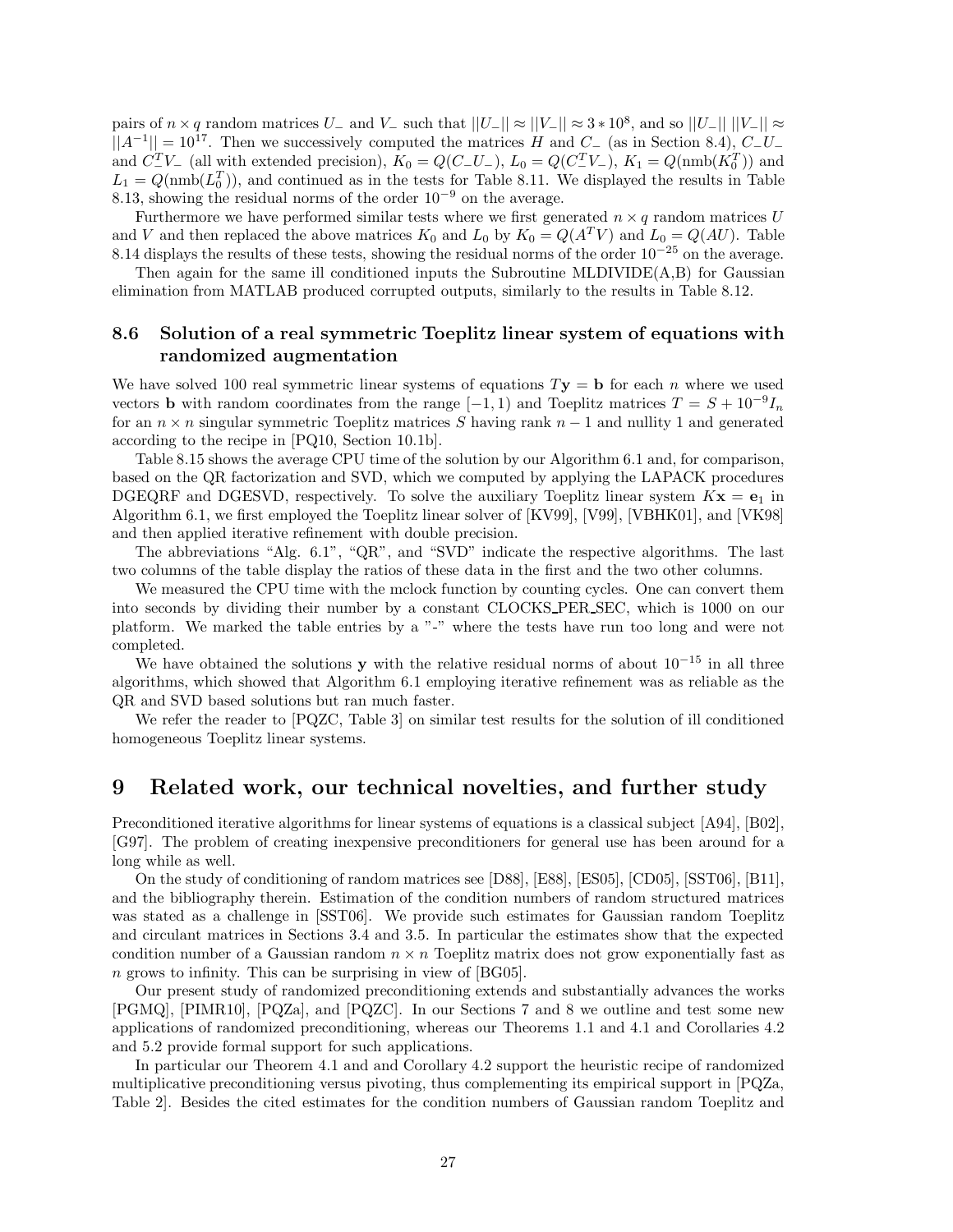| matrix $A$ | $\boldsymbol{n}$ | $  A  _1$           | $  A  _2$           | $\frac{  A  _1}{  A  _2}$      | $  A^{-1}  _1$               | $  A^{-1}  _2$      | $  A^{-1}  _1$<br>$  A^{-1}  _2$ |
|------------|------------------|---------------------|---------------------|--------------------------------|------------------------------|---------------------|----------------------------------|
| General    | 32               | $1.9 \times 10^{1}$ | $1.8 \times 10^{1}$ | $1.0 \times 10^{0}$            | $4.0 \times 10^{2}$          | $2.1 \times 10^{2}$ | $1.9 \times 10^{0}$              |
| General    | 64               | $3.7 \times 10^1$   | $3.7 \times 10^{1}$ | $1.0 \times 10^{0}$            | $1.2 \times 10^{2}$          | $6.2 \times 10^{1}$ | $2.0 \times 10^{0}$              |
| General    | 128              | $7.2 \times 10^{1}$ | $7.4 \times 10^{1}$ | $\frac{1}{9.8} \times 10^{-1}$ | $3.7 \times 10^{2}$          | $1.8 \times 10^{2}$ | $2.1 \times 10^{0}$              |
| General    | 256              | $1.4 \times 10^{2}$ | $1.5 \times 10^2$   | $9.5 \times 10^{-1}$           | $5.4 \times 10^{2}$          | $2.5 \times 10^2$   | $2.2 \times 10^{0}$              |
| General    | 512              | $2.8 \times 10^2$   | $3.0 \times 10^2$   | $9.3 \times 10^{-1}$           | $1.0 \times 10^{3}$          | $4.1 \times 10^{2}$ | $2.5 \times 10^{0}$              |
| General    | 1024             | $5.4 \times 10^2$   | $5.9 \times 10^2$   | $9.2 \times 10^{-1}$           | $\overline{1.1 \times 10^3}$ | $4.0 \times 10^2$   | $2.7 \times 10^{0}$              |
| Toeplitz   | 32               | $1.8 \times 10^{1}$ | $1.9 \times 10^{1}$ | $9.5 \times 10^{-1}$           | $\overline{2.2\times10^1}$   | $1.3 \times 10^{1}$ | $1.7 \times 10^{0}$              |
| Toeplitz   | 64               | $3.4 \times 10^{1}$ | $3.7 \times 10^{1}$ | $9.3 \times 10^{-1}$           | $4.6 \times 10^{1}$          | $2.4 \times 10^{1}$ | $2.0 \times 10^{0}$              |
| Toeplitz   | 128              | $6.8 \times 10^{1}$ | $7.4 \times 10^{1}$ | $9.1 \times 10^{-1}$           | $1.0 \times 10^{2}$          | $4.6 \times 10^{1}$ | $2.2 \times 10^{0}$              |
| Toeplitz   | 256              | $1.3 \times 10^2$   | $1.5 \times 10^2$   | $9.0 \times 10^{-1}$           | $5.7 \times 10^{2}$          | $2.5 \times 10^2$   | $2.3 \times 10^{0}$              |
| Toeplitz   | 512              | $2.6 \times 10^2$   | $3.0 \times 10^{2}$ | $8.9 \times 10^{-1}$           | $6.9 \times 10^{2}$          | $2.6 \times 10^2$   | $2.6 \times 10^{0}$              |
| Toeplitz   | 1024             | $5.2 \times 10^2$   | $5.9 \times 10^2$   | $8.8 \times 10^{-1}$           | $3.4 \times 10^2$            | $1.4 \times 10^{2}$ | $2.4 \times 10^{0}$              |
| Circulant  | 32               | $1.6 \times 10^{1}$ | $1.8 \times 10^{1}$ | $8.7 \times 10^{-1}$           | $9.3 \times 10^{0}$          | $1.0 \times 10^{1}$ | $9.2 \times 10^{-1}$             |
| Circulant  | 64               | $3.2 \times 10^{1}$ | $3.7 \times 10^{1}$ | $8.7 \times 10^{-1}$           | $5.8 \times 10^{0}$          | $6.8 \times 10^{0}$ | $8.6 \times 10^{-1}$             |
| Circulant  | 128              | $6.4 \times 10^1$   | $7.4 \times 10^{1}$ | $8.6 \times 10^{-1}$           | $4.9 \times 10^{0}$          | $5.7 \times 10^{0}$ | $8.5 \times 10^{-1}$             |
| Circulant  | 256              | $1.3 \times 10^2$   | $1.5 \times 10^2$   | $8.7 \times 10^{-1}$           | $4.7 \times 10^{0}$          | $5.6 \times 10^{0}$ | $8.4 \times 10^{-1}$             |
| Circulant  | 512              | $2.6 \times 10^2$   | $3.0 \times 10^{2}$ | $8.7 \times 10^{-1}$           | $4.5 \times 10^{0}$          | $5.4 \times 10^{0}$ | $8.3 \times 10^{-1}$             |
| Circulant  | 1024             | $5.1 \times 10^2$   | $5.9 \times 10^{2}$ | $8.7 \times 10^{-1}$           | $5.5 \times 10^{0}$          | $6.6 \times 10^{0}$ | $8.3 \times 10^{-1}$             |

Table 8.1: The norms of random general, Toeplitz and circulant matrices and of their inverses

circulant matrices, our technical novelties include randomized multiplicative and additive preconditioning, the proof of their power, extension of the SMW formula, and block factorizations in Sections 7.4 and 7.5 based on randomized approximation of singular spaces.

Approximation by low-rank matrices (cf. Section 7.3) and the extensions to tensor decompositions are thriving research area, with numerous applications to matrix and tensor computations. Pne can trace its previous study through the papers [GTZ97], [GT01], [GOS08], [T00], [MMD08], [OT09], [HMT11], and the bibliography therein, but much earlier advances in this area appeared in the papers [BCLR79], [B80], [B85], [B86], [BC87], directed to estimating the border rank of matrices and tensors and initially motivated by the design of fast matrix multiplication algorithms. Presently, linking tensor and matrix computations for their acceleration is a fashionable subject with applications to many important areas of modern computing (see, e.g., [T00], [MMD08], [OT09], [KB09]), but then again its earliest examples appeared in the cited papers on border rank and in [P72]. The latter paper has introduced the technique of trilinear aggregation, a basic ingredient of all subsequent fast algorithms for matrix multiplication with the inputs of both immense sizes (far beyond any practical interest) [P79], [P81], [P84], [CW90], [S10], [VW12] and realistic moderate sizes [P81], [P84], [LPS92], [K04]; historically this work was the first example of the acceleration of fundamental matrix computations by means of tensor decomposition.

We expect that our present paper will motivate further efforts toward development and refinement of the outlined algorithms, as well as further study of randomized augmentation techniques, of its link to aggregation processes of [MP80], revealed in [PQa], and of specification of our methods to ill conditioned matrices that have the displacement or rank structures (cf. [KKM79], [P90], [GKO95], [P01], [VBHK01], [EG99], [VVM07], [VVM08]).

Advancing our progress in Section 3.4 toward formal support of randomized Toeplitz preconditioning is another research challenge. Comparison and combination of our novel techniques with each other and various known methods, such as the homotopy continuation methods and Newton's structured iteration (cf. Section 7.8, [PKRK], [P01, Chapter 6], and [P10] seem to be natural research directions as well.

# **Appendix**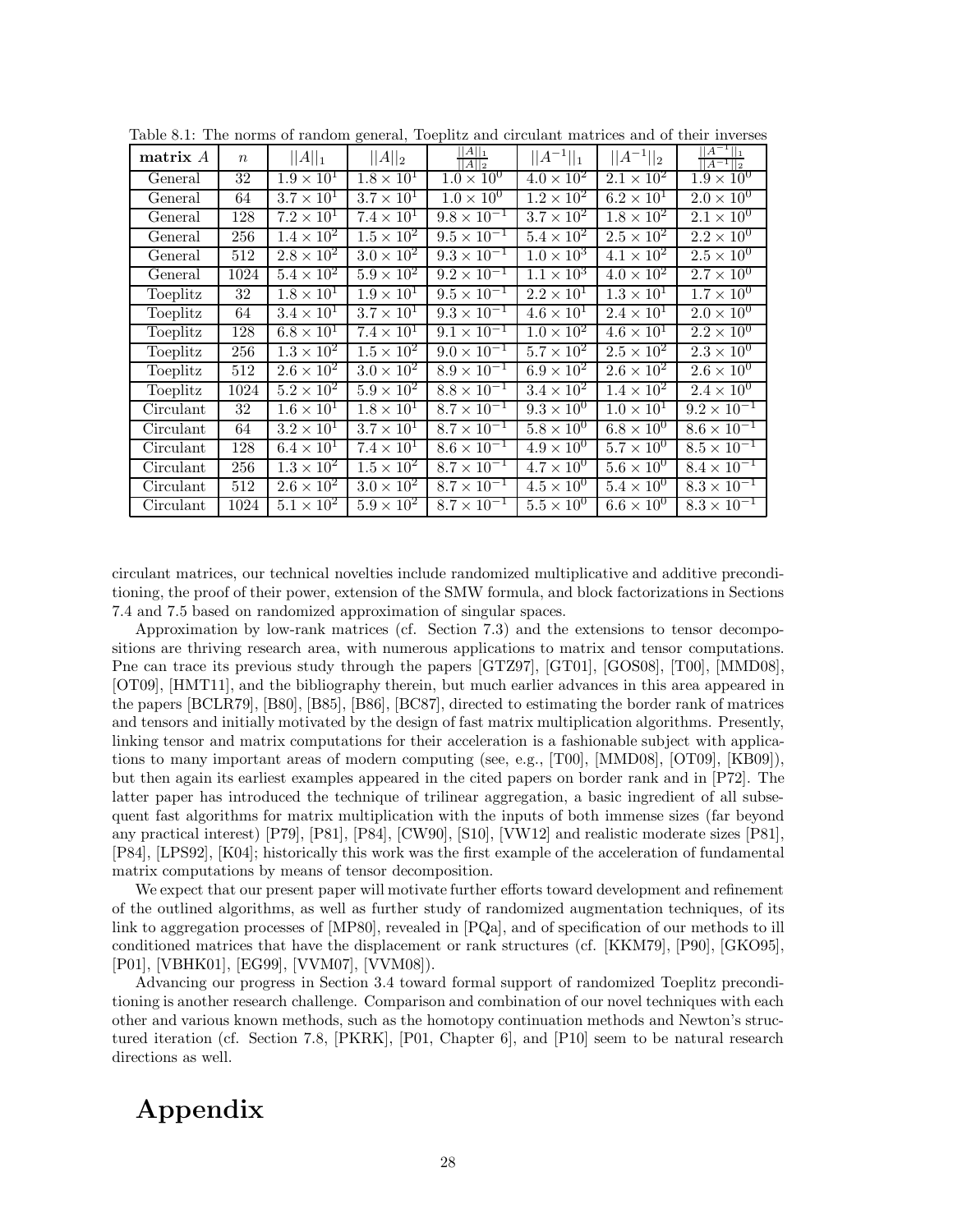| $\boldsymbol{n}$   | input   | min                 | max                 | mean                | std                          |
|--------------------|---------|---------------------|---------------------|---------------------|------------------------------|
| 32                 | real    | $2.4 \times 10^{1}$ | $1.8 \times 10^{3}$ | $2.4 \times 10^{2}$ | $3.3 \times 10^2$            |
| 32                 | complex | $2.7 \times 10^{1}$ | $8.7 \times 10^2$   | $1.1 \times 10^{2}$ | $1.1 \times 10^{2}$          |
| 64                 | real    | $4.6 \times 10^{1}$ | $1.1 \times 10^{4}$ | $5.0 \times 10^{2}$ | $1.1 \times 10^{3}$          |
| 64                 | complex | $5.2 \times 10^{1}$ | $4.2 \times 10^3$   | $2.7 \times 10^{2}$ | $4.6 \times 10^2$            |
| 128                | real    | $1.0 \times 10^{2}$ | $2.7 \times 10^{4}$ | $1.1 \times 10^{3}$ | $3.0 \times 10^{3}$          |
| 128                | complex | $1.3 \times 10^{2}$ | $2.5 \times 10^{3}$ | $3.9 \times 10^{2}$ | $3.3 \times 10^2$            |
| 256                | real    | $2.4 \times 10^2$   | $8.4 \times 10^{4}$ | $3.7 \times 10^3$   | $9.7 \times 10^{3}$          |
| 256                | complex | $2.5 \times 10^{2}$ | $1.4 \times 10^{4}$ | $1.0 \times 10^{3}$ | $1.5 \times 10^3$            |
| 512                | real    | $3.9 \times 10^2$   | $7.4 \times 10^{5}$ | $1.8 \times 10^{4}$ | $8.5 \times 10^4$            |
| 512                | complex | $5.7 \times 10^2$   | $3.2 \times 10^{4}$ | $2.3 \times 10^3$   | $3.5 \times 10^3$            |
| 1024               | real    | $8.8 \times 10^{2}$ | $2.3 \times 10^5$   | $8.8 \times 10^{3}$ | $2.4 \times 10^4$            |
| 1024               | complex | $7.2 \times 10^2$   | $1.3 \times 10^{5}$ | $5.4 \times 10^{3}$ | $\overline{1.4 \times 10^4}$ |
| $\overline{20}$ 48 | real    | $2.1 \times 10^3$   | $2.0 \times 10^{5}$ | $1.8 \times 10^{4}$ | $3.2 \times 10^4$            |
| 2048               | complex | $2.3 \times 10^{3}$ | $5.7 \times 10^{4}$ | $6.7 \times 10^{3}$ | $7.2 \times 10^{3}$          |

Table 8.2: The condition numbers  $\kappa(A)$  of random matrices A

Table 8.3: The condition numbers  $\kappa_1(A) = \frac{||A||_1}{||A^{-1}||_1}$  of random Toeplitz matrices A

| $\boldsymbol{n}$ | min                 | mean                | max                 | std                 |
|------------------|---------------------|---------------------|---------------------|---------------------|
| 256              | $9.1 \times 10^{2}$ | $9.2 \times 10^{3}$ | $1.3 \times 10^{5}$ | $1.8 \times 10^{4}$ |
| 512              | $2.3 \times 10^3$   | $3.0 \times 10^{4}$ | $2.4 \times 10^{5}$ | $4.9 \times 10^{4}$ |
| 1024             | $5.6 \times 10^3$   | $7.0 \times 10^{4}$ | $1.8 \times 10^{6}$ | $2.0 \times 10^{5}$ |
| 2048             | $1.7 \times 10^{4}$ | $1.8 \times 10^{5}$ | $4.2 \times 10^{6}$ | $5.4 \times 10^5$   |
| 4096             | $4.3 \times 10^4$   | $2.7 \times 10^{5}$ | $1.9 \times 10^{6}$ | $3.4 \times 10^{5}$ |
| 8192             | $8.8 \times 10^4$   | $1.2 \times 10^6$   | $1.3 \times 10^{7}$ | $2.2 \times 10^6$   |

# **A Uniform random sampling and nonsingularity of random matrices**

*Uniform random sampling* of elements from a finite set  $\Delta$  is their selection from this set at random, independently of each other and under the uniform probability distribution on the set  $\Delta$ .

**Theorem A.1.** *Under the assumptions of Lemma 3.1 let the values of the variables of the polynomial be randomly and uniformly sampled from a finite set* ∆*. Then the polynomial vanishes with a*  $\frac{d}{\Delta}$ .

**Corollary A.1.** Let the entries of an  $m \times n$  general or Toeplitz matrix have been randomly and *uniformly sampled from a finite set*  $\Delta$  *of cardinality*  $|\Delta|$  *(in any fixed ring). Let*  $l = \min\{m, n\}$ *. Then* (a) every  $k \times k$  *submatrix*  $M$  *for*  $k \leq l$  *is nonsingular with a probability at least*  $1 - \frac{k}{|\Delta|}$  *and (b) is strongly nonsingular with a probability at least*  $1 - \sum_{i=1}^{k} \frac{i}{|\Delta|} = 1 - \frac{(k+1)k}{2|\Delta|}$ . Furthermore *(c) if the submatrix M is indeed nonsingular, then any entry of its inverse is nonzero with a probability at least*  $1 - \frac{k-1}{|\Delta|}$ .

*Proof.* The claimed properties of nonsingularity and nonvanishing hold for generic matrices. The singularity of a  $k \times k$  matrix means that its determinant vanishes, but the determinant is a polynomial of total degree *k* in the entries. Therefore Theorem A.1 implies parts (a) and consequently (b). Part (c) follows because a fixed entry of the inverse vanishes if and only if the respective entry of the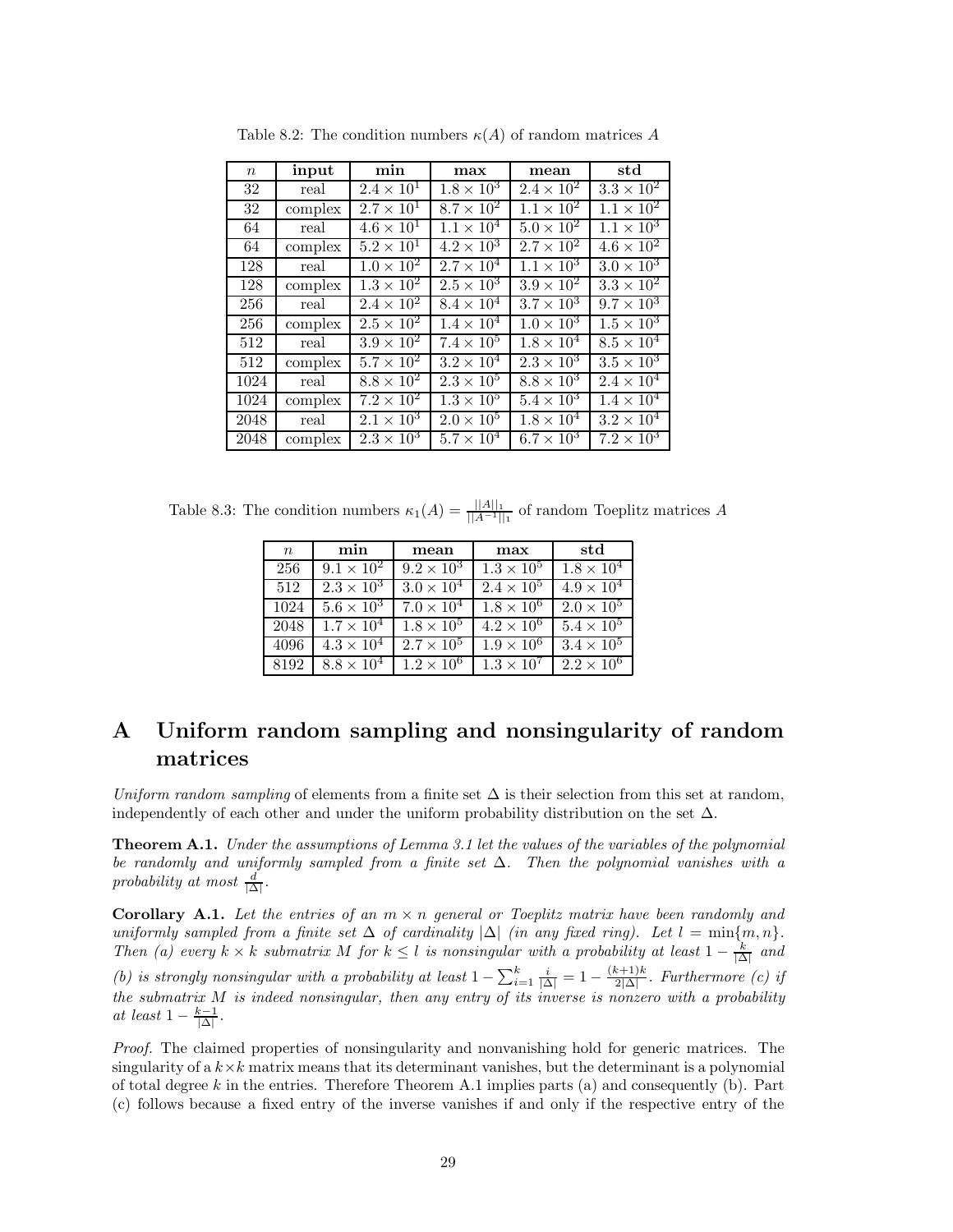| $\,n$   | min                 | mean                | max                 | std                 |
|---------|---------------------|---------------------|---------------------|---------------------|
| 256     | $9.6 \times 10^{0}$ | $1.1 \times 10^{2}$ | $3.5 \times 10^3$   | $4.0 \times 10^{2}$ |
| 512     | $1.4 \times 10^{1}$ | $8.5 \times 10^{1}$ | $1.1 \times 10^{3}$ | $1.3 \times 10^{2}$ |
| 1024    | $1.9 \times 10^{1}$ | $1.0 \times 10^{2}$ | $5.9 \times 10^2$   | $8.6 \times 10^{1}$ |
| 2048    | $4.2 \times 10^1$   | $1.4 \times 10^{2}$ | $5.7 \times 10^2$   | $1.0 \times 10^{2}$ |
| 4096    | $6.0 \times 10^{1}$ | $2.6 \times 10^{2}$ | $3.5 \times 10^3$   | $4.2 \times 10^{2}$ |
| 8192    | $9.5 \times 10^{1}$ | $3.0 \times 10^2$   | $1.5 \times 10^{3}$ | $2.5 \times 10^{2}$ |
| 16384   | $1.2 \times 10^{2}$ | $4.2 \times 10^{2}$ | $3.6 \times 10^3$   | $4.5 \times 10^2$   |
| 32768   | $2.3 \times 10^{2}$ | $7.5 \times 10^{2}$ | $5.6 \times 10^3$   | $7.1 \times 10^{2}$ |
| 65536   | $2.4 \times 10^{2}$ | $1.0 \times 10^{3}$ | $1.2 \times 10^{4}$ | $1.3 \times 10^3$   |
| 131072  | $3.9 \times 10^2$   | $1.4 \times 10^3$   | $5.5 \times 10^3$   | $9.0 \times 10^{2}$ |
| 262144  | $6.3 \times 10^2$   | $3.7 \times 10^3$   | $1.1 \times 10^{5}$ | $1.1 \times 10^{4}$ |
| 524288  | $8.0 \times 10^{2}$ | $3.2 \times 10^3$   | $3.1 \times 10^{4}$ | $3.7\times10^{3}$   |
| 1048576 | $1.2 \times 10^3$   | $4.8 \times 10^3$   | $3.1 \times 10^4$   | $5.1 \times 10^3$   |

Table 8.4: The condition numbers  $\kappa(A)$  of random circulant matrices A

adjoint vanishes, but up to the sign the latter entry is the determinant of a  $(k-1)\times(k-1)$  submatrix of the input matrix  $M$ , and so it is a polynomial of degree  $k-1$  in its entries. П

## **B Conditioning of random complex matrices**

We have assumed dealing with real random matrices and vectors throughout the paper, but most of our study can be readily extended to the computations in the field  $\mathbb C$  of complex numbers if we replace the transposes  $A<sup>T</sup>$  by the Hermitian transposes  $A<sup>H</sup>$ . All the results of Section 3.2 apply to this case equally well. Below we elaborate upon the respective extension of our probabilistic bounds on the norms and singular values.

**Definition B.1.** The set  $\mathcal{G}^{m \times n}_{\mathbb{C},\mu,\sigma}$  of  $m \times n$  complex Gaussian random matrices with a mean  $\mu$  and a variance  $\sigma$  is the set  $\{A + B\sqrt{-1}\}$  for  $(A \mid B) \in \mathcal{G}^{m \times 2n}_{\mu,\sigma}$  (cf. Definition 3.2).

We can immediately extend Theorem 3.2 to the latter matrices. Let us extend Theorem 3.1. Its original proof in [SST06] relies on the following result.

**Lemma B.1.** *Suppose y is a positive number;*  $\mathbf{w} \in \mathbb{R}^{n \times 1}$  *is any fixed real unit vector,*  $||\mathbf{w}|| = 1$ *,*  $A \in \mathcal{G}_{\mu,\sigma}^{n \times n}$  *and therefore is nonsingular with probability* 1*. Then* 

Probability
$$
\{||A^{-1}\mathbf{w}|| > 1/y\} \le \sqrt{\frac{2}{\pi}} \frac{y}{\sigma}
$$
 for  $j = 1, ..., n$ .

The following lemma and corollary extend Lemmas 3.2 and B.1 to the complex case.

**Lemma B.2.** *The bound of Lemma 3.2 also holds provided*  $\mathbf{t} = \mathbf{q} + \mathbf{r}\sqrt{-1}$  *is a fixed complex unit vector and*  $\mathbf{b} = \mathbf{f} + \mathbf{g}\sqrt{-1} \in \mathcal{G}_{\mathbb{C},\mu,\sigma}^{m\times1}$  *is a complex vector such that* **f**, **g**, **q** *and* **r** *are real vectors,*  $||{\bf t}|| = 1$ *, and the vectors* **f** *and* **g** *are in*  $\mathcal{G}_{\mu,\sigma}^{n\times1}$ *.* 

*Proof.* We have  $\mathbf{t}^H \mathbf{b} = \mathbf{q}^T \mathbf{f} + \mathbf{r}^T \mathbf{g} + (\mathbf{q}^T \mathbf{g} - \mathbf{r}^T \mathbf{f}) \sqrt{-1}$ , and so  $|\mathbf{t}^H \mathbf{b}|^2 = |\mathbf{q}^T \mathbf{f} + \mathbf{r}^T \mathbf{g}|^2 + |\mathbf{q}^T \mathbf{g} - \mathbf{r}^T \mathbf{f}|^2$ . Hence  $|\mathbf{t}^H \mathbf{b}| \geq |\mathbf{q}^T \mathbf{f} + \mathbf{r}^T \mathbf{g}| = |\mathbf{u}^T \mathbf{v}| \text{ where } \mathbf{u}^T = (\mathbf{q}^T \mid \mathbf{r}^T) \text{ and } \mathbf{v} = (\mathbf{f}^T \mid \mathbf{g}^T)^T.$  Note that  $\mathbf{v} \in \mathcal{G}_{\mu,\sigma}^{1 \times 2n}$ and  $||\mathbf{u}|| = ||\mathbf{t}|| = 1$  and apply Lemma 3.2 to real vectors **u** and **v** replacing **b** and **t**.

**Corollary B.1.** *Suppose y is a positive number;*  $A \in \mathcal{G}_{\mathbb{C},\mu,\sigma}^{n \times n}$  *and therefore is nonsingular with probability* 1*. Then*

Probability
$$
\{||A^{-1}\mathbf{e}_j|| > 1/y\} \le \sqrt{\frac{2}{\pi}} \frac{y}{\sigma}
$$
 for  $j = 1, ..., n$ .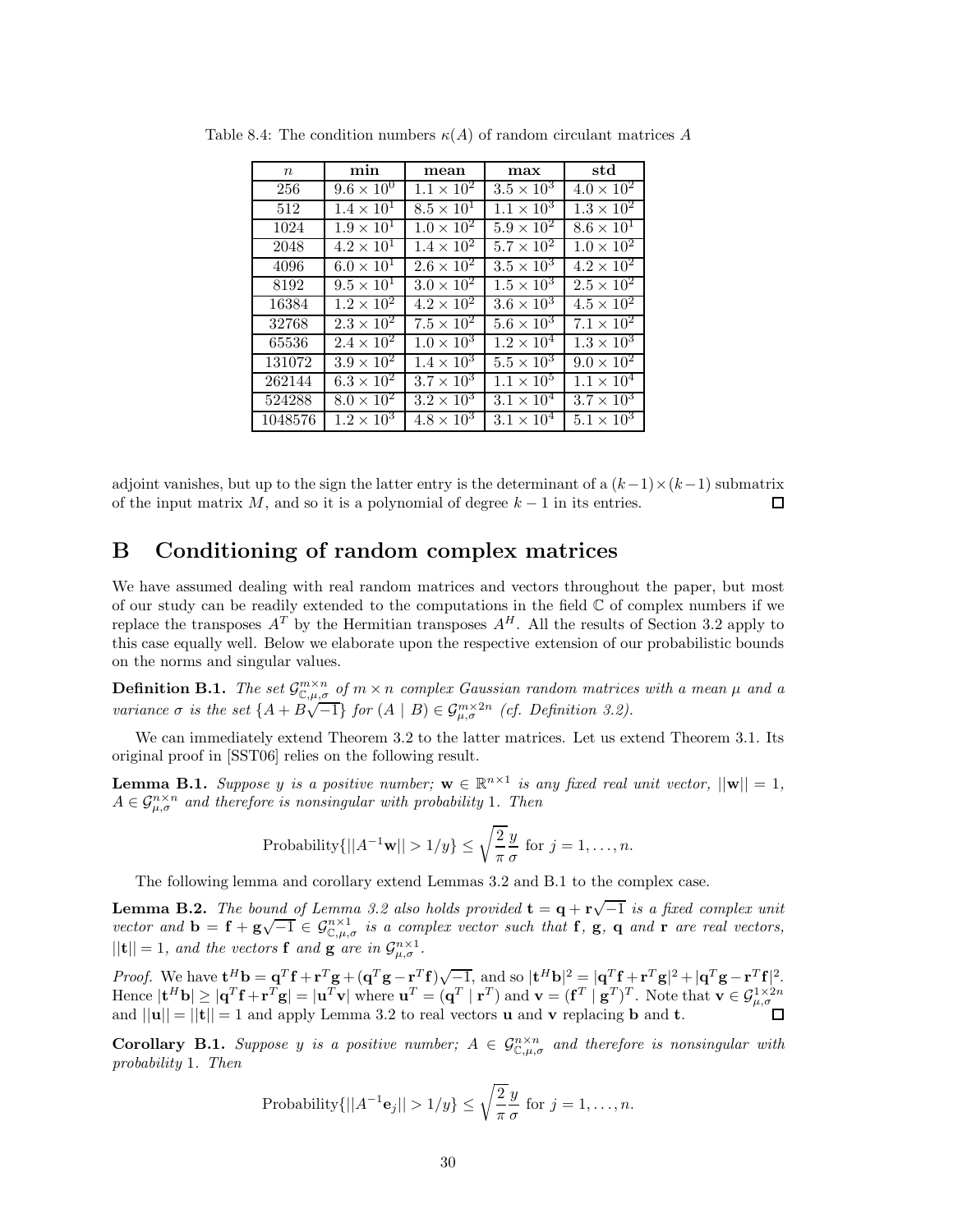| Type             | $\,r\,$        | Cond $(C)$   |
|------------------|----------------|--------------|
| $\overline{1}$ n | $\overline{1}$ | $3.21E + 2$  |
| 1n               | $\overline{2}$ | $4.52E + 3$  |
| $\overline{1n}$  | $\overline{4}$ | $2.09E + 5$  |
| $\overline{1}$ n | 8              | $6.40E + 2$  |
| $\overline{1s}$  | $\frac{1}{1}$  | $5.86E + 2x$ |
| $\overline{1s}$  | $\overline{2}$ | $1.06E + 4$  |
| $\overline{1s}$  | $\overline{4}$ | $1.72E + 3$  |
| $\overline{1}$ s | 8              | $5.60E + 3$  |
| $\overline{2n}$  | $\overline{1}$ | $8.05E + 1$  |
| $\overline{2n}$  | $\frac{2}{4}$  | $6.82E + 3$  |
| $\overline{2n}$  |                | $2.78E + 4$  |
| $\overline{2n}$  | 8              | $3.59E + 3$  |
| $\overline{2s}$  | $\overline{1}$ | $1.19E + 3$  |
| $\overline{2s}$  | $\overline{2}$ | $1.96E + 3$  |
| $\overline{2s}$  | $\overline{4}$ | $1.09E + 4$  |
| 2s               | 8              | $9.71E + 3$  |
| $\overline{3n}$  | $\overline{1}$ | $2.02E+4$    |
| $\overline{3n}$  | $\overline{2}$ | $1.53E + 3$  |
| $\overline{3n}$  | $\overline{4}$ | $6.06E + 2$  |
| $\overline{3n}$  | 8              | $5.67E + 2$  |
| $\overline{3s}$  | $\overline{1}$ | $2.39E + 4$  |
| $\overline{3s}$  | $\overline{4}$ | $1.69E + 3$  |
| $\overline{3s}$  | 8              | $6.74E + 3$  |
| $\overline{4n}$  | $\overline{1}$ | $4.93E + 2$  |
| $\overline{4n}$  | $\overline{2}$ | $4.48E + 2$  |
| $\overline{4n}$  | $\overline{4}$ | $2.65E + 2$  |
| $\overline{4n}$  | 8              | $1.64E + 2$  |
| 4s               | $\overline{1}$ | $1.45E + 3$  |
| $\overline{4s}$  | $\frac{2}{4}$  | $5.11E + 2$  |
| 4s               |                | $7.21E + 2$  |
| 4s               | 8              | $2.99E + 2$  |

Table 8.5: Preconditioning tests

*Proof.* In the case of real matrices A the corollary is supported by the argument in the proof of [SST06, Lemma 3.2], which employs the well known estimate that we state as our Lemma 3.2. Now we employ Lemma B.2 instead of this estimate, otherwise keep the same argument as in [SST06], and arrive at Corollary B.1.  $\Box$ 

**Corollary B.2.** *Under the assumptions of Corollary B.1 we have*  $||A^{-1}|| \le \sum_{j=1}^{n} X_j$  *where*  $X_j$  *are nonnegative random variables such that*

Probability{
$$
X_j > 1/y
$$
}  $\leq \sqrt{\frac{2}{\pi}} \frac{y}{\sigma}$  for  $j = 1, ..., n$ .

*Proof. Proof.* Recall that for any  $n \times n$  matrix B we have  $||B|| = ||B\mathbf{w}||$  for some unit vector  $\mathbf{w} = \sum_{j=1}^{n} w_j \mathbf{e}_j$ . We have  $|w_j| \le ||\mathbf{w}|| = 1$  for all j. Substitute  $B = A^{-1}$  and obtain  $||A^{-1}|| = ||A^{-1}\mathbf{w}|| =$  $||\sum_{j=1}^{n} A^{-1}w_j \mathbf{e}_j|| \le \sum_{j=1}^{n} |w_j| ||A^{-1} \mathbf{e}_j||$ , and so  $||A^{-1}|| \le \sum_{j=1}^{n} X_j$  where  $X_j = ||A^{-1} \mathbf{e}_j||$  for all j. It remains to combine this bound with Corollary B.1.

The corollary implies that Probability $\{||A^{-1}|| > 1/y\}$  converges to 0 proportionally to *y* as  $y \to 0$ , which can be viewed as an extension of Theorem 3.1 to the case of complex inputs. One can deduce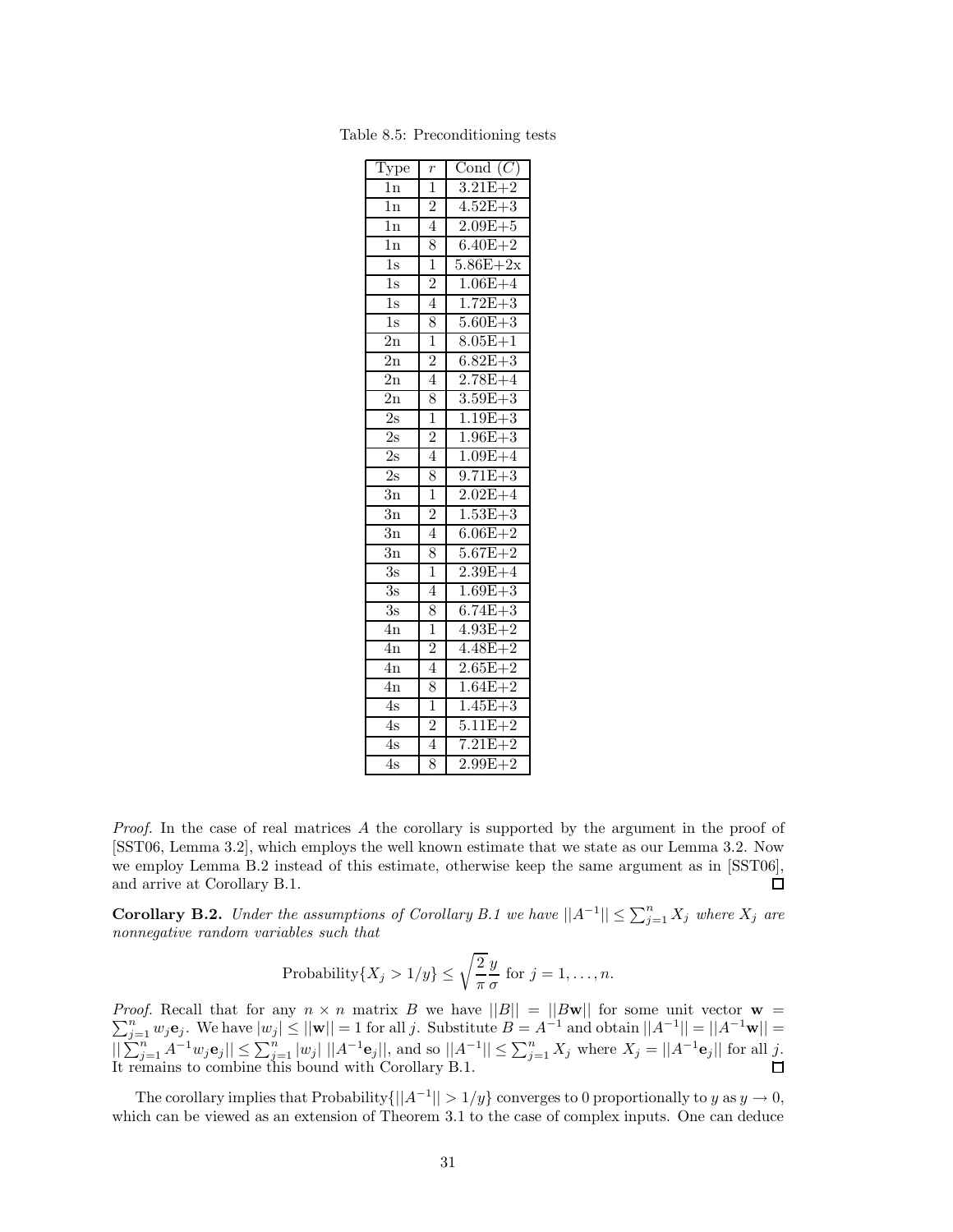| dimension | iterations | min | max                                                                                        | mean                             | std                              |
|-----------|------------|-----|--------------------------------------------------------------------------------------------|----------------------------------|----------------------------------|
| 64        |            |     | $4.7 \times 10^{-14}$   $8.0 \times 10^{-11}$                                              | $4.0 \times \overline{10^{-12}}$ | $1.1 \times 10^{-11}$            |
| 64        |            |     | $1.9 \times 10^{-15}$ $5.3 \times 10^{-13}$                                                | $2.3 \times 10^{-14}$            | $5.4 \times \overline{10^{-14}}$ |
| 256       | $\theta$   |     | $1.7 \times 10^{-12}$   $1.4 \times 10^{-7}$   $2.0 \times 10^{-9}$   $1.5 \times 10^{-8}$ |                                  |                                  |
| 256       |            |     | $8.3 \times 10^{-15}$ $4.3 \times 10^{-10}$ $4.5 \times 10^{-12}$                          |                                  | $4.3 \times \overline{10^{-11}}$ |
| 1024      |            |     | $1.7 \times 10^{-10}$ $4.4 \times 10^{-9}$ $1.4 \times 10^{-9}$                            |                                  | $2.1 \times 10^{-9}$             |
| 1024      |            |     | $3.4 \times 10^{-14}$ $9.9 \times 10^{-14}$ 6.8 $\times 10^{-14}$                          |                                  | $2.7 \times \overline{10^{-14}}$ |

Table 8.6: Relative residual norms of the solutions by GENP with randomized circulant multiplicative preprocessing (cf. [PQZa, Table 2])

similar extensions of Theorems 3.4–3.6. The resulting estimates are a little weaker than in Section 3.3, being overly pessimistic; actually random complex matrices are a little better conditioned than random real matrices (see [E88], [ES05], [CD05] and our Table 8.2).

**Acknowledgement:** Our research has been supported by NSF Grant CCF-1116736 and PSC CUNY Awards 63153–0041 and 64512–0042. We are also very grateful to Professor Dr. Siegfried M. Rump and Mr. Jesse Wolf for helpful comments.

# **References**

| [A94]              | O. Axelsson, <i>Iterative Solution Methods</i> , Cambridge Univ. Press, England, 1994.                                                                                                                                                                                            |
|--------------------|-----------------------------------------------------------------------------------------------------------------------------------------------------------------------------------------------------------------------------------------------------------------------------------|
| [ <b>B80</b> ]     | D. Bini, Border Rank of $p \times q \times 2$ Tensors and the Optimal Approximation of a Pair<br>of Bilinear Forms, in <i>Lecture Notes in Computer Science</i> , <b>85</b> , 98–108, Springer, 1980.                                                                             |
| [ <b>B85</b> ]     | D. Bini, Tensor and Border Rank of Certain Classes of Matrices and the Fast Evalu-<br>ation of Determinant, Inverse Matrix and Eigenvalues, <i>Calcolo</i> , <b>22</b> , 209–228, 1985.                                                                                           |
| [ <b>B86</b> ]     | D. Bini, Border Rank of $m \times n \times (mn-q)$ Tensors, <i>Linear Algebra and Its Applications</i> ,<br>$79, 45 - 51, 1986.$                                                                                                                                                  |
| [ <sub>B02</sub> ] | M. Benzi, Preconditioning Techniques for Large Linear Systems: a Survey, J. of Com-<br><i>putational Physics</i> , 182, 418-477, 2002.                                                                                                                                            |
| [B11]              | C. Beltrán, Estimates on the Condition Number of Random, Rank-deficient Matrices,<br>IMA Journal of Numerical Analysis, 31, 1, 25–39, 2011.                                                                                                                                       |
| [BC87]             | D. Bini, M. Capovani, Tensor Rank and Border Rank of Band Toeplitz Matrices,<br>$SIAM$ J. on Computing, 2, 252–258, 1987.                                                                                                                                                         |
| [BCLR79]           | D. Bini, M. Capovani, G. Lotti, F. Romani, $O(n^{2.7799})$ Complexity for $n \times n$ Approx-<br>imate Matrix Multiplication, <i>Information Processing Letters</i> , 8, 234–235, 1979.                                                                                          |
| [BG05]             | A. Böttcher, S. M. Grudsky, Spectral Properties of Banded Toeplitz Matrices, SIAM<br>Publications, Philadelphia, 2005.                                                                                                                                                            |
| [BM01]             | D. A. Bini, B. Meini, Approximate Displacement Rank and Applications, in AMS<br>Conference "Structured Matrices in Operator Theory, Control, Signal and Image Pro-<br>cessing", Boulder, 1999 (edited by V. Olshevsky), American Math. Society, 215–232,<br>Providence, RI, 2001. |
| [BP94]             | D. Bini, V. Y. Pan, <i>Polynomial and Matrix Computations</i> , volume 1: Fundamental<br>Algorithms, Birkhäuser, Boston, 1994.                                                                                                                                                    |
|                    |                                                                                                                                                                                                                                                                                   |

[CD05] Z. Chen, J. J. Dongarra, Condition Numbers of Gaussian Random Matrices, *SIAM. J. on Matrix Analysis and Applications*, **27**, 603–620, 2005.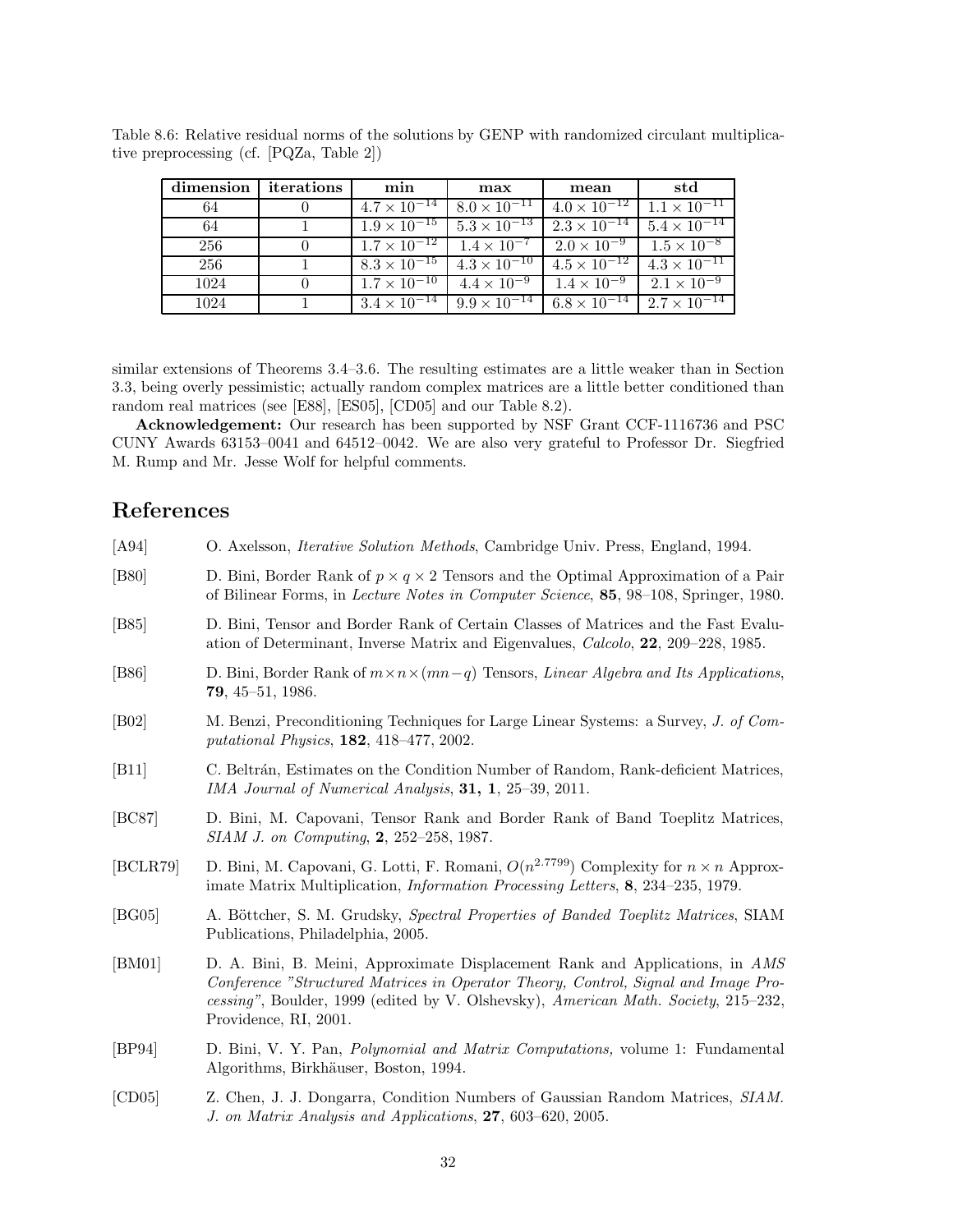| $\,r\,$         | $\kappa(C)$ or $\text{rrn}_i$ | $\mathbf n$ | $\min$                            | max                               | mean                              | $_{std}$                          |
|-----------------|-------------------------------|-------------|-----------------------------------|-----------------------------------|-----------------------------------|-----------------------------------|
| $\mathbf{1}$    | $\kappa(C)$                   | 64          | $2.\overline{38 \times 10^{+02}}$ | $1.\overline{10 \times 10^{+05}}$ | $6.\overline{25 \times 10^{+03}}$ | $1.68 \times 10^{+04}$            |
| $\overline{1}$  | $\kappa(C)$                   | 128         | $8.61 \times 10^{+02}$            | $7.\overline{48 \times 10^{+06}}$ | $1.\overline{32 \times 10^{+05}}$ | $7.98 \times 10^{+05}$            |
| $\mathbf{1}$    | $\kappa(C)$                   | 256         | $9.70 \times 10^{+02}$            | $3.21 \times 10^{+07}$            | $3.58 \times 10^{+05}$            | $3.21 \times 10^{+06}$            |
| $\mathbf{1}$    | $rn_1$                        | 64          | $4.\overline{01 \times 10^{-10}}$ | $1.50 \times 10^{-07}$            | $5.30 \times 10^{-09}$            | $1.\overline{59} \times 10^{-08}$ |
| $\overline{1}$  | rn <sub>1</sub>               | 128         | $7.71 \times 10^{-10}$            | $5.73 \times 10^{-07}$            | $1.\overline{58 \times 10^{-08}}$ | $6.18 \times 10^{-08}$            |
| $\mathbf{1}$    | rn <sub>1</sub>               | 256         | $7.\overline{57 \times 10^{-10}}$ | $3.\overline{2 \times 10^{-07}}$  | $1.69 \times 10^{-08}$            | $5.02 \times 10^{-08}$            |
| $\overline{1}$  | rn <sub>2</sub>               | 64          | $4.01 \times 10^{-10}$            | $1.50 \times 10^{-07}$            | $5.30 \times 10^{-09}$            | $1.59 \times 10^{-08}$            |
| $\overline{1}$  | rn <sub>2</sub>               | 128         | $7.7\overline{1\times10^{-10}}$   | $5.73 \times 10^{-07}$            | $1.58 \times 10^{-08}$            | $6.\overline{18 \times 10^{-08}}$ |
| $\mathbf{1}$    | rn <sub>2</sub>               | 256         | $7.\overline{57} \times 10^{-10}$ | $3.22 \times 10^{-07}$            | $1.69 \times 10^{-08}$            | $5.02 \times 10^{-08}$            |
| $\overline{8}$  | $\kappa(C)$                   | 64          | $1.26 \times 10^{+03}$            | $1.61 \times 10^{+07}$            | $2.68 \times 10^{+05}$            | $1.71 \times 10^{+06}$            |
| 8               | $\kappa(C)$                   | 128         | $2.92 \times 10^{+03}$            | $3.42 \times 10^{+06}$            | $1.58 \times 10^{+05}$            | $4.12 \times 10^{+05}$            |
| $8\,$           | $\kappa(C)$                   | 256         | $1.39 \times 10^{+04}$            | $8.75 \times 10^{+07}$            | $1.\overline{12 \times 10^{+06}}$ | $8.74 \times 10^{+06}$            |
| 8               | $rn_1$                        | 64          | $3.39 \times 10^{-10}$            | $2.27 \times 10^{-06}$            | $2.74 \times 10^{-08}$            | $2.27 \times 10^{-07}$            |
| $8\,$           | $rn_1$                        | 128         | $4.53 \times 10^{-10}$            | $1.91 \times 10^{-07}$            | $1.03 \times 10^{-08}$            | $2.79 \times 10^{-08}$            |
| $\overline{8}$  | $rn_1$                        | 256         | $8.74 \times 10^{-10}$            | $1.73\times10^{-07}$              | $7.86\times10^{-09}$              | $1.\overline{90 \times 10^{-08}}$ |
| $\overline{8}$  | rn <sub>2</sub>               | 64          | $1.\overline{54 \times 10^{-09}}$ | $7.\overline{59 \times 10^{-06}}$ | $8.\overline{87 \times 10^{-08}}$ | $7.58 \times 10^{-07}$            |
| $8\,$           | rn <sub>2</sub>               | 128         | $1.82 \times 10^{-09}$            | $7.\overline{27 \times 10^{-07}}$ | $2.\overline{95 \times 10^{-08}}$ | $8.\overline{57 \times 10^{-08}}$ |
| $\overline{8}$  | rn <sub>2</sub>               | 256         | $2.62 \times 10^{-09}$            | $3.89 \times 10^{-07}$            | $2.27 \times 10^{-08}$            | $5.01 \times 10^{-08}$            |
| $\overline{32}$ | $\kappa(C)$                   | 64          | $1.\overline{77 \times 10^{+03}}$ | $9.\overline{68 \times 10^{+06}}$ | $1.58 \times 10^{+05}$            | $9.70 \times 10^{+05}$            |
| 32              | $\kappa(C)$                   | 128         | $1.65 \times 10^{+04}$            | $6.\overline{12 \times 10^{+07}}$ | $1.02 \times 10^{+06}$            | $6.19 \times 10^{+06}$            |
| 32              | $\kappa(C)$                   | 256         | $3.57 \times 10^{+04}$            | $2.98 \times 10^{+08}$            | $4.12 \times 10^{+06}$            | $2.98 \times 10^{+07}$            |
| 32              | $rn_1$                        | 64          | $2.73 \times 10^{-10}$            | $3.29 \times 10^{-08}$            | $2.95 \times 10^{-09}$            | $4.93 \times 10^{-09}$            |
| 32              | $rn_1$                        | 128         | $3.94 \times 10^{-10}$            | $1.\overline{29 \times 10^{-07}}$ | $7.18 \times 10^{-09}$            | $1.64 \times 10^{-08}$            |
| 32              | rn <sub>1</sub>               | 256         | $6.\overline{80 \times 10^{-10}}$ | $4.00 \times 10^{-07}$            | $1.16 \times 10^{-08}$            | $4.27 \times 10^{-08}$            |
| $\overline{32}$ | rn <sub>2</sub>               | 64          | $2.\overline{10 \times 10^{-09}}$ | $1.\overline{49 \times 10^{-07}}$ | $1.\overline{55 \times 10^{-08}}$ | $2.18 \times 10^{-08}$            |
| 32              | rn <sub>2</sub>               | 128         | $2.79 \times 10^{-09}$            | $3.80 \times 10^{-07}$            | $3.81 \times 10^{-08}$            | $6.57 \times 10^{-08}$            |
| 32              | rn <sub>2</sub>               | 256         | $5.\overline{35 \times 10^{-09}}$ | $1.\overline{05 \times 10^{-06}}$ | $5.70 \times 10^{-08}$            | $1.\overline{35 \times 10^{-07}}$ |

Table 8.7: Approximation of the tails of the SVDs and lower-rank approximation of a matrix (cf. [PQ10])

- [CDG03] B. Carpentieri, I.S. Duff, L. Giraud, A Class of Spectral Two-level Preconditioners, *SIAM J. Scientific Computing*, **25, 2**, 749–765, 2003.
- [CPW74] R.E. Cline, R.J. Plemmons, and G. Worm, Generalized Inverses of Certain Toeplitz Matrices, *Linear Algebra and Its Applications,* **8**, 25–33, 1974.
- [CW90] Coppersmith, S. Winograd, Matrix Multiplicaton via Arithmetic Progressions. *J. Symbolic Comput.*, **9, 3**, 251–280, 1990.
- [D83] J. D. Dixon, Estimating Extremal Eigenvalues and Condition Numbers of Matrices, *SIAM J. on Numerical Analysis*, **20, 4**, 812–814, 1983.
- [D88] J. Demmel, The Probability That a Numerical Analysis Problem Is Difficult, *Math. of Computation*, **50**, 449–480, 1988.
- [DL78] R. A. Demillo, R. J. Lipton, A Probabilistic Remark on Algebraic Program Testing, *Information Processing Letters*, **7**, **4**, 193–195, 1978.
- [DS01] K. R. Davidson, S. J. Szarek, Local Operator Theory, Random Matrices, and Banach Spaces, in *Handbook on the Geometry of Banach Spaces* (W. B. Johnson and J. Lindenstrauss editors), pages 317–368, North Holland, Amsterdam, 2001.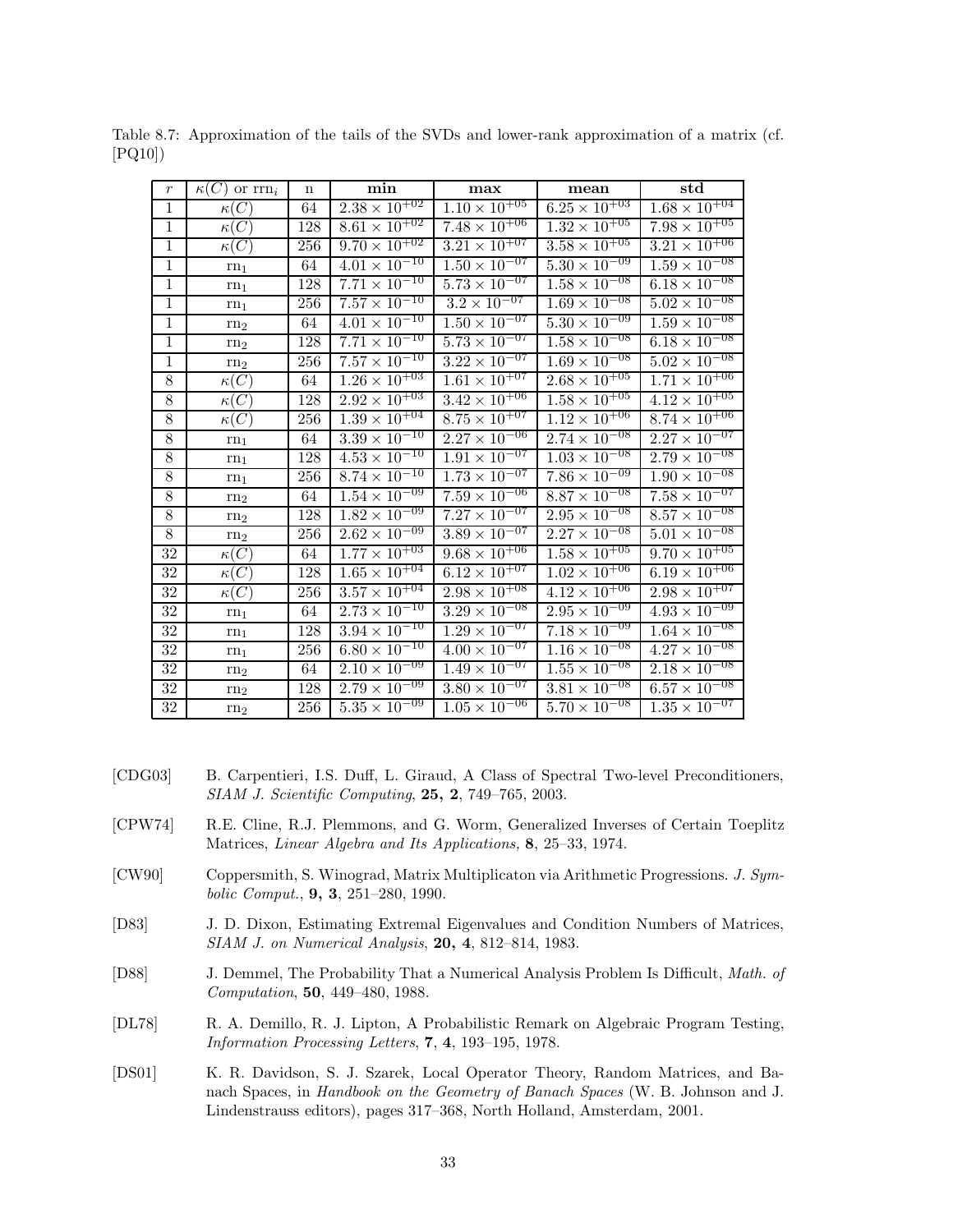| q               | $\kappa(C)$ or $\text{rrn}_i$  | $\mathbf n$ | $\min$                            | max                               | $_{\rm mean}$                     | $_{std}$                        |
|-----------------|--------------------------------|-------------|-----------------------------------|-----------------------------------|-----------------------------------|---------------------------------|
| $\mathbf{1}$    | $\kappa(C)$                    | 64          | $1.83 \times 10^{+02}$            | $1.26 \times 10^{+06}$            | $1.74 \times 10^{+04}$            | $1.27 \times 10^{+05}$          |
| $\mathbf{1}$    | $\kappa(C)$                    | 128         | $6.75 \times 10^{+02}$            | $8.\overline{76 \times 10^{+05}}$ | $2.35 \times 10^{+04}$            | $9.10 \times 10^{+04}$          |
| $\,1$           | $\kappa(C)$                    | 256         | $4.19 \times 10^{+03}$            | $5.82 \times 10^{+05}$            | $4.43 \times 10^{+04}$            | $8.98 \times 10^{+04}$          |
| $\,1\,$         | $\mathrm{rn}^{(1)}$            | 64          | $2.43\times\overline{10^{-10}}$   | $3.86 \times 10^{-08}$            | $2.55 \times 10^{-09}$            | $5.43 \times 10^{-09}$          |
| $\mathbf{1}$    | $\mathrm{rn}^{(1)}$            | 128         | $4.36 \times 10^{-10}$            | $1.15 \times 10^{-07}$            | $4.45 \times 10^{-09}$            | $1.24 \times 10^{-08}$          |
| $\,1$           | $\mathrm{rn}^{(1)}$            | 256         | $6.40 \times \overline{10^{-10}}$ | $3.17 \times 10^{-08}$            | $4.00 \times \overline{10^{-09}}$ | $5.16\times\overline{10^{-09}}$ |
| $\,1$           | $\overline{\mathrm{rn}^{(2)}}$ | 64          | $8.30 \times 10^{-10}$            | $3.86 \times 10^{-\overline{08}}$ | $2.81 \times 10^{-09}$            | $5.35\times\overline{10^{-09}}$ |
| $\mathbf{1}$    | $\rm{rn}^{(2)}$                | 128         | $1.21 \times \overline{10^{-9}}$  | $1.15 \times 10^{-07}$            | $4.80 \times 10^{-09}$            | $1.23 \times 10^{-08}$          |
| $\mathbf{1}$    | $\overline{\mathrm{rn}^{(2)}}$ | 256         | $1.72 \times 10^{-9}$             | $3.18\times10^{-08}$              | $4.53\times10^{-09}$              | $4.97\times10^{-09}$            |
| $\overline{8}$  | $\overline{\kappa(C)}$         | 64          | $1.37 \times 10^{+03}$            | $1.87 \times 10^{+06}$            | $7.\overline{57} \times 10^{+04}$ | $2.16 \times 10^{+05}$          |
| 8               | $\kappa(C)$                    | 128         | $3.80 \times 10^{+03}$            | $8.64 \times 10^{+06}$            | $2.00 \times 10^{+05}$            | $8.73 \times 10^{+05}$          |
| $8\,$           | $\kappa(C)$                    | 256         | $2.57\times\overline{10^{+04}}$   | $1.54\times\overline{10^{+07}}$   | $7.\overline{25 \times 10^{+05}}$ | $2.03 \times 10^{+06}$          |
| $8\,$           | $rn^{(1)}$                     | 64          | $1.87 \times 10^{-9}$             | $4.48 \times 10^{-07}$            | $2.29 \times 10^{-08}$            | $5.20\times\overline{10^{-08}}$ |
| $8\,$           | $\overline{\mathrm{rn}}^{(1)}$ | 128         | $3.04 \times 10^{-09}$            | $3.73 \times 10^{-07}$            | $2.72 \times 10^{-08}$            | $5.83 \times 10^{-08}$          |
| $8\,$           | $\overline{\mathrm{rn}^{(1)}}$ | 256         | $3.78\times\overline{10^{-09}}$   | $2.01 \times 10^{-06}$            | $4.81 \times 10^{-08}$            | $2.02\times10^{-07}$            |
| $8\,$           | $\overline{\mathrm{rn}}^{(2)}$ | 64          | $1.30 \times 10^{-09}$            | $2.47 \times 10^{-07}$            | $1.\overline{09 \times 10^{-08}}$ | $2.70 \times 10^{-08}$          |
| $8\,$           | $\overline{\text{rn}^{(2)}}$   | 128         | $1.85 \times 10^{-09}$            | $1.\overline{50 \times 10^{-07}}$ | $1.\overline{36 \times 10^{-08}}$ | $2.75 \times 10^{-08}$          |
| $8\,$           | $\overline{\text{rn}^{(2)}}$   | 256         | $2.19\times10^{-09}$              | $1.10 \times 10^{-06}$            | $2.36 \times 10^{-08}$            | $1.10 \times 10^{-07}$          |
| $\overline{32}$ | $\kappa(C)$                    | 64          | $3.75 \times 10^{+03}$            | $3.\overline{25 \times 10^{+07}}$ | $6.01 \times 10^{+05}$            | $3.28 \times 10^{+06}$          |
| $32\,$          | $\kappa(C)$                    | 128         | $2.4\overline{1\times10^{+04}}$   | $1.09 \times 10^{+08}$            | $1.95 \times 10^{+06}$            | $1.10 \times 10^{+07}$          |
| 32              | $\kappa(C)$                    | 256         | $1.33 \times 10^{+05}$            | $2.11 \times 10^{+10}$            | $2.18 \times 10^{+08}$            | $2.11 \times 10^{+09}$          |
| 32              | $rn^{(1)}$                     | 64          | $7.78 \times 10^{-09}$            | $1.39 \times 10^{-06}$            | $8.17 \times 10^{-08}$            | $1.94 \times 10^{-07}$          |
| 32              | $\overline{\mathrm{rn}}^{(1)}$ | 128         | $9.81 \times 10^{-09}$            | $2.35 \times 10^{-06}$            | $1.17 \times 10^{-07}$            | $3.05 \times 10^{-07}$          |
| 32              | $\overline{\mathrm{rn}}^{(1)}$ | 256         | $2.05 \times 10^{-08}$            | $3.99 \times 10^{-06}$            | $1.91\times10^{-07}$              | $5.06\times\overline{10^{-07}}$ |
| 32              | $\mathrm{rn}^{\left(2\right)}$ | 64          | $1.84 \times 10^{-09}$            | $2.62 \times 10^{-07}$            | $1.85 \times 10^{-08}$            | $4.09\times\overline{10^{-08}}$ |
| 32              | $\rm{rn}^{(2)}$                | 128         | $2.47 \times 10^{-09}$            | $6.77 \times 10^{-07}$            | $2.93 \times 10^{-08}$            | $8.38\times10^{-08}$            |
| 32              | $\mathrm{rn}^{(2)}$            | 256         | $5.05 \times 10^{-09}$            | $8.85 \times 10^{-07}$            | $4.38 \times 10^{-08}$            | $1.14 \times 10^{-07}$          |

Table 8.8: Approximation of the heads of SVDs and low-rank approximation of a matrix by using dual additive preprocessing

- [E88] A. Edelman, Eigenvalues and Condition Numbers of Random Matrices, *SIAM J. on Matrix Analysis and Applications*, **9**, **4**, 543–560, 1988.
- [EG99] Y. Eidelman, I. Gohberg, On a New Class of Structured Matrices, *Integral Equations and Operator Theory*, **34**, 293–324, Birkhäuser, Basel, 1999.
- [ES05] A. Edelman, B. D. Sutton, Tails of Condition Number Distributions, *SIAM J. on Matrix Analysis and Applications*, **27**, **2**, 547–560, 2005.
- [G97] A. Greenbaum, *Iterative Methods for Solving Linear Systems*, SIAM, Philadelphia, 1997.
- [GK72] I. Gohberg, N. Y. Krupnick, A Formula for the Inversion of Finite Toeplitz Matrices, *Matematicheskiie Issledovaniia* (in Russian), **7**, **2**, 272–283, 1972.
- [GKO95] I. Gohberg, T. Kailath, V. Olshevsky, Fast Gaussian Elimination with Partial Pivoting for Matrices with Displacement Structure, *Math. of Comp.,* **64(212)**, 1557–1576, 1995.
- [GL96] G. H. Golub, C. F. Van Loan, *Matrix Computations*, Johns Hopkins University Press, Baltimore, Maryland, 1996 (third addition).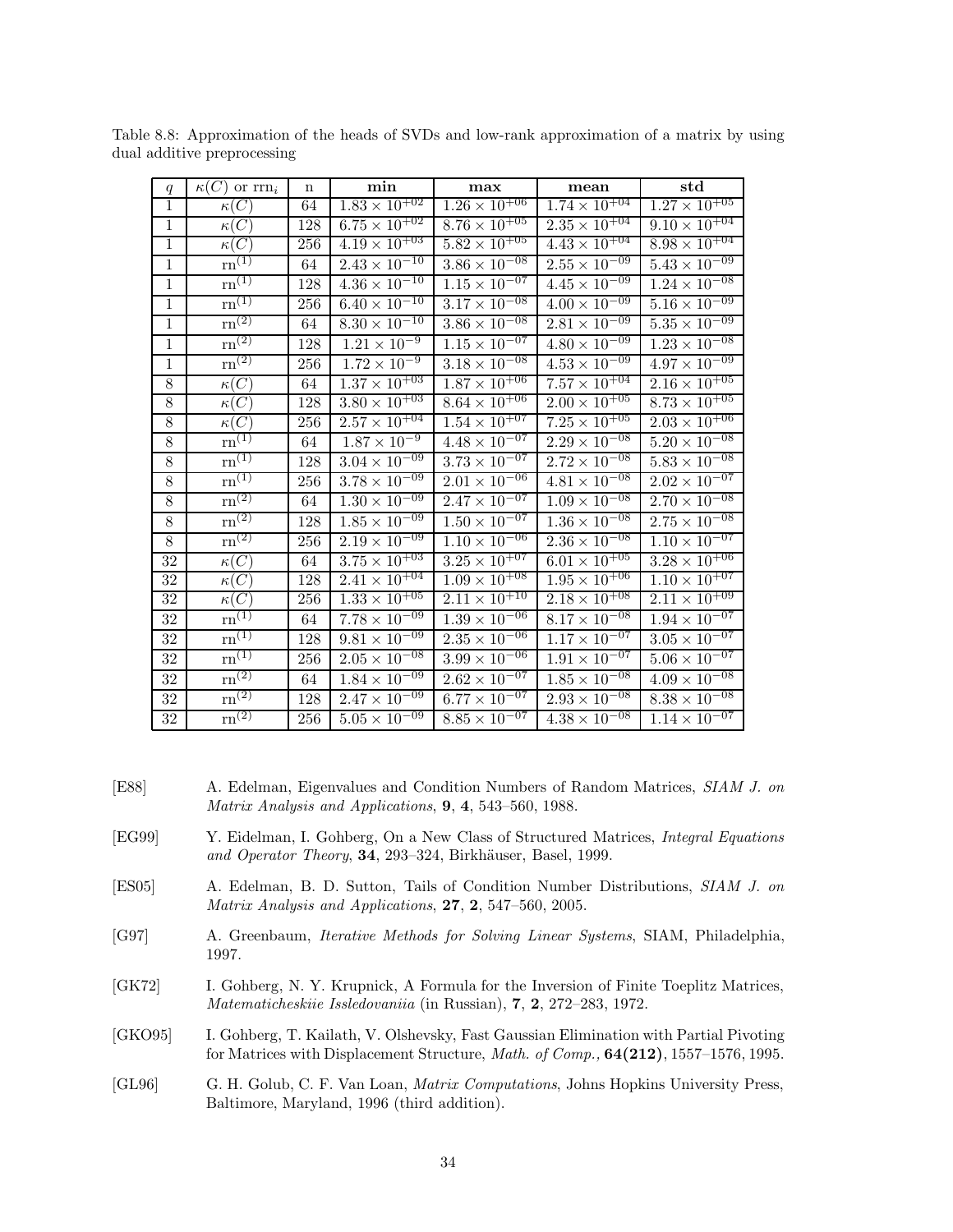| q            | $\kappa(C)$ or $\text{rrn}_i$             | $\mathbf n$ | min                    | max                               | mean                   | $_{std}$                          |
|--------------|-------------------------------------------|-------------|------------------------|-----------------------------------|------------------------|-----------------------------------|
| 1            | $\mathrm{rn}^{(1)}$                       | 64          | $2.35 \times 10^{-10}$ | $1.32 \times 10^{-07}$            | $3.58 \times 10^{-09}$ | $1.37 \times 10^{-08}$            |
| $\mathbf{1}$ | $rn^{(1)}$                                | 128         | $4.41 \times 10^{-10}$ | $3.28 \times 10^{-08}$            | $3.55 \times 10^{-09}$ | $5.71 \times 10^{-09}$            |
| $\mathbf{1}$ | $\overline{\mathrm{rn}}^{(1)}$            | 256         | $6.98 \times 10^{-10}$ | $5.57 \times 10^{-08}$            | $5.47 \times 10^{-09}$ | $8.63 \times 10^{-09}$            |
| 1            | $\overline{\text{rn}^{(2)}}$              | 64          | $8.28 \times 10^{-10}$ | $1.32 \times 10^{-07}$            | $3.86 \times 10^{-09}$ | $1.36 \times 10^{-08}$            |
| 1            | $\overline{\mathrm{rn}}^{(2)}$            | 128         | $1.21 \times 10^{-09}$ | $3.28 \times 10^{-08}$            | $3.91 \times 10^{-09}$ | $5.57 \times 10^{-09}$            |
| 1            | $\overline{\mathrm{rn}^{(2)}}$            | 256         | $1.74 \times 10^{-09}$ | $5.58 \times 10^{-\overline{08}}$ | $5.96 \times 10^{-09}$ | $8.47 \times 10^{-09}$            |
| 8            | $\overline{\mathrm{rn}^{(1)}}$            | 128         | $2.56 \times 10^{-09}$ | $1.16 \times 10^{-\overline{06}}$ | $4.30 \times 10^{-08}$ | $1.45 \times 10^{-07}$            |
| 8            | $\mathrm{rn}^{(1)}$                       | 256         | $4.45 \times 10^{-09}$ | $3.32 \times 10^{-07}$            | $3.40 \times 10^{-08}$ | $5.11 \times 10^{-08}$            |
| 8            | $\mathrm{rn}^{(2)}$                       | 64          | $1.46 \times 10^{-09}$ | $9.56 \times 10^{-08}$            | $5.77 \times 10^{-09}$ | $1.06 \times \overline{10^{-08}}$ |
| 8            | $\rm{rn}^{(2)}$                           | 128         | $1.64 \times 10^{-09}$ | $4.32 \times 10^{-07}$            | $1.86 \times 10^{-08}$ | $5.97 \times 10^{-08}$            |
| 8            | $rm^{(2)}$                                | 256         | $2.50 \times 10^{-09}$ | $1.56 \times 10^{-\overline{07}}$ | $1.59 \times 10^{-08}$ | $2.47 \times 10^{-08}$            |
| 32           | $\mathrm{rn}^{(1)}$                       | 64          | $6.80 \times 10^{-09}$ | $2.83 \times 10^{-06}$            | $1.01 \times 10^{-07}$ | $3.73 \times 10^{-07}$            |
| 32           | $\mathrm{rn}^{(1)}$                       | 128         | $1.25 \times 10^{-08}$ | $6.77 \times 10^{-06}$            | $1.28 \times 10^{-07}$ | $6.76 \times 10^{-07}$            |
| 32           | $\mathrm{rn}^{(1)}$                       | 256         | $1.85 \times 10^{-08}$ | $1.12 \times 10^{-06}$            | $1.02 \times 10^{-07}$ | $1.54 \times 10^{-07}$            |
| 32           | $rm^{(2)}$                                | 64          | $1.84 \times 10^{-09}$ | $6.50 \times 10^{-\overline{07}}$ | $2.30 \times 10^{-08}$ | $8.28 \times 10^{-08}$            |
| 32           | $\mathrm{rn}^{\left(2\right)}$            | 128         | $3.11 \times 10^{-09}$ | $1.45 \times 10^{-06}$            | $2.87 \times 10^{-08}$ | $1.45 \times 10^{-07}$            |
| 32           | $\overline{\mathrm{rn}}^{\left(2\right)}$ | 256         | $4.39 \times 10^{-09}$ | $2.16 \times 10^{-07}$            | $2.37 \times 10^{-08}$ | $3.34 \times 10^{-08}$            |

Table 8.9: Approximation of the heads of SVDs and low-rank approximation of a matrix by using randomized matrix products

- [GOS08] S. A. Goreinov, I. V. Oseledets, D. V. Savostyanov, E. E. Tyrtyshnikov, N. L. Zamarashkin, How to Find a Good Submatrix, Research Report 08-10, ICM HKBU, Kowloon Tong, Hong Kong, 2008.
- [GS72] I. Gohberg, A. Sementsul, On the Inversion of Finite Toeplitz Matrices and Their Continuous Analogs, *Matematicheskiie Issledovaniia* (in Russian), **7**, **2**, 187–224, 1972.
- [GT01] S. A. Goreinov, E. E. Tyrtyshnikov, The Maximal-volume Concept in Approximation by Low-rank Matrices, *Contemporary Mathematics*, **208**, 47–51, 2001.
- [GTZ97] S. A. Goreinov, E. E. Tyrtyshnikov, N. L. Zamarashkin, A Theory of Pseudo-skeleton Approximations, *Linear Algebra and Its Applications*, **261**, 1–22, 1997.
- [H02] N. J. Higham, *Accuracy and Stability in Numerical Analysis*, SIAM, Philadelphia, 2002 (second edition).
- [HMT11] N. Halko, P. G. Martinsson, J. A. Tropp, Finding Structure with Randomness: Probabilistic Algorithms for Constructing Approximate Matrix Decompositions, *SIAM Review*, **53, 2**, 217–288, 2011.
- [K04] I. Kaporin, The Aggregation and Cancellation Techniques as a Practical Tool for Faster Matrix Multiplication, *Theoretical Computer Science*, **315**, **2–3**, 469–510, 2004.
- [KB09] T. G. Kolda, B. W. Bader, Tensor Decompositions and Applications, *SIAM Review*, **51, 3**, 455–500, 2009.
- [KKM79] T. Kailath, S. Y. Kung, M. Morf, Displacement Ranks of Matrices and Linear Equations, *Journal Math. Analysis and Appls*, **68(2)**, 395–407, 1979.
- [KL94] C. S. Kenney, A.J. Laub, Small-Sample Statistical Condition Estimates for General Matrix Functions, *SIAM J. on Scientific and Statistical Computing*, **15**, 36–61, 1994.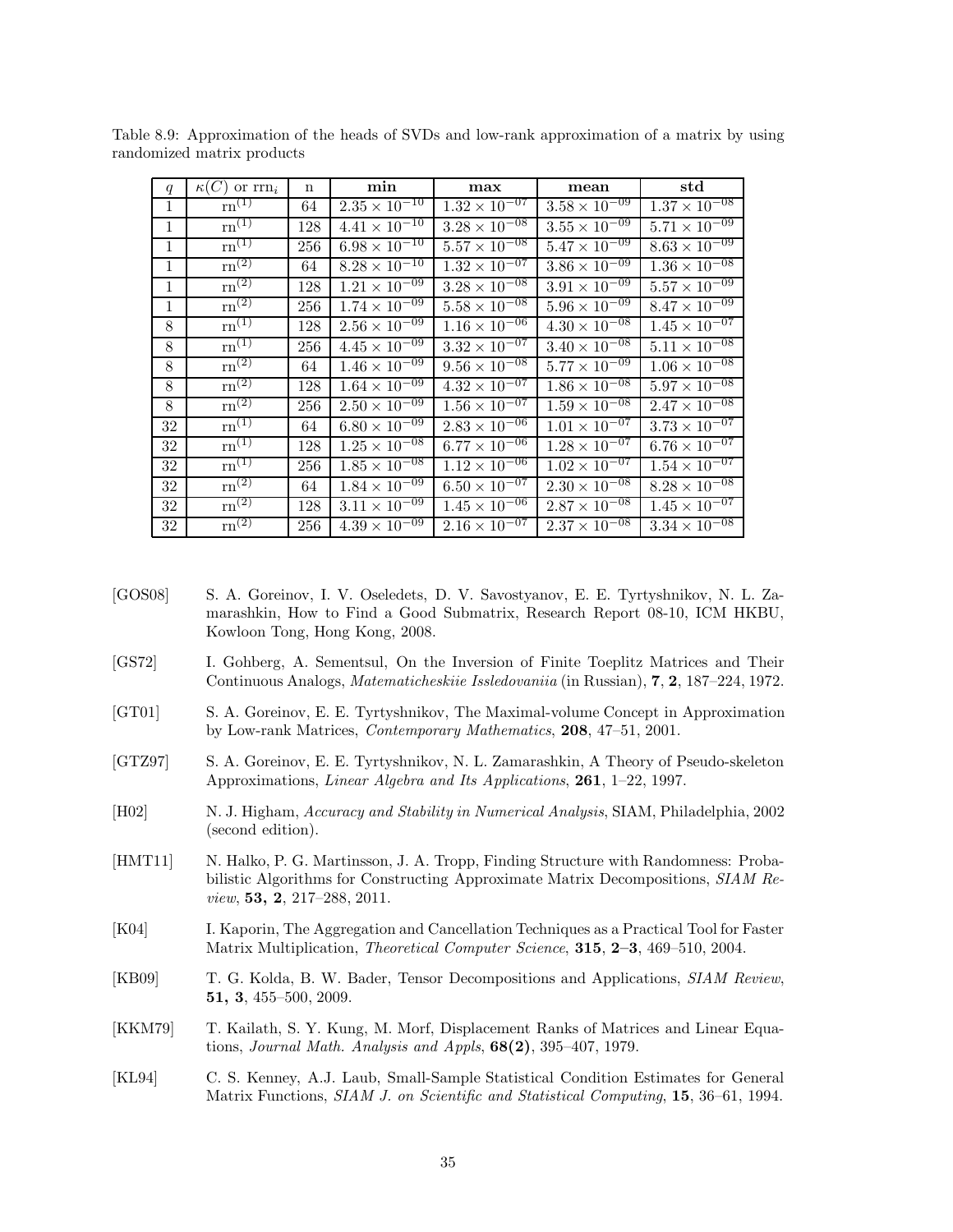| q  | $\text{rrn}^{(i)}$            | $\mathbf n$ | min                               | max                    | mean                   | std                    |
|----|-------------------------------|-------------|-----------------------------------|------------------------|------------------------|------------------------|
| 8  | $rm^{(1)}$                    | 64          | $2.22 \times 10^{-09}$            | $7.89 \times 10^{-06}$ | $1.43 \times 10^{-07}$ | $9.17 \times 10^{-07}$ |
| 8  | $rm^{(1)}$                    | 128         | $3.79 \times 10^{-09}$            | $4.39 \times 10^{-05}$ | $4.87 \times 10^{-07}$ | $4.39 \times 10^{-06}$ |
| 8  | $rm^{(1)}$                    | 256         | $5.33 \times 10^{-09}$            | $3.06 \times 10^{-06}$ | $6.65 \times 10^{-08}$ | $3.12 \times 10^{-07}$ |
| 8  | $rm^{(2)}$                    | 64          | $1.13 \times 10^{-09}$            | $3.66 \times 10^{-06}$ | $6.37 \times 10^{-08}$ | $4.11 \times 10^{-07}$ |
| 8  | $rm^{(2)}$                    | 128         | $1.81 \times 10^{-\overline{09}}$ | $1.67 \times 10^{-05}$ | $1.90 \times 10^{-07}$ | $1.67 \times 10^{-06}$ |
| 8  | $\overline{\text{rrn}^{(2)}}$ | 256         | $2.96 \times 10^{-09}$            | $1.25 \times 10^{-06}$ | $2.92 \times 10^{-08}$ | $1.28 \times 10^{-07}$ |
| 32 | $rm^{(1)}$                    | 64          | $6.22 \times 10^{-09}$            | $5.00 \times 10^{-07}$ | $4.06 \times 10^{-08}$ | $6.04 \times 10^{-08}$ |
| 32 | $rm^{(1)}$                    | 128         | $2.73 \times 10^{-\overline{08}}$ | $4.88 \times 10^{-06}$ | $2.57 \times 10^{-07}$ | $8.16 \times 10^{-07}$ |
| 32 | $rm^{(1)}$                    | 256         | $1.78 \times 10^{-08}$            | $1.25 \times 10^{-06}$ | $1.18 \times 10^{-07}$ | $2.03 \times 10^{-07}$ |
| 32 | $rm^{(2)}$                    | 64          | $1.64 \times 10^{-09}$            | $1.26 \times 10^{-07}$ | $9.66 \times 10^{-09}$ | $1.48 \times 10^{-08}$ |
| 32 | $rm^{(2)}$                    | 128         | $5.71 \times 10^{-\overline{09}}$ | $9.90 \times 10^{-07}$ | $5.50 \times 10^{-08}$ | $1.68 \times 10^{-07}$ |
| 32 | $rm^{(2)}$                    | 256         | $4.02 \times 10^{-09}$            | $2.85 \times 10^{-07}$ | $2.74 \times 10^{-08}$ | $4.48 \times 10^{-08}$ |

Table 8.10: Approximation of the heads of SVDs and low-rank approximation of a matrix by using random Toeplitz multipliers

Table 8.11: Relative residual norms for a linear system of equations via nmb approximation and block triangulation

| $n_{\rm c}$ | r                           | min                    | max                   | mean                   | std                                                 |
|-------------|-----------------------------|------------------------|-----------------------|------------------------|-----------------------------------------------------|
| 32          |                             | $1.49 \times 10^{-13}$ | $1.36 \times 10^{-9}$ | $4.25 \times 10^{-11}$ | $\frac{1.56 \times 10^{-10}}{1.56 \times 10^{-10}}$ |
| 32          | $\mathcal{D}_{\mathcal{A}}$ | $3.70 \times 10^{-13}$ | $2.13 \times 10^{-8}$ | $3.83 \times 10^{-10}$ | $2.35 \times 10^{-9}$                               |
| 32          |                             | $9.33 \times 10^{-13}$ | $1.08 \times 10^{-8}$ | $3.37 \times 10^{-10}$ | $1.26 \times 10^{-9}$                               |
| 64          |                             | $1.11 \times 10^{-12}$ | $6.87 \times 10^{-9}$ | $2.03 \times 10^{-10}$ | $7.49 \times 10^{-10}$                              |
| 64          | 2                           | $1.53 \times 10^{-12}$ | $1.21 \times 10^{-8}$ | $5.86 \times 10^{-10}$ | $1.77 \times 10^{-9}$                               |
| 64          |                             | $2.21 \times 10^{-12}$ | $1.27 \times 10^{-7}$ | $1.69 \times 10^{-9}$  | $1.28 \times 10^{-8}$                               |

- [KV99] P. Kravanja, M. Van Barel, Algorithms for Solving Rational Interpolation Problems Related to Fast and Superfast Solvers for Toeplitz Systems, *SPIE*, 359–370, 1999.
- [LPS92] J. Laderman, V. Y. Pan, H. X. Sha, On Practical Algorithms for Accelerated Matrix Multiplication, *Linear Algebra and Its Applications*, **162–164**, 557–588, 1992.
- [MMD08] M. W. Mahoney, M. Maggioni, P. Drineas, Tensor-CUR Decompositions for Tensorbased Data, *SIAM J. on Matrix Analysis and Applications*, **30, 2**, 957–987, 2008.
- [MP80] W. L. Miranker, V. Y. Pan, Methods of Aggregations, *Linear Algebra and Its Applications*, **29**, 231–257, 1980.
- [ORO05] T. Ogita, S. M. Rump, S. Oishi, Accurate Sum and Dot Product, *SIAM Journal on Scientific Computing*, **26**, **6**, 1955–1988, 2005.
- [OT09] I. V. Oseledets, E. E. Tyrtyshnikov, Breaking the Curse of Dimensionality, or How to Use SVD in Many Dimensions, *SIAM J. Scientific Comp.*, **31**, **5**, 3744–3759, 2009.
- [P72] V. Y. Pan, On Schemes for the Evaluation of Products and Inverses of Matrices (in Russian), *Uspekhi Matematicheskikh Nauk*, **27**, **5 (167)**, 249–250, 1972.
- [P79] V. Y. Pan, Fields Extension and Trilinear Aggregating, Uniting and Canceling for the Acceleration of Matrix Multiplication, *Proceedings of the 20th Annual IEEE Symposium on Foundations of Computer Science (FOCS 79)*, 28–38, IEEE Computer Society Press, Long Beach, California, 1979.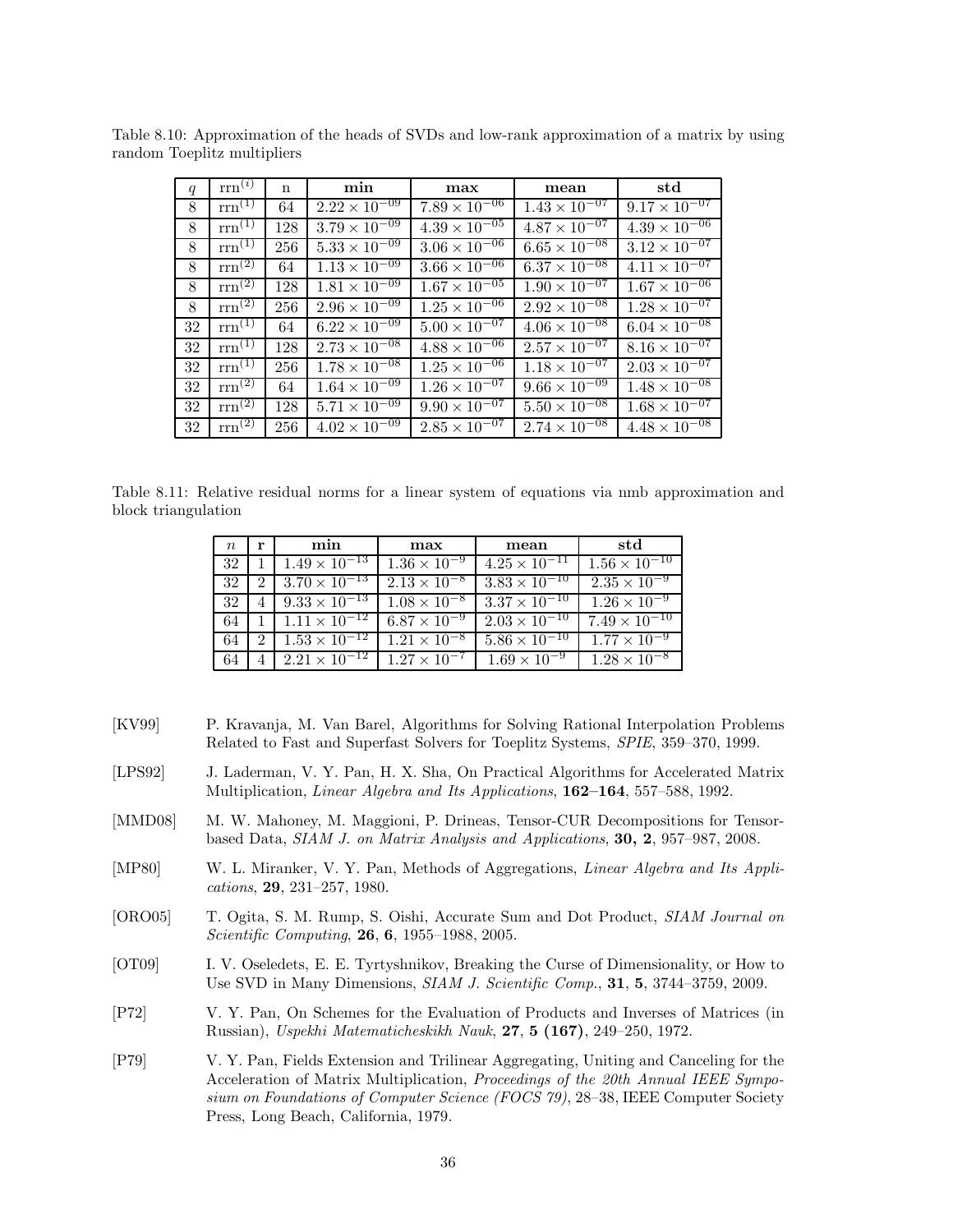| $n_{\rm c}$ | r                           | min                          | max                  | mean                          | std                  |
|-------------|-----------------------------|------------------------------|----------------------|-------------------------------|----------------------|
| 32          |                             | $6.34 \times 10^{-3}$        | $7.44 \times 10^{1}$ | $1.74 \times 10^{0}$          | $7.53 \times 10^{0}$ |
| 32          | $\mathcal{D}_{\mathcal{L}}$ | $2.03 \times 10^{-2}$        | $1.32 \times 10^{1}$ | $9.19 \times 10^{-1}$         | $1.62 \times 10^{0}$ |
| 32          | 4                           | $4.57 \times 10^{-2}$        | $1.36 \times 10^{1}$ | $1.14 \times 10^{0}$          | $1.93 \times 10^{0}$ |
| 64          |                             | $3.82 \times 10^{-3}$        | $9.93 \times 10^{0}$ | $\overline{1.03 \times 10^0}$ | $1.66 \times 10^{0}$ |
| 64          | 2                           | $1.96 \times 10^{-2}$        | $1.27 \times 10^{2}$ | $3.09 \times 10^{0}$          | $1.40 \times 10^{1}$ |
| 64          |                             | $\sqrt{7.13 \times 10^{-3}}$ | $6.63 \times 10^{0}$ | $8.23 \times 10^{-1}$         | $1.20 \times 10^{0}$ |

Table 8.12: Relative residual norms for a linear system of equations with MLDIVIDE(A,B)

Table 8.13: Relative residual norms for a linear system of equations by using dual additive preprocessing and block triangulation

| $\, n$ | q | min                    | max                    | mean                   | std                    |
|--------|---|------------------------|------------------------|------------------------|------------------------|
| 32     |   | $2.33 \times 10^{-14}$ | $2.28 \times 10^{-06}$ | $2.31 \times 10^{-08}$ | $2.28 \times 10^{-07}$ |
| 32     | 2 | $3.40 \times 10^{-13}$ | $4.93 \times 10^{-08}$ | $9.11 \times 10^{-10}$ | $5.71 \times 10^{-09}$ |
| 32     |   | $5.97 \times 10^{-13}$ | $1.63 \times 10^{-07}$ | $2.22 \times 10^{-09}$ | $1.64 \times 10^{-08}$ |
| 64     |   | $3.90 \times 10^{-14}$ | $2.78 \times 10^{-05}$ | $2.81 \times 10^{-07}$ | $2.78 \times 10^{-06}$ |
| 64     | 2 | $3.53 \times 10^{-13}$ | $3.76 \times 10^{-08}$ | $1.13 \times 10^{-09}$ | $4.72 \times 10^{-09}$ |
| 64     | 4 | $3.54 \times 10^{-12}$ | $2.53 \times 10^{-07}$ | $5.19 \times 10^{-09}$ | $2.83 \times 10^{-08}$ |

- [P81] V. Y. Pan, New Combinations of Methods for the Acceleration of Matrix Multiplications, *Computers and Mathematics (with Applications)*, **7**, 73–125, 1981.
- [P84] V. Y. Pan, How Can We Speed up Matrix Multiplication? *SIAM Review,* **26**, **3**, 393–415, 1984.
- [P90] V. Y. Pan, On Computations with Dense Structured Matrices, *Math. of Computation*, **55, 191**, 179–190, 1990. Proceedings version in *Proc. Intern. Symposium on Symbolic and Algebraic Computation (ISSAC'89)*, 34–42, ACM Press, NY, 1989.
- [P92] V. Y. Pan, Parallel Solution of Toeplitz-like Linear Systems, *J. of Complexity*, **8**, 1–21, 1992.
- [P93] V. Y. Pan, Concurrent Iterative Algorithm for Toeplitz-like Linear Systems, *IEEE Transactions on Parallel and Distributed Systems*, **4, 5**, 592–600, 1993.
- [P93a] V. Y. Pan, Decreasing the Displacement Rank of a Matrix, *SIAM Journal on Matrix Analysis and Applications*, **14**, **1**, 118–121, 1993.
- [P00] C.–T. Pan, On the Existence and Computation of Rank-revealing LU Factorization, *Linear Algebra and Its Applications*, **316**, 199–222, 2000.
- [P01] V. Y. Pan, *Structured Matrices and Polynomials: Unified Superfast Algorithms*, Birkhäuser/Springer, Boston/New York, 2001.
- [P07] V. Y. Pan, New Homotopic/Factorization and Symmetrization Techniques for Newton's and Newton/Structured Iteration, *Computer and Math. with Applications*, **54**, 721–729, 2007.
- [P10] V. Y. Pan, Newton's Iteration for Matrix Inversion, Advances and Extensions, pp. 364–381, in *Matrix Methods: Theory, Algorithms and Applications* (dedicated to the Memory of Gene Golub, edited by V. Olshevsky and E. Tyrtyshnikov), World Scientific Publishing, New Jersey, ISBN-13 978-981-283-601-4, ISBN-10-981-283-601-2 (2010).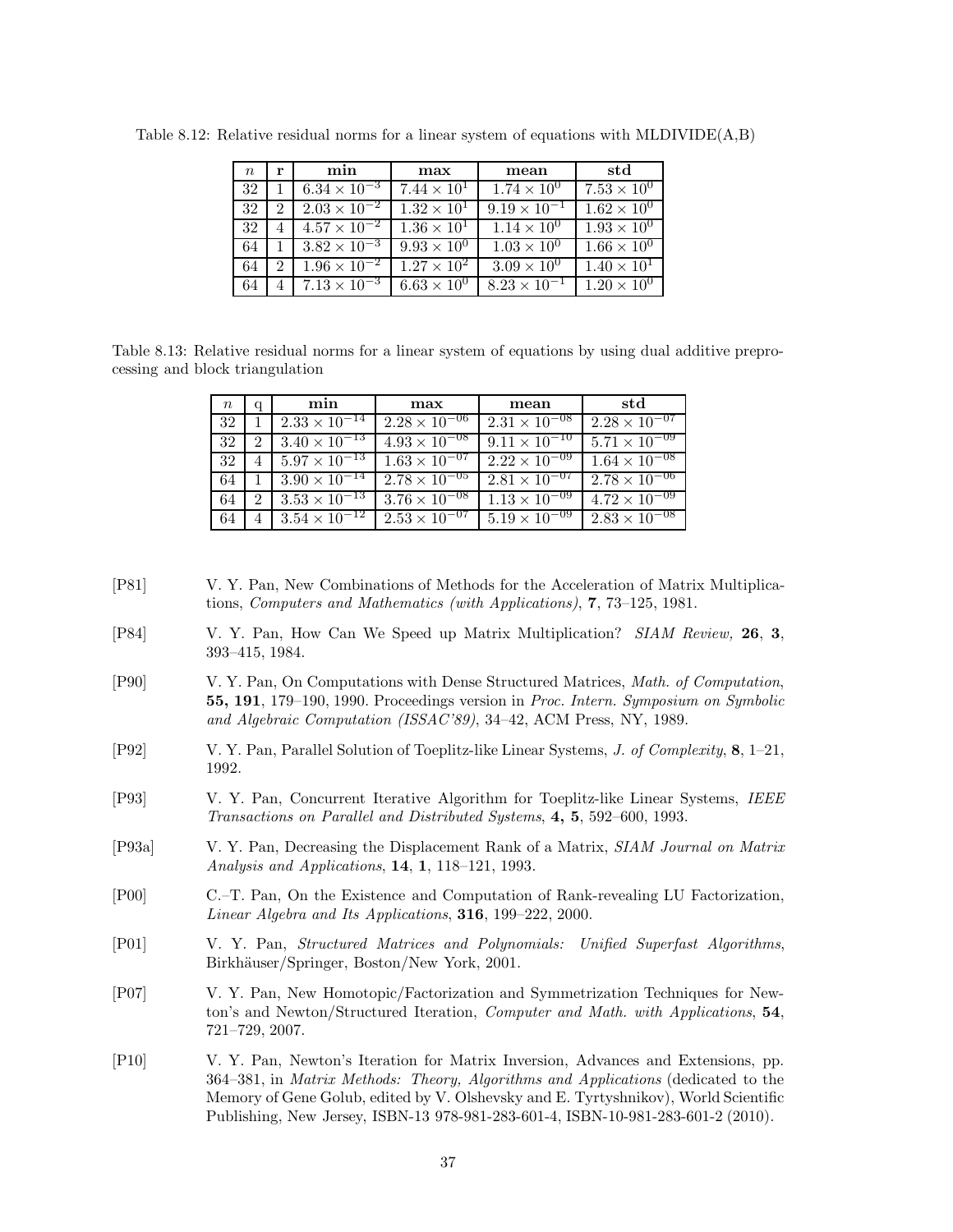| $n_{\rm c}$ | a             | min                                 | max                    | mean                   | std                                             |
|-------------|---------------|-------------------------------------|------------------------|------------------------|-------------------------------------------------|
| 32          |               | $7.08 \times 10^{-30}$              | $4.00 \times 10^{-23}$ | $4.52 \times 10^{-25}$ | $4.01 \times 10^{-24}$                          |
| 32          | $\mathcal{D}$ | $7.49 \times 10^{-30}$              | $2.29 \times 10^{-21}$ | $2.77 \times 10^{-23}$ | $2.33 \times 10^{-22}$                          |
| 32          |               | $4 \mid 1.46 \times 10^{-28}$       | $1.63 \times 10^{-07}$ | $4.83 \times 10^{-25}$ | $2.73 \times 10^{-24}$                          |
| 64          |               | $1 \cdot 1.13 \times 10^{-29}$      | $1.01 \times 10^{-24}$ |                        | $2.31 \times 10^{-26}$   $1.11 \times 10^{-25}$ |
| 64          |               | 2   6.60 $\times$ 10 <sup>-29</sup> | $6.90 \times 10^{-24}$ | $1.45 \times 10^{-25}$ | $7.73 \times 10^{-25}$                          |
| 64          |               | $2.60 \times 10^{-28}$              | $1.41 \times 10^{-21}$ |                        | $1.61 \times 10^{-23}$ $1.42 \times 10^{-22}$   |

Table 8.14: Relative residual norms for a linear system of equations based on multiplication by random matrices and block triangulation

Table 8.15: The CPU time (in cycles) for solving an ill conditioned real symmetric Toeplitz linear system

| $\, n$ | Alg. $6.1$ | <b>OR</b> | <b>SVD</b> | QR/Alg. 6.1 | SVD/Alg. 6.1 |
|--------|------------|-----------|------------|-------------|--------------|
| 512    | 56.3       | 148.4     | 4134.8     | 2.6         | 73.5         |
| 1024   | 120.6      | 1533.5    | 70293.1    | 12.7        | 582.7        |
| 2048   | 265.0      | 11728.1   |            | 44.3        |              |
| 4096   | 589.4      |           |            |             |              |
| 8192   | 1304.8     |           |            |             |              |

- [P11] V.Y. Pan, Nearly optimal solution of rational linear systems of equations with symbolic lifting and numerical initialization. *Computers & Math. with Applications*, **62**, 1685– 1706, 2011.
- [PBRZ99] V. Y. Pan, S. Brahnam, B. Murphy, R. E. Rosholt, Newton's Iteration for Structured Matrices and Linear Systems of Equations, *SIAM Volume on Fast Reliable Algorithms for Matrices with Structure* (T. Kailath and A. H. Sayed, editors), 189–210, SIAM Publications, Philadelphia, 1999.
- [PGMQ] V. Y. Pan, D. Grady, B. Murphy, G. Qian, R. E. Rosholt, A. Ruslanov, Schur Aggregation for Linear Systems and Determinants, *Theoretical Computer Science*, *Special Issue on Symbolic–Numerical Algorithms* (D. A. Bini, V. Y. Pan, and J. Verschelde editors), **409**, **2**, 255–268, 2008.
- [PKRK] V. Y. Pan, M. Kunin, R. Rosholt, H. Kodal, Homotopic Residual Correction Processes, *Math. of Computation*, **75**, 345–368, 2006.
- [PIMR10] V. Y. Pan, D. Ivolgin, B. Murphy, R. E. Rosholt, Y. Tang, X. Yan, Additive Preconditioning for Matrix Computations, *Linear Algebra and Its Applications*, **432**, 1070– 1089, 2010.
- [PQ10] V. Y. Pan, G. Qian, Randomized Preprocessing of Homogeneous Linear Systems of Equations, *Linear Algebra and Its Applications*, **432**, 3272–3318, 2010.
- [PQa] V. Y. Pan, G. Qian, Solving Linear Systems of Equations with Randomization, Augmentation and Aggregation, Tech. Report TR 2012004, *Ph.D. Program in Computer Science*, *Graduate Center, the City University of New York*, 2012. Available at http://www.cs.gc.cuny.edu/tr/techreport.php?id=431
- [PQZa] V. Y. Pan, G. Qian, A. Zheng, Randomized Preprocessing versus Pivoting, *Linear Algebra and Its Applications*, in print. http://dx.doi.org/10.1016/j.laa.2011.02.052